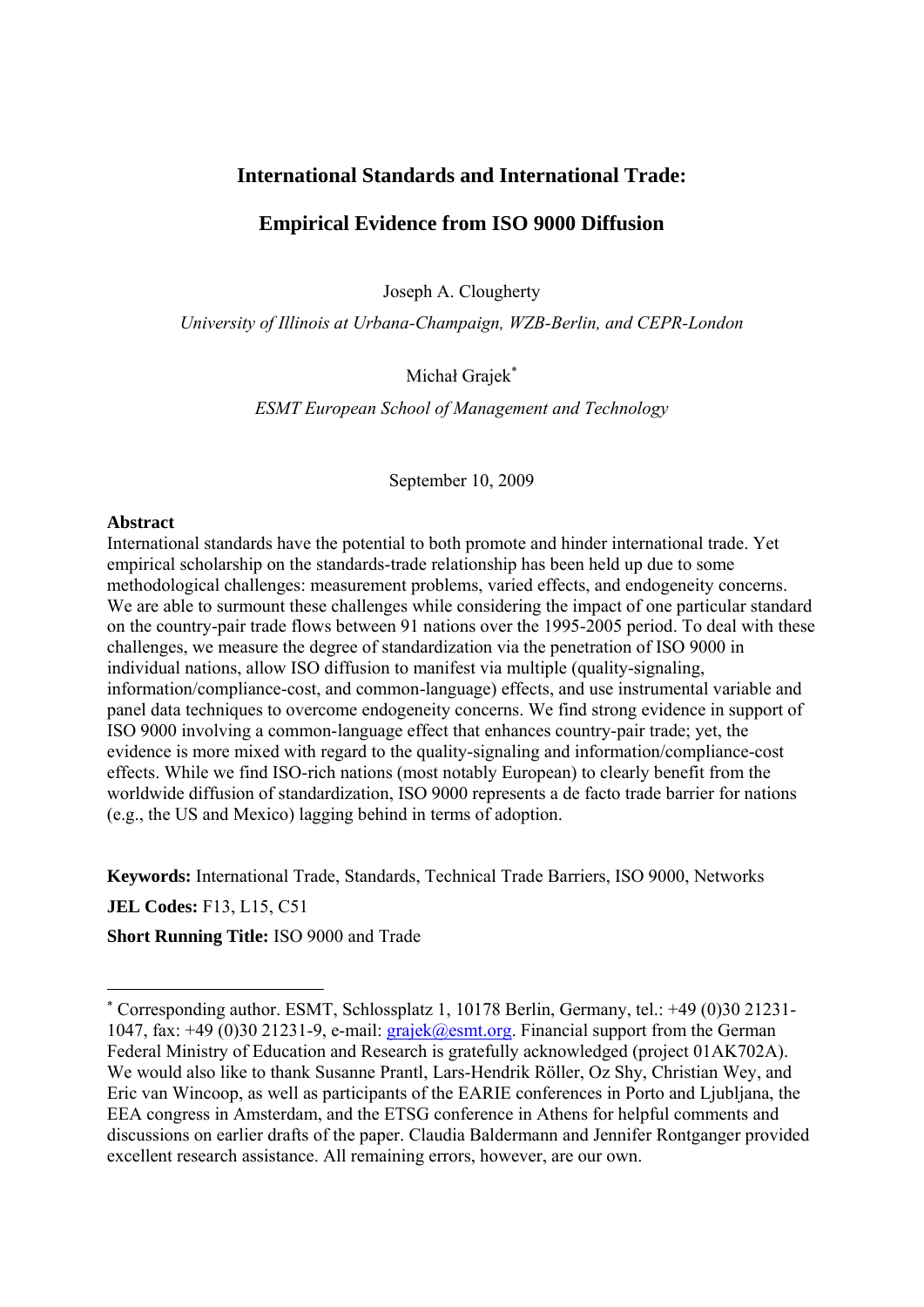Many trade scholars (e.g., Sam Laird and Alexander Yeats 1990; Alessandra Casella 1996; Alan V. Deardorff and Robert M. Stern 1998; Ernest H. Preeg 1998; Richard Baldwin 2000) have observed that the substantial decrease in trade barriers over the last few decades has led to technical trade barriers (TTBs) – such as standards – becoming increasingly important determinants of international trade flows. Yet unlike tariffs and common non tariff barriers (NTBs), standards have the potential to not only decrease but also expand trade. While international standards have been found to promote trade more than national standards (e.g., Knut Blind 2001; Johannes Moenius 2004; Witold Czubala, Ben Shepherd and John S. Wilson 2007; Shepherd  $2007$ <sup>1</sup>, they still have the power to be protectionist when consumers and large buyer groups require production according to these standards and compliance costs are relatively significant (Moenius 2006). Despite the recognized importance of the subject, there is almost universal agreement that we lack sufficient empirical evidence concerning the relationship between standards and trade (e.g., Carmen Matutes and Pierre Regibeau 1996; Keith E. Maskus, Wilson and Tsunehiro Otsuki 2000; Blind 2004; Moenius 2006). In this vein, Maskus, Wilson and Otsuki (2000: 45) state that "it is important to obtain as much information as possible about the quantitative implications of standards … [for] … trade prospects". Yet three challenges in particular have held back empirical scholarship on the international trade implications of standardization.

 First, measurability difficulties represent a significant challenge that has curtailed efforts to successfully capture the impact of standards on trade. Deardorff and Stern (1998) note that standardization is one of the hardest NTBs imaginable to quantify

<sup>&</sup>lt;sup>1</sup> Peter Swann, Paul Temple and Mark Shurmer (1996) represent an exception in that they found national standards to promote trade more than international standards.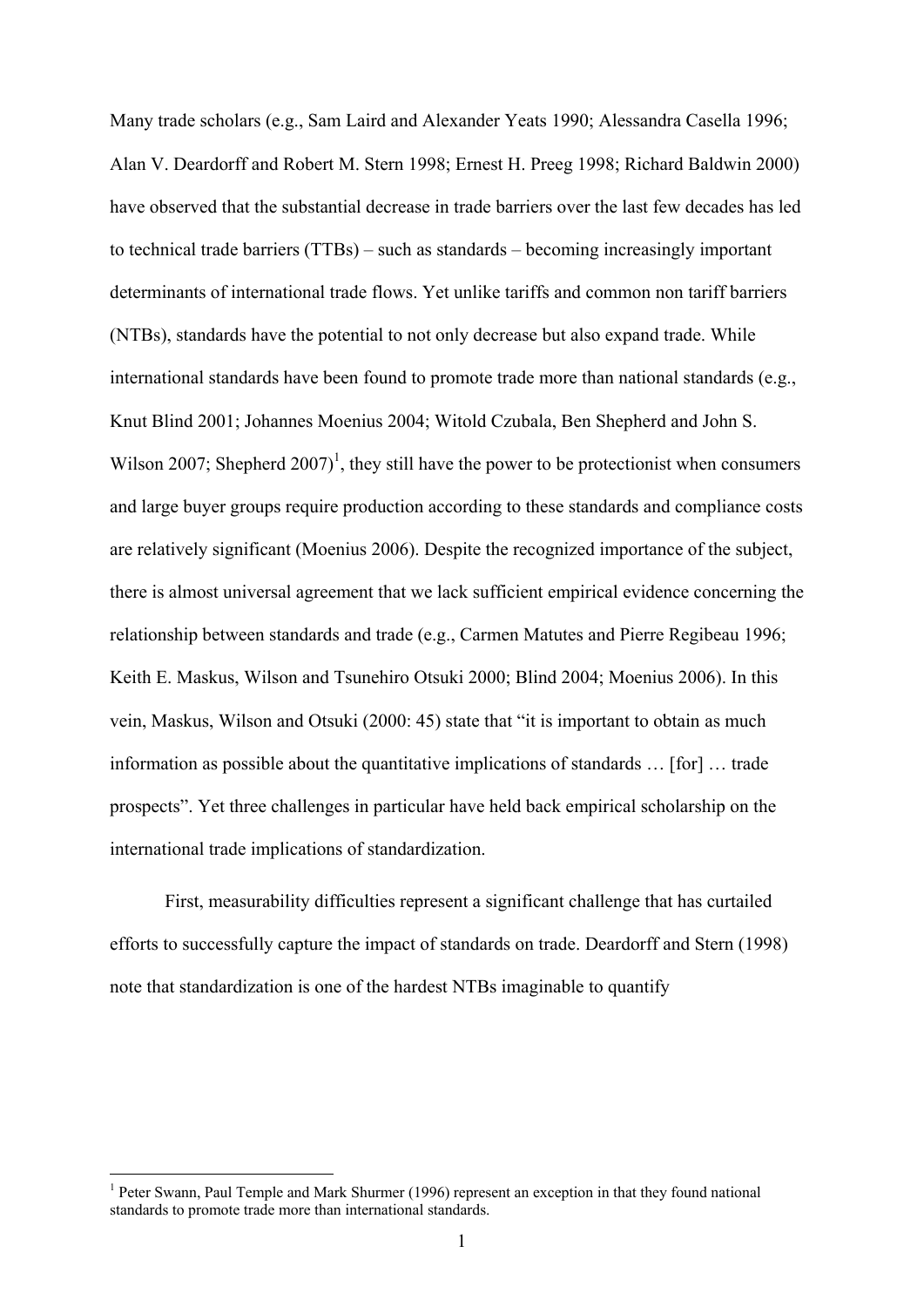– a lament echoed by many other studies (e.g., Laird and Yeats 1990; Maskus, Wilson and Otsuki 2000; Blind 2004; Shepherd 2007). In short, the evidence on standards does not necessarily come in a form that facilitates quantitative analysis. As a result, empiricists have tended to construct a simple count of the number standards – or the number of documents – in existence in order to capture the applicable degree of standardization in a nation or sector. Yet this inventory approach gives equal weight to all existing standards, and thus cannot differentiate between the effectiveness and significance of different standards (Laird and Yeats 1990; Swann, Temple and Shurmer 1996). Unfortunately, the pre-existing empirical literature appears to lack a natural and straightforward means to measure the intensity of standardization.

Second, the varied effects that standards potentially have make it difficult to identify the particular channels via which standards impact trade, hence empirical scholarship has often tended to elicit net effects. For one, the diffusion of standards can increase the competitiveness of a home-nation's products – signaling quality and safety – therefore leading to enhanced exports (Swann, Temple and Shurmer 1996; Blind 2001, 2004; Mattias Ganslandt and James R. Markusen 2001). Further, the existence of standards in a host-nation can be favorable to trade as it provides crucial information to exporting firms on how to adapt a product for a particular market (Moenius 2004, 2006). Yet, host-nation standards may also be used in a protectionist manner to raise the costs of foreign competition (Anette Boom 1995; Neil Gandal and Oz Shy 2001; Ganslandt and Markusen 2001). Such protectionist elements can be particularly strong when foreign firms face high adoption costs due in part to their having little influence on the standardization process (Maskus, Wilson and Otsuki 2000; Blind 2001). In addition, Danièle Bénézech et al. (2001) point out that standards also involve common-language elements that potentially facilitate exchanges between firms from different countries. For instance, Blind (2001) notes that corresponding-knowledge and absorptive-capacity in a country-pair yields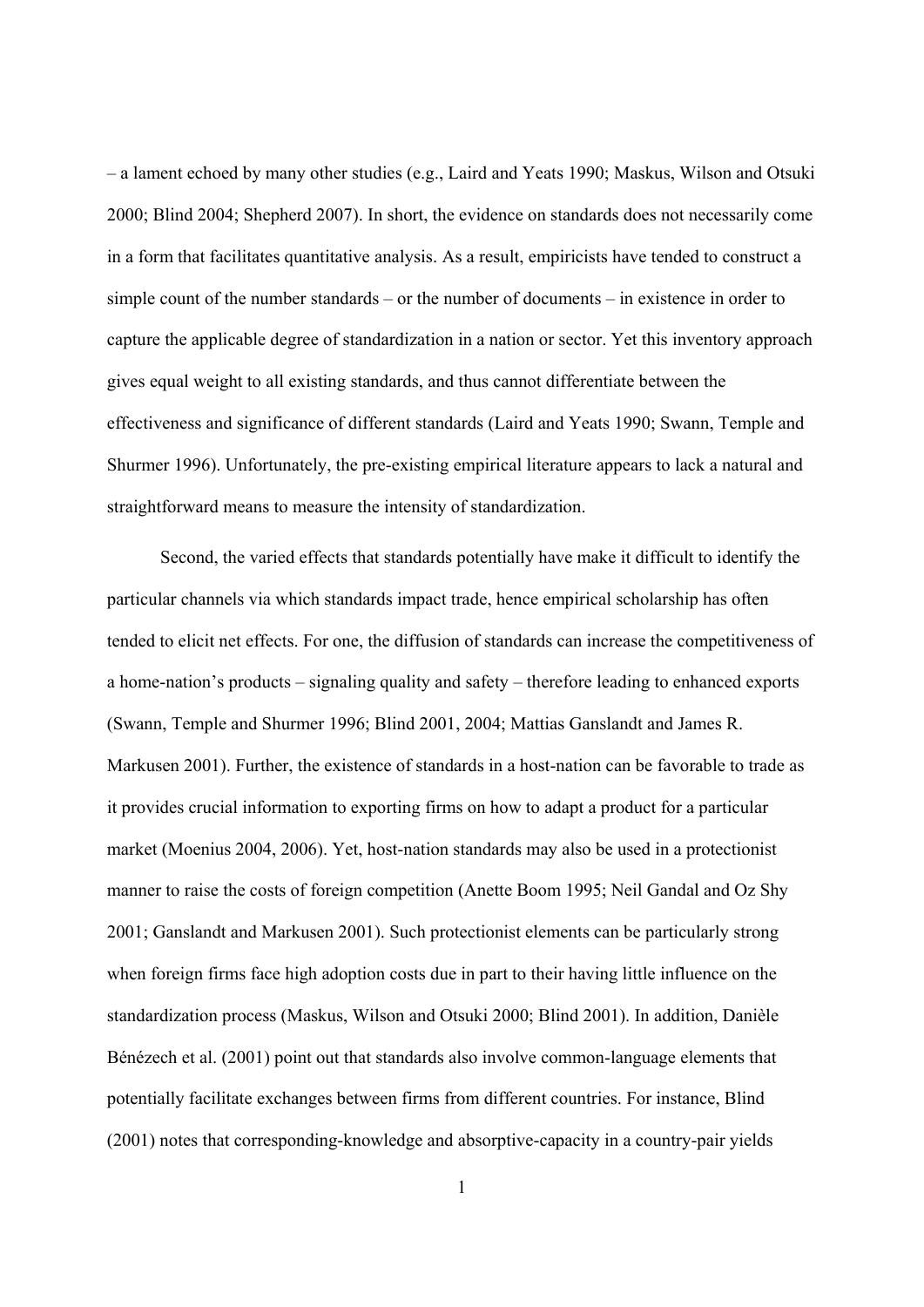efficient use of standards; and Moenius (2004) holds that bilaterally shared standards greatly enhance trade. In light of these multiple potential effects, it is no surprise that Maskus, Otsuki and Wilson (2004) observe a mixed empirical record with standards sometimes enhancing and sometimes impeding trade.

Third, endogeneity represents an additional challenge to the empirical literature on standards and trade, as the causal inferences concerning the impact of standardization may be inconsistent and biased. The potential for simultaneity between exports and trade barriers has been recognized for some time (e.g., James Harrigan 1993; Daniel Trefler 1993; Jong-Wa Lee and Phillip Swagel 1997), yet efforts to deal with endogeneity are a more recent phenomenon (e.g., Scott L. Baier and Jeffrey H. Bergstrand 2002, 2007; Chris Magee 2003). In particular, not only might international trade benefit from harmonization of standards due to decreasing trade barriers, but the standardization process might also in turn be determined by foreign trade intensity, as this indicates an economy's openness (Casella 1996; Blind 2002). In support of this conjecture, Moenius (2004) employs granger tests and finds evidence of two-way causality between standards and trade volumes. As a consequence, empirical models of international trade using standardization as an explanatory variable may suffer from endogeneity bias. Thus, endogeneity issues have also held back efforts to successfully capture in a consistent manner the impact of standards on international trade.

With the above issues in mind, we empirically investigate the impact of one particular international standard – ISO 9000 – on bilateral trade flows using a panel of cross-section timeseries data at five-year intervals from 1995-2005 for 91 nations. The ISO 9000 certification system for quality management represents the most successful standard – close to 777,000 worldwide certificates by 2005 – implanted by the International Organization for Standardization: a post-World War II Geneva-based international institution charged with developing standards to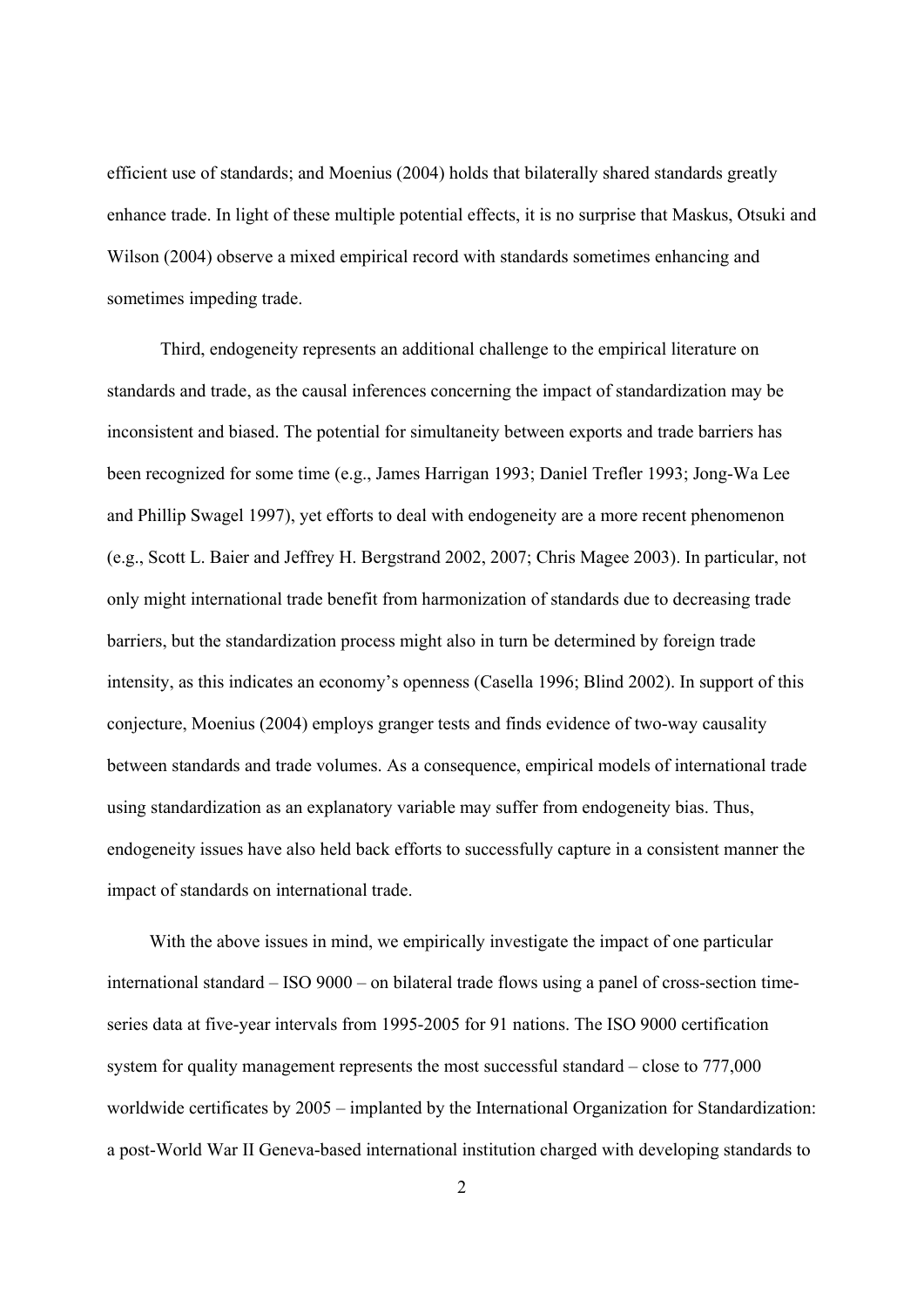enhance global trade. The merits of studying ISO 9000's impact on trade reside beyond this being – by far – the most successful international standard in existence, as we can employ diffusion data (ISO 2002, 2006) to capture the degree to which the standard is adopted in a particular nation. We are able to move then beyond the customary inventory approach to measuring standardization, and instead consider the penetration of this seminal standard in a national environment. Furthermore, we can use home-nation and host-nation diffusion rates – and the interaction of the two – in order to identify the different channels via which standardization affects trade. Finally, we attempt to overcome the limitation of 'potential endogeneity' by employing modern panel-data procedures and instrumental variable (IV) techniques. In particular, we conduct estimations using country-pair fixed effects and multilateral resistance terms, as well as estimations using ISO 14000 – a sister standard involving environmental procedures – as a potentially powerful and valid instrument.

In addition to the above core methodological issues which we attempt to surmount, we will also consider the issue as to whether the EU potentially used ISO 9000 in a protectionist manner. The requirement of an EC Mark (a public safety standard based on ISO 9000) to gain access to European markets and the significant influence held by the EU in the International Organization for Standardization (where ISO 9000 was designed) suggest that ISO 9000 may indeed have been employed by the EU as a device to enhance intra-European trade at the expense of imports from non-European nations. In particular, the trade barrier aspects of ISO 9000 are potentially more severe for developing nations as they often lack the infrastructure to support implementation of the standard (Maskus, Wilson and Otsuki 2000) and in turn exhibit relatively slower diffusion of ISO standards (Magali A. Delmas 2002). Thus in line with the theoretical work by Gandal and Shy (2001), ISO 9000 may have been used to create a virtual standardization union. Accordingly,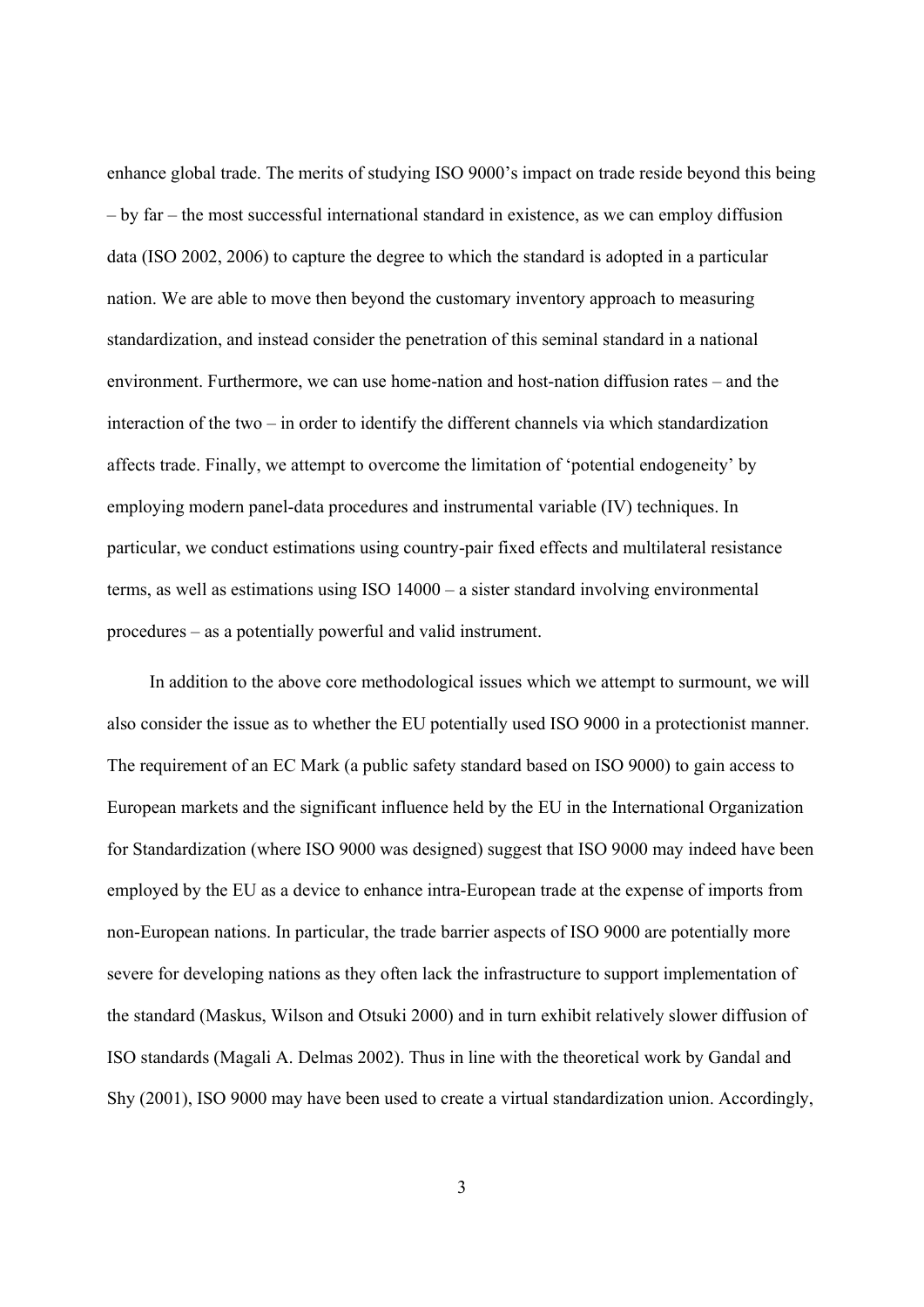we will consider whether the worldwide diffusion of ISO 9000 has principally benefited European nations at the expense of non-European – particularly developing – nations.

The rest of the paper is organized as follows in order to support our analysis. Section I provides relevant background on the ISO 9000 standard and the data employed in the study. Section II considers the different channels via which standards may impact international trade flows. Section III sets out the base gravity equation, discusses econometric issues, and presents initial empirical findings. Section IV considers whether the benefits and costs of worldwide ISO 9000 standardization are evenly distributed among nations. Section V concludes.

### **I. Background on ISO 9000 Standard and Employed Data**

The main objective of the International Organization for Standardization is to harmonize worldwide standards in order to promote trade and thereby global welfare. To this end, ISO 9000 – as already noted – has been the most successful standard implanted by the International Organization for Standardization. The history of ISO 9000 started in 1987 with the publication of the ISO 9000 Quality Assurance Standards by a Technical Committee (TC 176) of the International Organization for Standardization. The standard spread to over 160 countries by the end of 2005, therefore solidifying its reputation as an international reference for quality requirements in business-to-business dealings (ISO 2002). Table 1 illustrates the rapid and successful worldwide penetration of this seminal standard by reporting the number of ISO 9000 certificates present in 2005 for each of the 91 countries from our sample.

ISO 9000 adoption is a firm-based (or better said, premise-based) decision; however, firms can seek certification only in their home countries. Each country has one governmentdesigned accrediting agency that certifies the competence of third party registrars to conduct ISO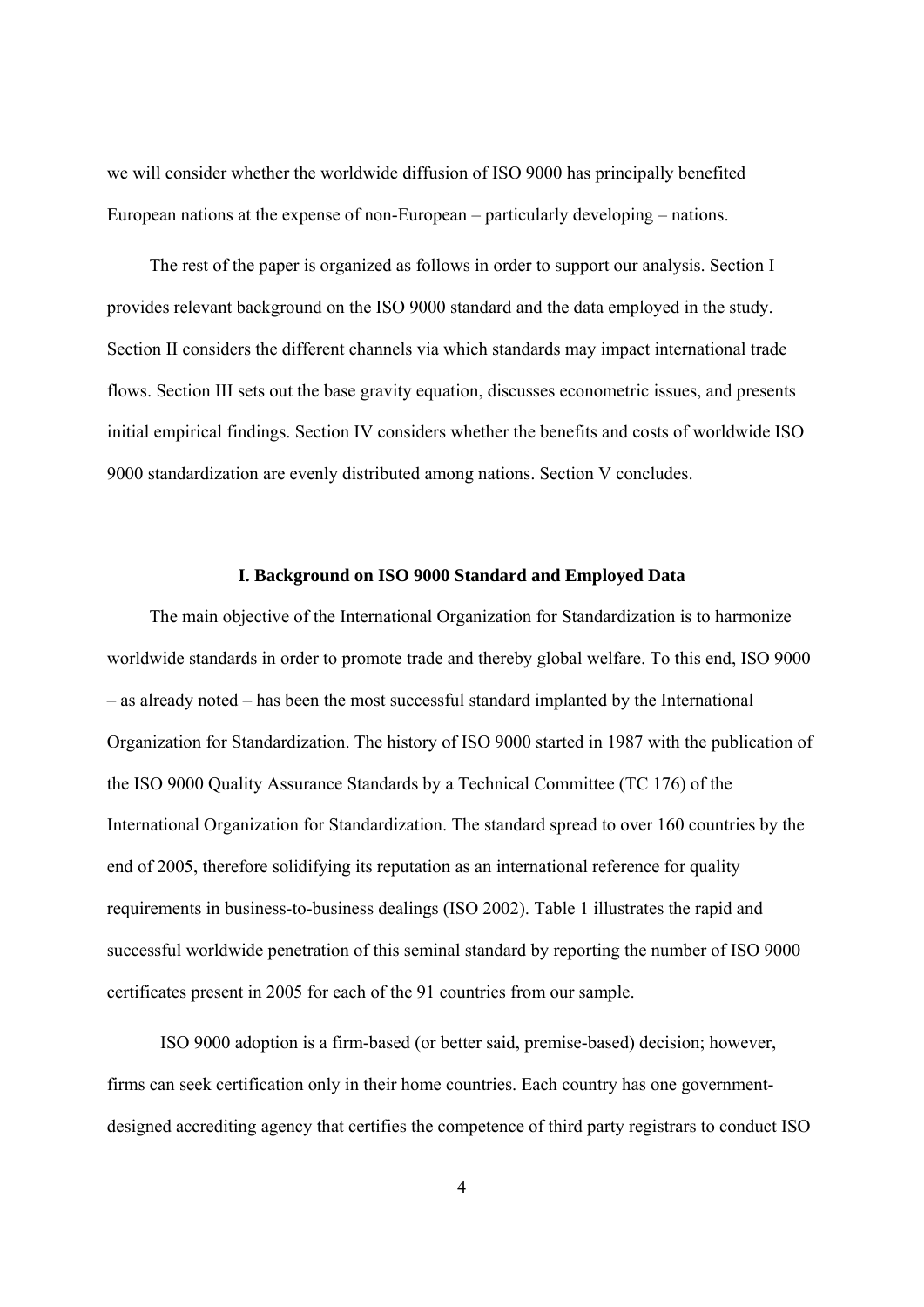9000 quality audits – registrars are also charged with the issuing of certificates (Shannon W. Anderson, Daniel Daly and Marilyn F. Johnson 1995, 1999). In general, motivations behind the implementation of ISO 9000 could be divided into three main categories: i) compliance with government regulations, ii) ability to establish business relationships by meeting buyer requirements, and iii) internal efficiency gains. In fact, all the factors influencing managers to seek ISO 9000 certification – as identified by Anderson, Daly and Johnson (1999) in a comprehensive review of practitioner journals – fall into one of these three categories.

The ISO 9000 family of standards are often referred to as generic quality management standards – generic in the sense that they can be implemented by any organization regardless of its size, activity sector, or managerial/national culture. Quality management reflects what the organization does to enhance customer satisfaction by meeting buyer requirements and expectations (ISO 2002). Compliance with ISO 9000 indicates consistent use of documents and standardized procedures to produce a good or service. In other words, ISO 9000 certifies that a firm's products – for which a customer contracts – conform to specification.

 In our analysis, we treat ISO 9000 as a uniform standard even though it consists of a series of nested standards which evolved over time. Firms originally chose between three core certificates (ISO 9001, ISO 9002, and ISO 9003) that differed in terms of the covered quality system elements. The nested nature of these standards allowed firms to accommodate differences in the scope of their operations.<sup>2</sup> The 2000 edition of the ISO 9000 family replaced these three standards with a single standard labeled ISO 9001:2000. As supplementary standards, the 2000 edition included ISO 9000:2000, which describes fundamentals and specifies vocabulary for a quality management system, and ISO 9004:2000, which provides guidelines for performance improvements. Both of these standards (ISO 9000:2000 and ISO 9004:2000) were developed on

<sup>&</sup>lt;sup>2</sup> See Anderson, Daly and Johnson (1995, 1999) for details.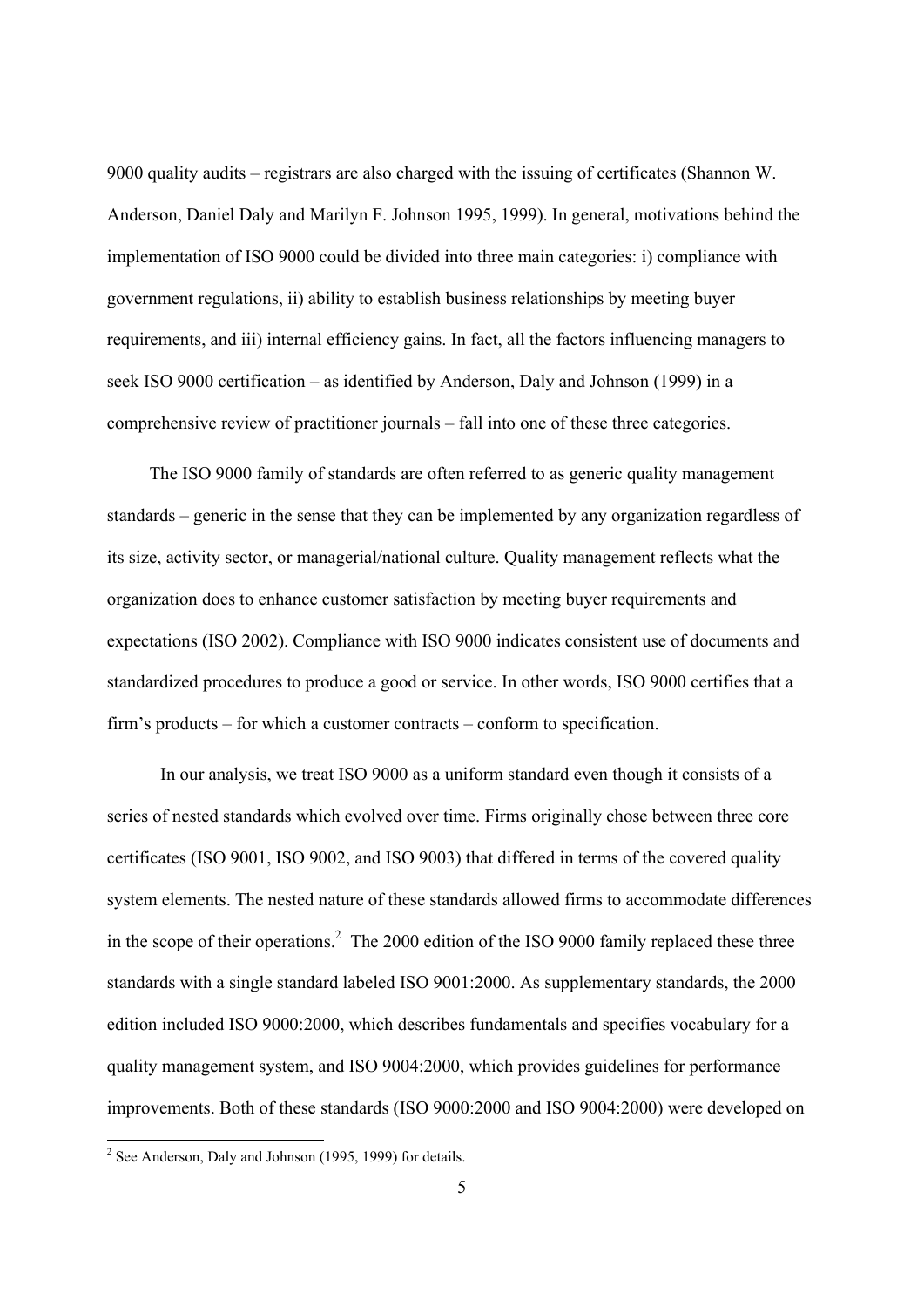the basis of previous ISO standards. Given that the core members of the ISO 9000 family were finally replaced by a single standard, the simplifying assumption of this paper treating ISO 9000 as a uniform standard seems justified, and has been practiced in the literature (e.g., Isin Guler, Mauro F. Guillén and John M. Macpherson 2002; Aseem Prakash and Matthew Potoski 2006, 2007; Ann Terlaak and Andrew King 2006).

Accordingly, data for our empirical analysis is compiled from the International Organization for Standardization (ISO 2002, 2006) as well as from other sources such as the UN's Comtrade and the World Bank's World Development Indicators. We construct a panel (for every five years) from 1995-2005 of the bilateral trade flows and standard gravity equation variables among 91 potential trading partners (an actual 7,346 country-pairs with usable data)<sup>3</sup>, and then match these data with ISO 9000 diffusion rates for the 91 nations over the same period: the respective national certification counts for ISO are reported in Table 1. We use five-year time intervals in order to tease out long-term effects rather than short-term adjustments – a common approach in the international trade literature (e.g., Jeffrey A. Frankel and Shang-Jin Wei 1997a; James E. Rauch and Victor Trindade 2002; Baier and Bergstrand 2007). In the time dimension, the sample is restricted to just three years (1995, 2000 and 2005) due to availability of instruments.<sup>4</sup> Yet in the cross-section dimension, the sample is fairly large: covering approximately 80% of worldwide trade, and 99% of worldwide ISO 9000 adoptions. An advantage of the wide sample is that less developed nations – where the trade barrier elements may manifest – are included; hence, the generality of our results will not suffer then from selection bias.

-

<sup>&</sup>lt;sup>3</sup> Note that we define the country-pair as exporter-importer specific; for instance, US-Canada and Canada-US are two distinct country-pairs.

 $4$  ISO 14000 represents the main instrument for ISO 9000 – see the description in Section III.B – and this instrument is unfortunately not available prior to 1995 as the standard was initiated in 1995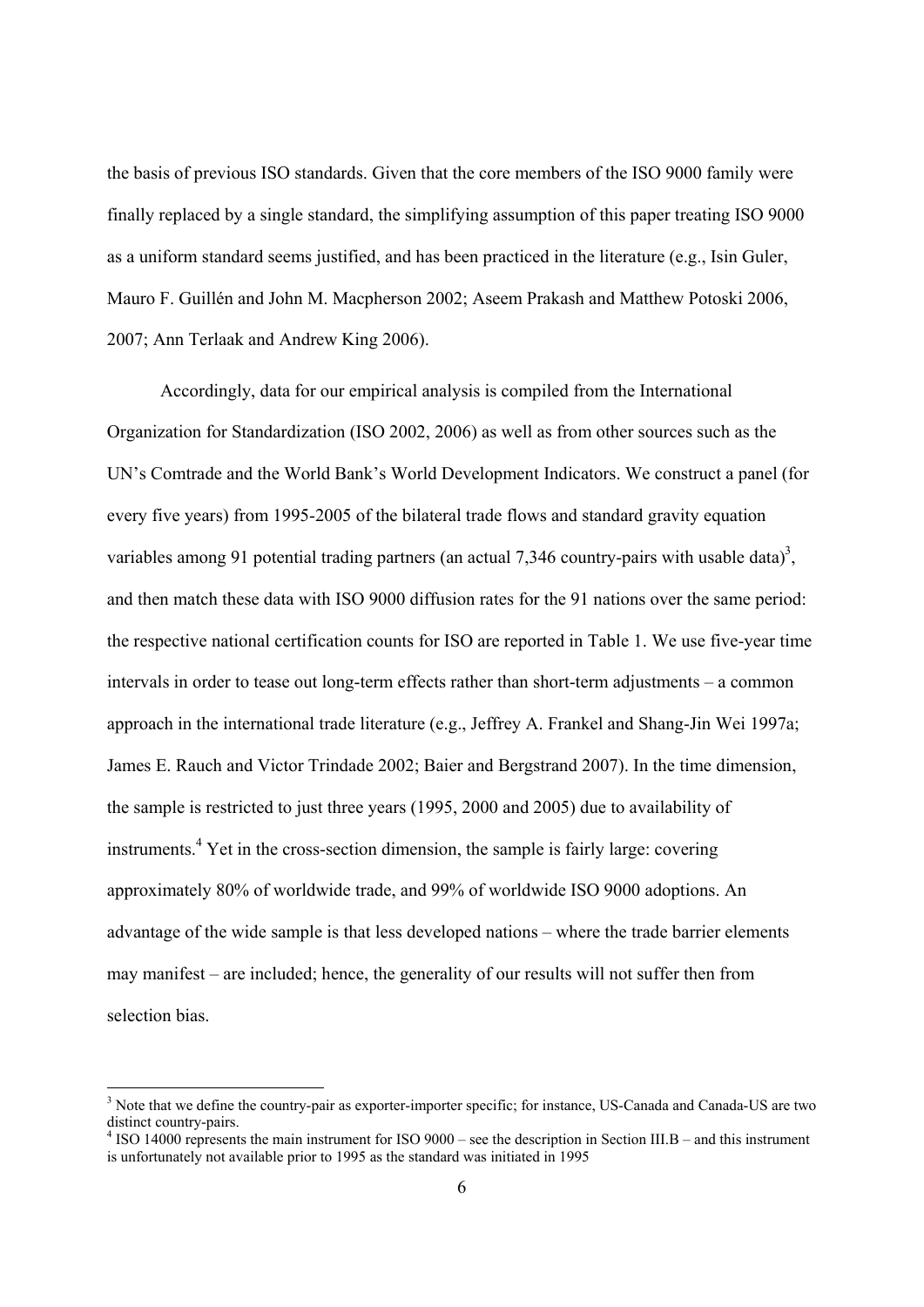Table 2 lists all variables used in the estimations along with their definitions, sources, and descriptive statistics. Exports, GDP, population, and distance follow standard definitions used in gravity models. For the sake of international comparability, the ISO 9000 variable is constructed in relation to a nation's population.<sup>5</sup> The ISO 14000 variable is treated in the same way. The infrastructure index is a simple average of road density, air passengers per capita, and telephone lines per capita—all of which are likely to reduce home-nation and host-nation trade costs (Cèline Carrère 2006). Finally, the FTA variable is taken from Baier and Bergstrand (2007) and covers all free trade agreements worldwide until 2000.

The developers of ISO 9000 did indeed envision that "through world-wide acceptance and use, the ISO 9000 family of standards will provide an effective means for improving the performance of individual organizations and providing confidence to people and organizations that products (goods and services) will meet their expectations thereby enhancing trade, global prosperity and individual well-being" (ISO 2005: p.4). In line with this aim, some scholarship has proposed that the adoption of ISO 9000 certificates enhances international trade (e.g., John Hudson and Philip Jones 2003; Joseph A. Clougherty and Michał Grajek 2008). We now turn to how ISO 9000 – and international standards in general – may have varied effects on trade between nations.

# **II. Varied Trade Effects of Standardization**

As noted in the introductory comments, standardization can affect international trade flows via a variety of channels. In order to begin to break down the net effect of standardization

-

 $<sup>5</sup>$  Because empirical gravity equations employ the logs of variables, we add 1 to the number of ISO 9000 certificates</sup> in a nation – before taking the logarithm of (ISO certificates / population) – in order to avoid losing observations when the number of certificates in one of the trading nations equals zero. Note also that the reported results are robust to using GDP as a denominator; however, population is less subject to endogeneity than is GDP.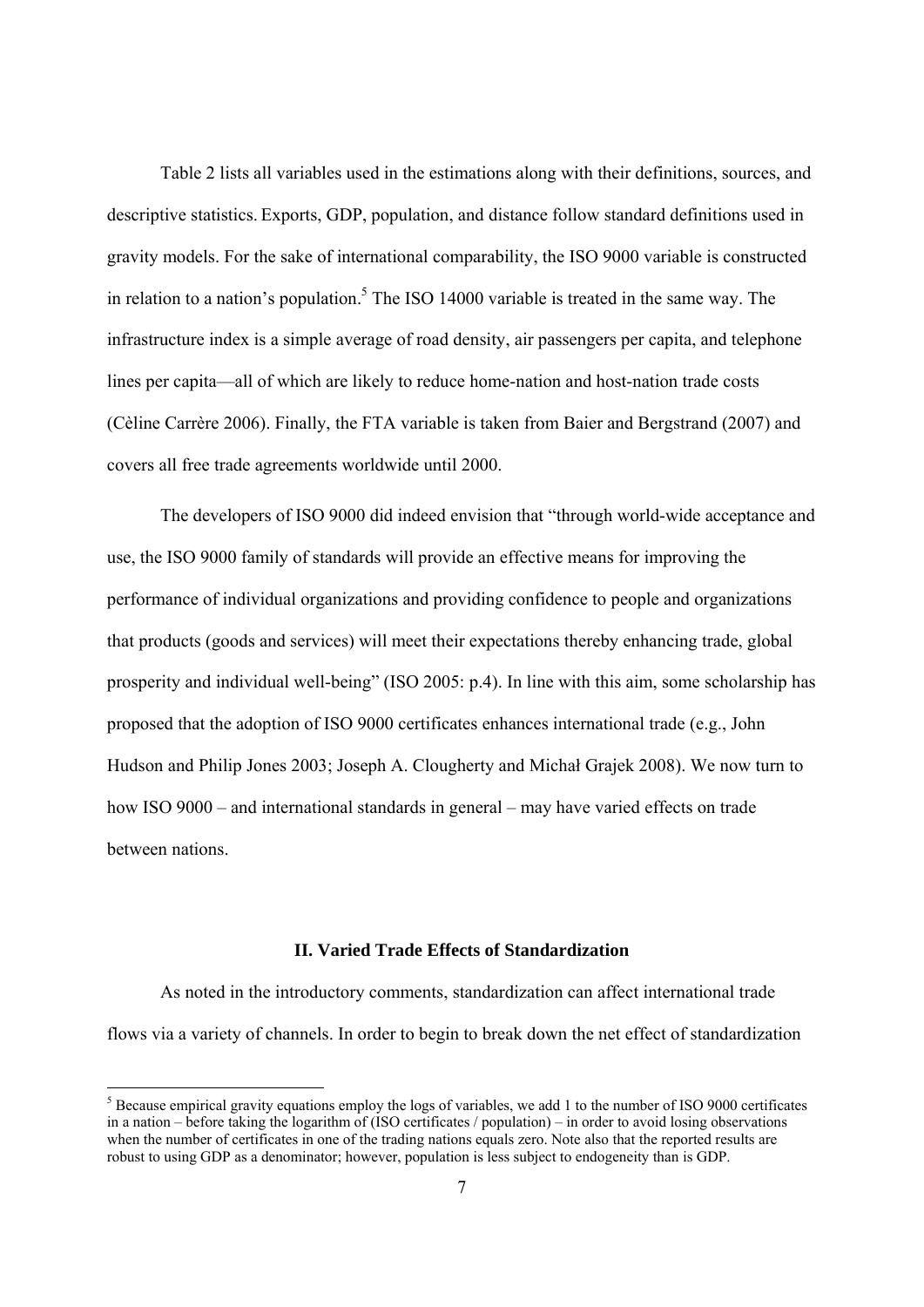into composite effects, we will concentrate here on three particular channels: 1) an enhancedcompetitiveness effect captured by home-nation standardization; 2) a combined information/compliance-cost effect captured by host-nation standardization; 3) a commonlanguage effect captured by the interaction of home-nation and host-nation standardization.

First, diffusion of standards in a home-nation environment can yield a competitive advantage for national firms that augments exports. This enhanced competitiveness dynamic may be due to internal efficiency gains and quality improvements on the part of firms adopting standards (Swann, Temple and Shurmer 1996). For example, Anderson, Daly and Johnson (1999) report average annual savings of \$200,000 for a mid-sized US firm due to ISO certification. These internal gains would seemingly influence firms' general competitiveness and thereby influence trade flows. In light of the fact, however, that ISO certification also involves an implementation cost – Blind (2004) estimates it to be between \$50,000 and \$250,000 – it is no surprise that firms with good pre-existing quality systems may find ISO 9000 to generate internal losses due to the added costs, delays, and burdensome documents necessary for certification (Milé Terziovski Damien Power and Armik S. Sohal 2003).

Since internal firm benefits may likely be minimal, most scholarship keys upon external firm benefits as the principal dynamic via which standardization enhances the competitiveness of exports (Hudson and Jones, 2003). For instance, Blind (2004) notes that minimum quality standards – like ISO 9000 – can substantially reduce transaction and search costs. In particular, ISO 9000 not only proxies for conformance of the firm's product to its specification, but can also signal a firm's superior but unobserved attributes. In line with this argument, Terlaak and King (2006) find ISO certification to increase facility growth when buyers face multiple suppliers and the attributes of suppliers are intangible. Furthermore, Clougherty and Grajek (2008) find ISO certification to facilitate trade in developing nations where established institutional frameworks to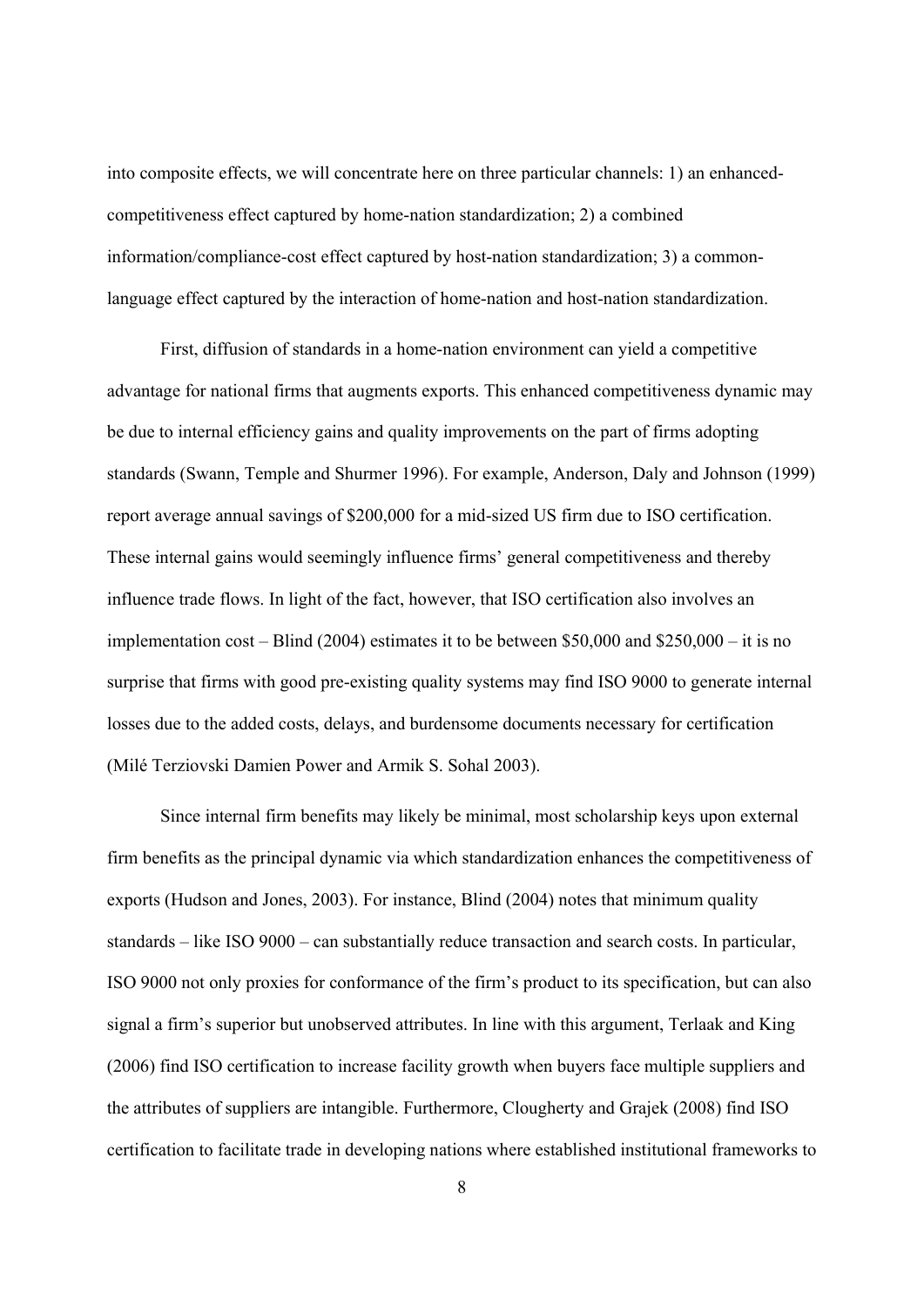detect quality-valuing firms are lacking. In short, ISO 9000 potentially offers a low-cost signal of a firm's commitment to quality that alleviates information asymmetries and transaction costs and can thus lead to enhanced exports when the standard is diffused widely in a home-nation environment.

Second, diffusion of standards in the host-nation environment can involve two countervailing effects – an information effect and a compliance-cost effect – that impact international trade flows (Moenius 2004, 2006). In terms of the information effect, the adoption of a standard by a nation represents a mechanism via which local knowledge is disseminated and more easily available to foreign firms, therefore providing information on the necessary criteria for selling in a national market (Swann, Temple and Shurmer 1996). This dynamic creates obvious export opportunities for foreign firms as transparency and clarity are enhanced and the cost of acquiring information regarding the host-nation environment is reduced. For example, the mass adoption of ISO 9000 in a target environment represents an efficient improvement for exporters when compared with a situation where each customer specifies unique quality-control requirements. In this vein, Anderson Daly and Johnson (1999) point out that the adoption of ISO by US auto manufacturers for supplier relations resulted in the elimination of three other quality standards.

However, the diffusion of standards in a host-nation environment can also hinder trade if this induces substantial compliance costs on the part of foreign producers (Moenius, 2006). In order to become certified, foreign producers must adapt manufacturing design, reorganize production systems, and comply with multiple certification and testing procedures (Paul Brenton, John Sheehy and Marc Vancauteren 2001). These compliance costs have been found to be substantial for middle- to smaller-sized firms (David Hanson 2005) and for firms hailing from developing nations (Maskus, Wilson and Otsuki 2000; Czubala, Shepherd and Wilson 2007).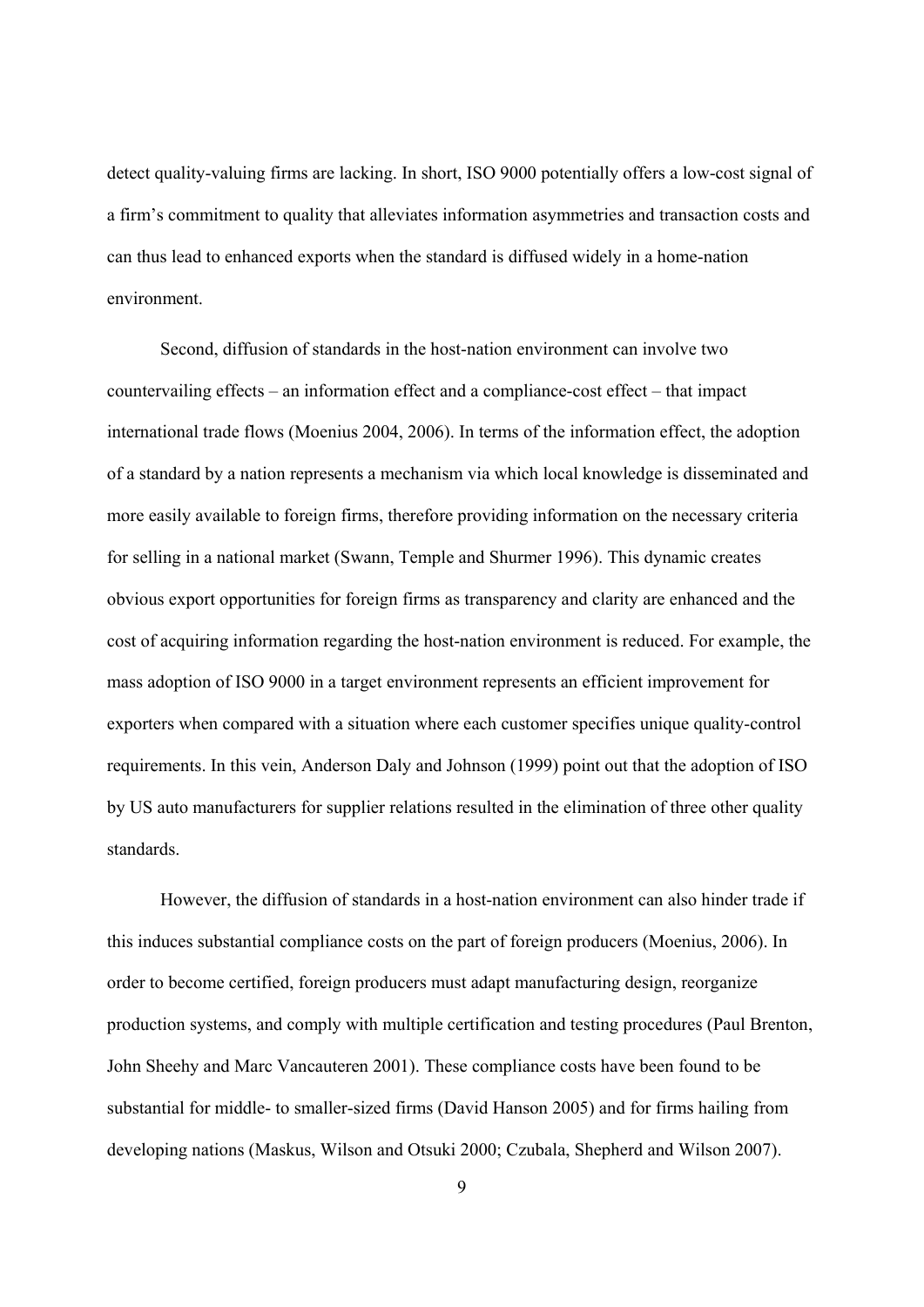Thus bearing out Blind's (2001) observation that adaptation costs may be particularly high for those firms with no influence on the standardization process. Accordingly, the implantation of a standard in a host-country environment can aversely affect foreign producers by increasing their compliance costs, and hindering trade when these adaptation costs are substantial. In sum, adoption of the ISO 9000 standard in the host-nation environment involves two countervailing effects (a positive information effect and a negative compliance-cost effect); thus, the net-effect depends upon whether the trade-fostering elements outweigh the trade-hindering elements.

Third, standards have also been noted to have common-language properties that facilitate cross-firm communication. Blind (2001) points out that corresponding technical knowledge on both ends of a country-pair is essential to enhance the efficiency of communication and promote cross-border trade; i.e., the standard must be adopted in both the home and host nation in order to establish a common-language. Furthermore, a number of scholars (Steve Casper and Bob Hancké 1999; Sunil M. Dissanayaka et al. 2001; Clougherty and Grajek 2008) have argued that ISO 9000 involves such properties, as the certificate can establish a means to communicate the nature of internal production systems to buyers and provide a cross-organizational procedural language in business-to-business dealings. Bénézech et al. (2001: p. 1396) summarize this point when stating that "the ISO 9000 series can be viewed as a code, a language used by firms". The standardized documentation flow and organizational procedures within ISO certified firms naturally lowers information asymmetries between firms, which in turn leads to lower transaction and search costs in vertical relations. Yet to fully realize the benefits of ISO 9000, both contracting parties should have adopted (i.e., learned) it in the first place; hence, the appropriateness of the commonlanguage analogy. In short, the common-language properties of ISO 9000 can reduce the communication frictions endemic to trade relations between firms from different nations by allowing the ready communication of internal production systems.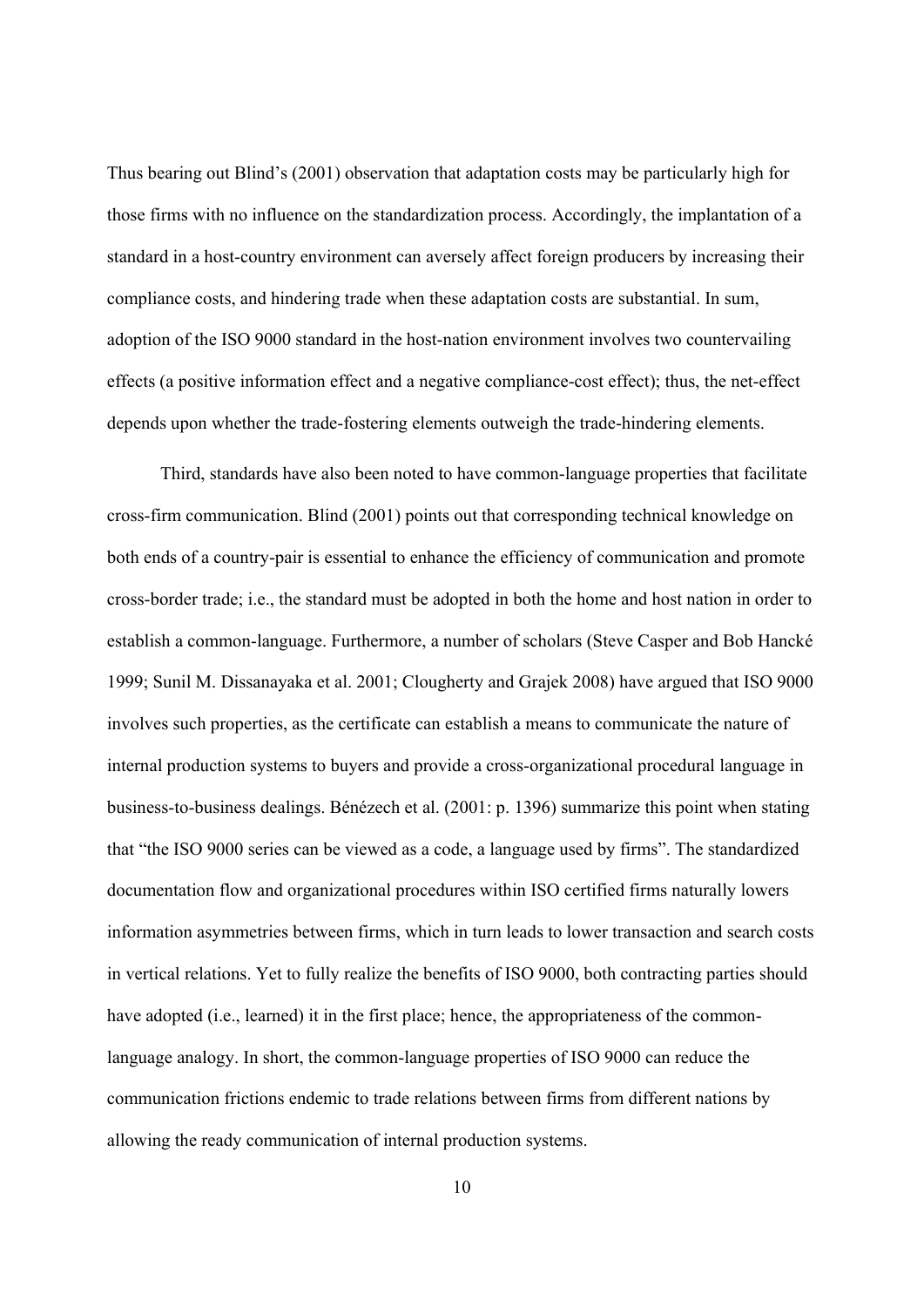This common-language dynamic has elements in line with the literature strand considering the role of networks in reducing the information costs associated with international trade (e.g. Rauch 1999; Rauch and Trindade 2002). Rauch and Trindade (2002) note that via matching buyers and sellers in characteristics space, networks may involve a considerable quantitative impact on trade flows, since inadequate information about opportunities represents a substantial informal barrier to international trade. To the extent that ISO 9000 promotes a likeminded community with lower internal information and search costs, its role for international trade resembles the role of ethnic Chinese networks and the internet studied by Rauch and Trindade (2002) and Caroline L. Freund and Diana Weinhold (2004), respectively. Accordingly, our work partly follows through on Rauch's (1999) observation that the network/search view of international trade opens up space for greater consideration of the role played by contacts and relationships in determining the geographic distribution of economic activity. In our case, learning the common language of ISO 9000 could be viewed as an alternative to establishing vertical relations based on long-term interactions and a reputation for trust.

In sum, we consider the ability of ISO 9000 standards to impact international trade flows via three principal channels. First, diffusion of ISO 9000 standards in the home-nation can promote country-pair exports: an enhanced competitiveness effect. Second, diffusion of ISO 9000 in the host-nation can either promote or hinder country-pair exports: depending on whether the information effect outweighs the compliance-cost effect. Third, combined diffusion of ISO 9000 in both the home and host nation can promote country-pair exports: a common-language effect. In order to account for these different effects, we employ the number of ISO certificates relative to population to capture the standard's penetration in a nation, and then introduce these measures for exporting and importing countries (ISO adoption for the home-nation, host-nation, and interaction of home and host nations) into a country-pair export equation. The interaction term's

11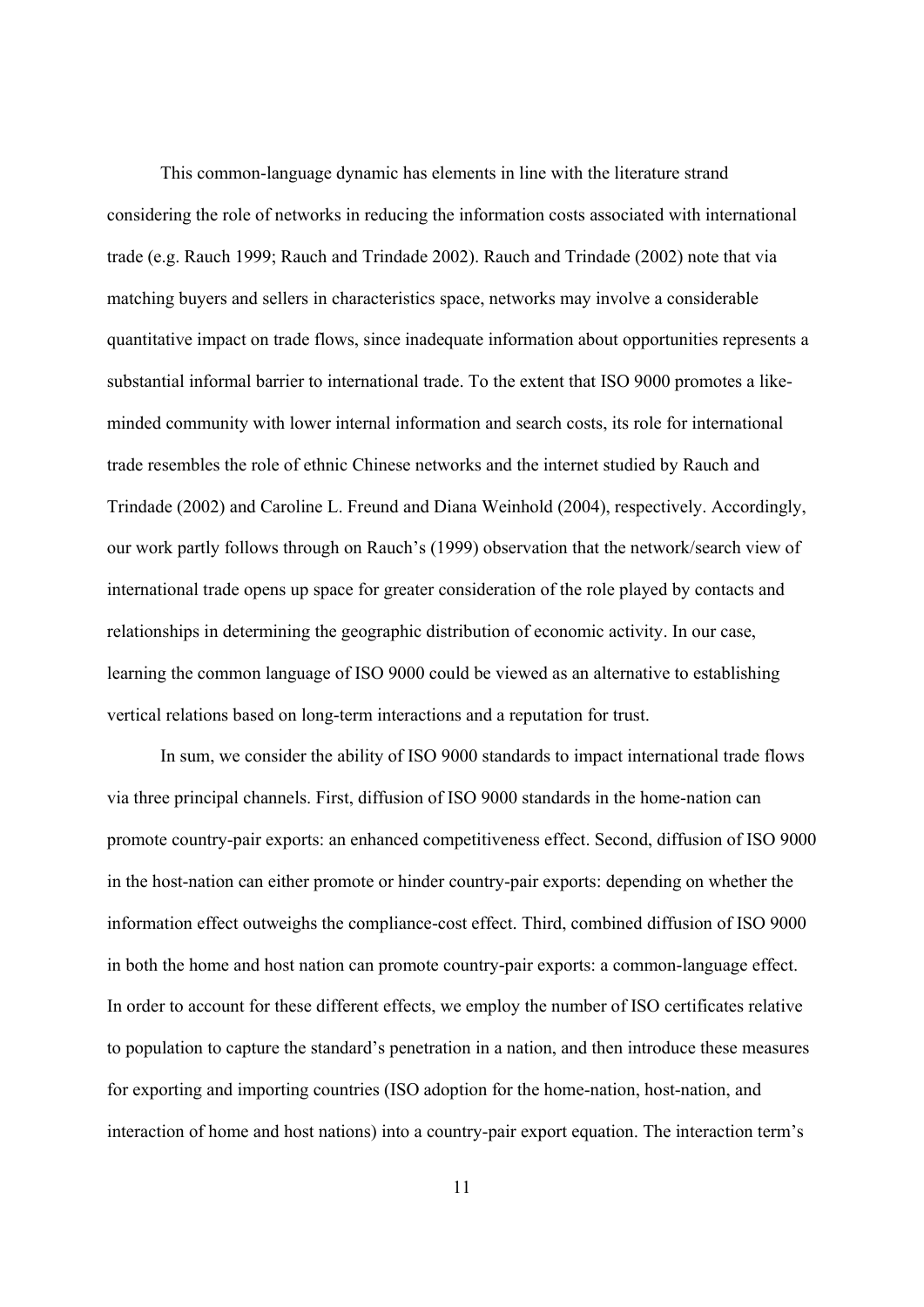identification of the common-language effect is very helpful, as otherwise common-language properties would manifest via the individual home-nation and host-nation ISO variables.

#### **III. Estimating the Trade Effects of ISO 9000**

## **A.** *Model selection and estimation issues*

The standard empirical framework used to predict international trade flows is a gravity equation, which merely states that bilateral trade flows are proportional to the economic masses of the trading parties and inversely proportional to the distance – or more generally trade barriers – between them. Its attractiveness stems from a strong theoretical background and a long record of empirical studies yielding robust results. The empirical studies employing versions of the gravity equation began with the seminal contributions of Jan Tinbergen (1962) and Hans Linnemann (1966); and the theoretical foundations include James E. Anderson (1979), Bergstrand (1985), Elhanan Helpman and Paul Krugman (1985), Deardorf (1998) – and more recently Jonathan Eaton and Samuel Kortum (2002) and Anderson and Eric van Wincoop (2003).

To analyze the problem at hand, we allow ISO 9000 diffusion in both home and host nations to affect trade flows within a standard gravity equation set-up of the following fashion:

$$
\ln Exp_{ijt} = \alpha + \beta_1 \ln GDP_{it} + \beta_2 \ln GDP_{jt} + \beta_3 POP_{it} + \beta_4 POP_{jt} + \gamma \ln Distance_{ij} ++ \delta_1 \ln (ISO9000_{it}) + \delta_2 \ln (ISO9000_{jt}) + \delta_3 \ln (ISO9000_{it}) \ln (ISO9000_{jt}) ++ \phi_1 \ln Infr_{it} + \phi_2 \ln Infr_{jt} + \lambda_t + \varepsilon_{ijt},
$$
 (1)

where the subscripts *i*, *j* and *t* stand for home-nation, host-nation, and year respectively. In addition, note that a particular country-pair's economic mass and transportation costs are respectively captured by GDP and population (both home and host nation), and the distance measure.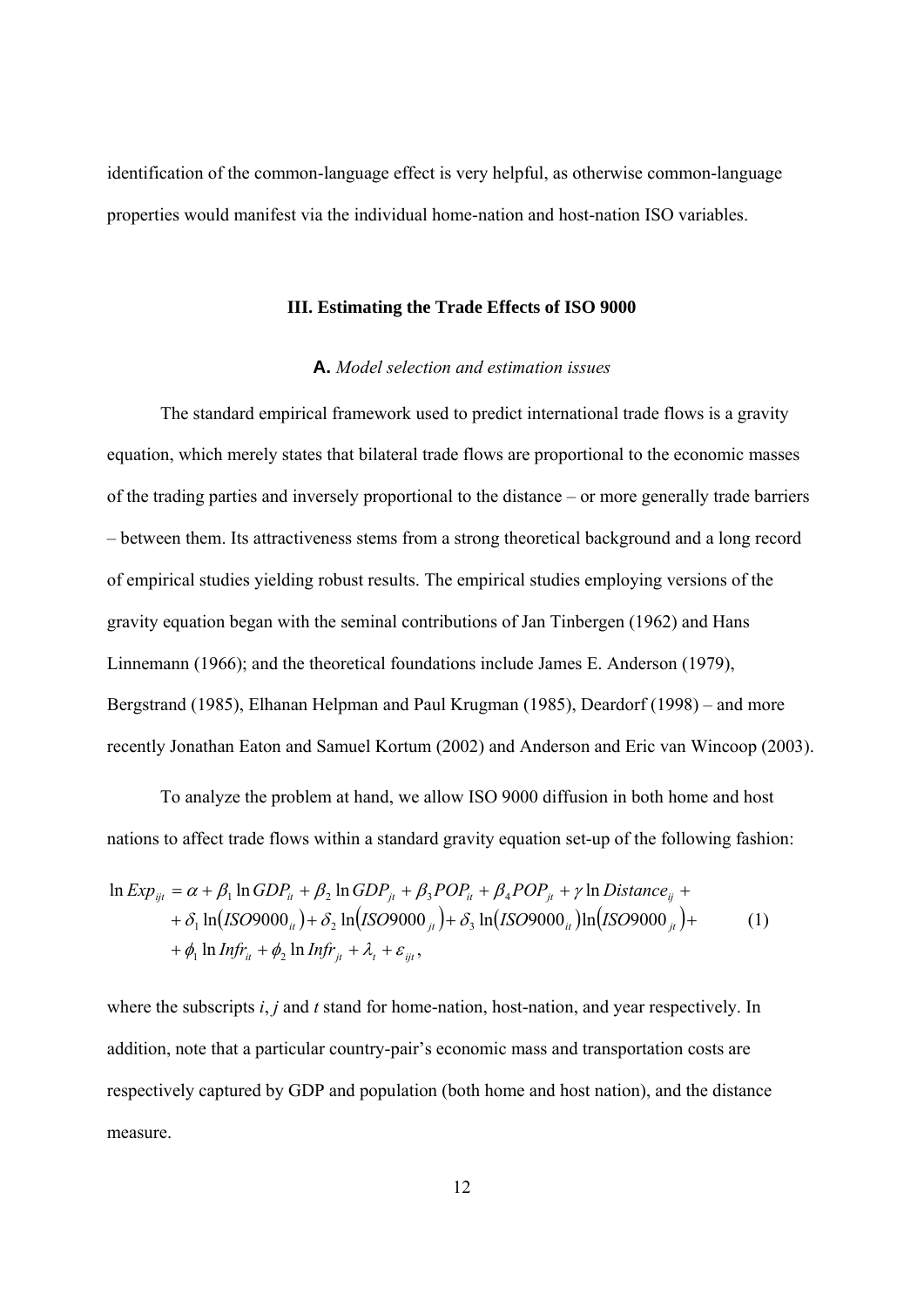It also bears reiterating that ISO 9000 may affect international trade flows through different channels, hence three different ISO variables are inserted into the gravity equation. A positive coefficient estimate for home-nation ISO diffusion can indicate higher efficiency or better quality-signaling on the part of home-nation exporters. A negative (positive) coefficient estimate for host-nation ISO diffusion indicates that the compliance-cost (information) effect is relatively strong. Finally, a positive coefficient estimate for the interaction of home-nation and host-nation diffusion would indicate the presence of common-language properties regarding ISO 9000 adoption.

 Our gravity equation also explicitly controls for a number of additional factors. First, we control for the impact of any time-specific effects – e.g., world income trends – in the data series with year dummies: employing time effects  $-\lambda_t$  – is a standard practice in empirical models of international trade. Second, we account for a potentially heteroskedastic and autocorrelated error term  $-\varepsilon_{ijt}$  – by using cluster-robust standard errors in the estimations: where clusters are defined as country-pairs. Third, we control for the impact of the physical infrastructure held by trading partners via home and host nation infrastructure indices, since physical infrastructure is likely to be positively correlated with soft infrastructure like ISO 9000. Neglecting such drivers of trade might bias the ISO 9000 coefficient estimates upward.

 While the above properties describe well the estimation procedures for the base gravity equation model, a number of other econometric/modeling issues should be considered in order to generate robust causal inferences: 1) proper model selection for the standards/trade relationship; 2) fixed country-pair specific effects; 3) multilateral resistance terms. These three issues lead directly to three additional regression equation models that we will estimate in addition to the base gravity equation model.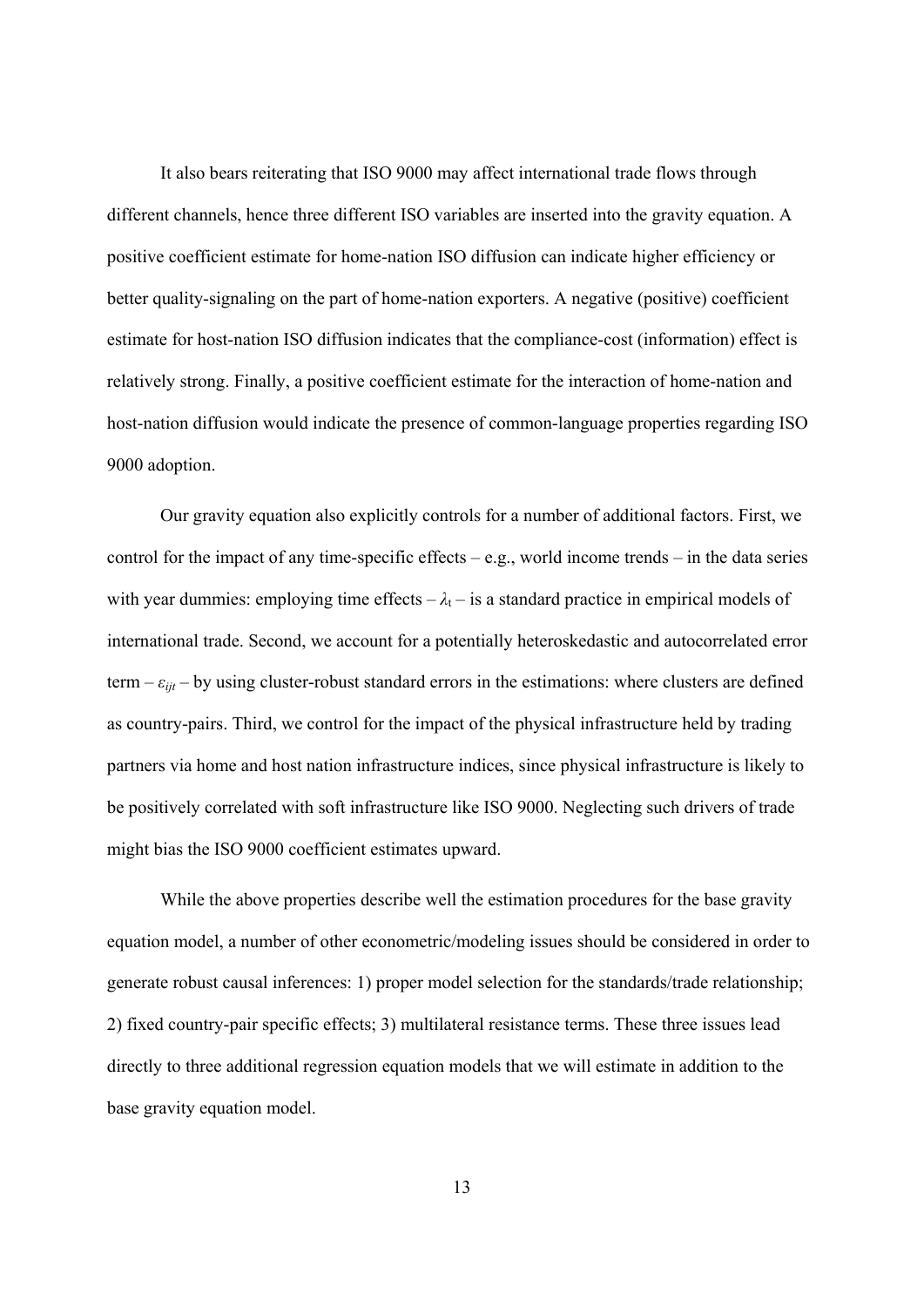First, our base gravity equation follows the approach by Moenius (2004) for studying the standards/trade relationship by using GDP and population (for both home and host nations) and geographical distance as the core gravity variables. We, however, also include the infrastructure constructs for home and host nations in order to elicit more confident interpretations for our variables of principal concern: the ISO 9000 diffusion constructs. Yet, Maskus, Wilson and Otsuki (2000) critique the Moenius (2004) approach for omitting an indicator of joint membership in regional trade agreements: i.e., not controlling for FTA effects. Our base gravity equation does not control for the presence of existing FTAs, because we lack data for 2005 concerning the presence of  $FTAs.<sup>6</sup>$  Nevertheless, it is important to follow through on the prescription by Maskus, Wilson and Otsuki (2000) concerning a robust and useful gravity equation to elicit the impact of standardization on trade. Accordingly, we estimate our base gravity equation while also including measures for regional trade agreements. Yet, the limitation of this approach is the omission of data points from 2005; thus, the panels for these estimations simply involve two years: 1995 and 2000.

Second, our base gravity equation does not explicitly account for an array of other factors affecting trade which have been identified in the literature: e.g., currency unions, colonial history, common language, common border, and ethnic networks. To the extent that these trade-drivers do not vary over time, these factors can be controlled for by means of country-pair specific fixedeffects (FE) estimations.<sup>7</sup> Given the relatively short time span of our sample, most of these factors are indeed time invariant. Therefore, using FE – or more generally panel estimation techniques – has an additional advantage of being able to account for trade related factors that are difficult to quantify or even observe: e.g., institutional environment, information costs, and

-

 $<sup>6</sup>$  As previously noted, Baier and Bergstrand's (2007) data on FTA membership does not extend to 2005.</sup>

<sup>&</sup>lt;sup>7</sup> More precisely, the fixed effects are exporter-importer specific, thus the fixed-effects can differ depending on the direction of trade regarding a country-pair.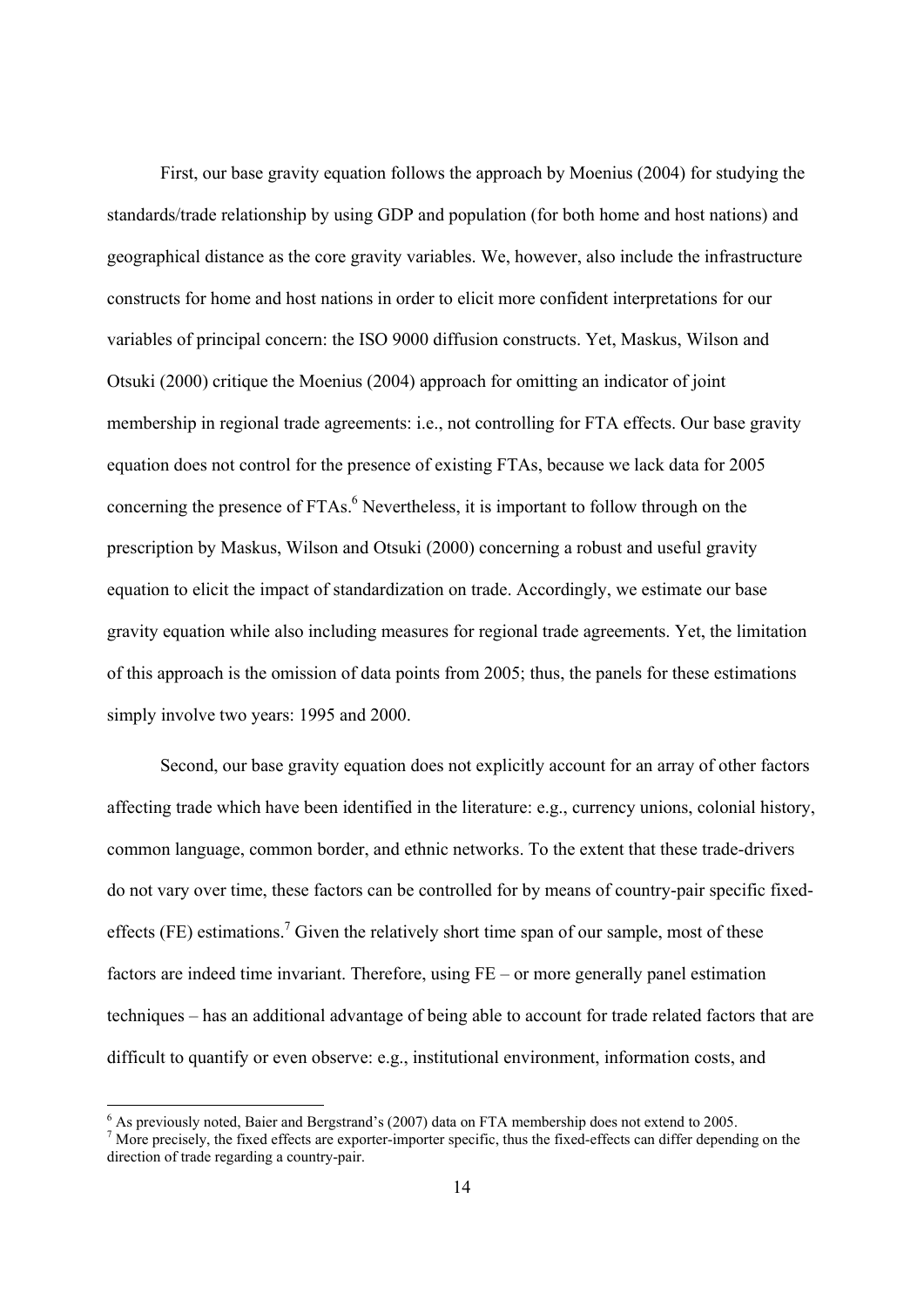cultural proximity. This is important, since omitted variables can result in endogeneity problems and bias estimates (Jeffrey M. Wooldridge 2002: pp. 61-63). For instance, one might expect ISO 9000 diffusion to be supported by a nation's well-functioning institutions, but institutions are also likely to support trade (Anderson and Douglas Marcouiller 2002); hence, neglecting institutions in a gravity equation may lead to an upward bias in the estimated ISO 9000 coefficients. For example, Baier and Bergstrand (2007) also make great use of the country-pair specific effects in order to deal with FTA endogeneity when domestic policies are omitted variables. In short, country-pair fixed effects control for a large share of the possible sources of endogeneity by accounting for all observed and unobserved time invariant factors, thus it behooves us to also undertake these estimations.

Third, we also move beyond fixed effects by estimating a gravity equation controlling for "multilateral resistance terms", as derived in Anderson and van Wincoop's (2003) theoretical underpinning for the gravity equation. As shown in their model, the trade flows between any two countries are shaped by the trade costs between every possible country-pair due to general equilibrium effects. As a consequence, a proper gravity equation should be augmented by multilateral resistance terms to capture these effects. One means to follow through on that prescription in an empirical model is to introduce country-and-time-specific effects (Anderson and van Wincoop 2003; Robert Feenstra 2004). <sup>8</sup> Although computationally simple, this method has the drawback that virtually all explanatory variables will be collinear with the country-andtime-specific effects, hence the coefficient estimates for these explanatory variables will not be identified. In particular, we will not be able to estimate the GDP, ISO 9000, and infrastructure coefficients for home and host nations in this treatment. Yet, the coefficient estimates for distance and home-host ISO interaction will be identified, as they vary across country-pairs and not only

-

<sup>&</sup>lt;sup>8</sup> In a panel data model, one has to allow the country-specific effects to vary over time in order to capture varying multilateral price terms.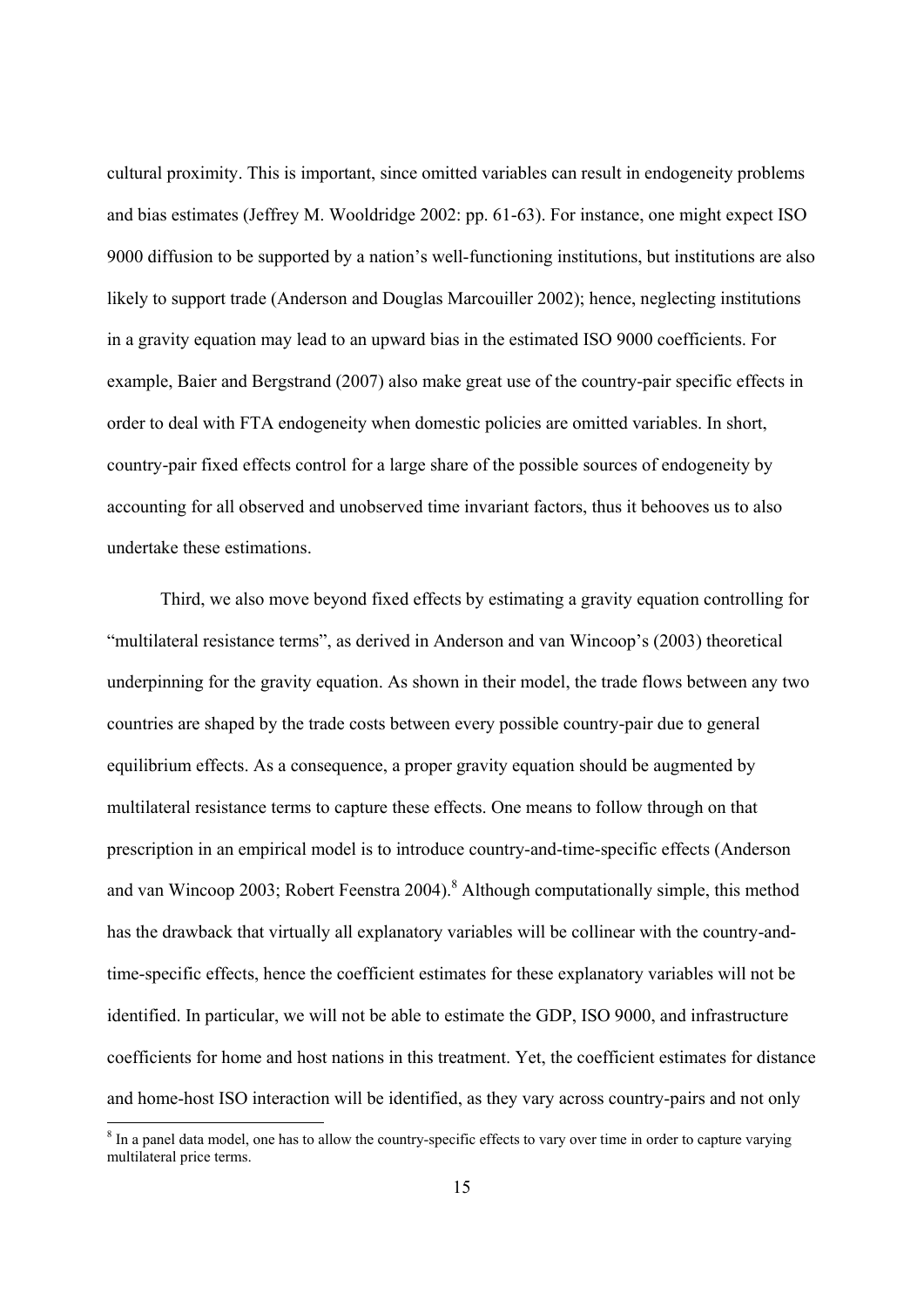countries. Accordingly, we will only be able to test for the presence of the common-language effect in the specification accounting for multilateral price terms. On the other hand, this test will be very powerful, as the country-and-time-specific effects account for all salient time-varying country characteristics – e.g., internet or mobile phone penetration – that might be omitted in the gravity equation.

#### **B.** *Instrumenting for ISO 9000 Diffusion with ISO 14000*

While the four estimations noted above are conscious of the potential for endogeneity (e.g., the equations involving country-pair fixed effects and multilateral resistance terms), it behooves us to more directly address the endogeneity issue due to its potential significance. Baier and Bergstrand's (2007) review of the endogeneity problem in the context of gravity equations highlights the general importance of endogeneity issues in empirical models of international trade. Yet as they point out, these efforts have largely concentrated on the endogeneity of income: "for about a decade, several researchers have acknowledged potential endogeneity bias, but only that created by GDPs as RHS variables" (Baier and Bergstrand 2007: p. 73). In particular, simultaneity of GDP could arise as a nation's GDP is a function of its exports via national income accounting. Empirical studies of trade, however, typically find an insignificant endogeneity bias for GDP coefficients (David Hummels and James Levinsohn 1995; Frankel and Wei 1997b). Frankel and Wei (1997a: p.79) summarize this point well when they state "evidently, the endogeneity of income makes little difference". The potential endogeneity of ISO 9000 diffusion, on the other hand, poses a more serious problem for our analysis.

The simultaneity issue is particularly germane to our context as standardization may indeed determine trade, yet trade may also determine standardization. As pointed out in the literature,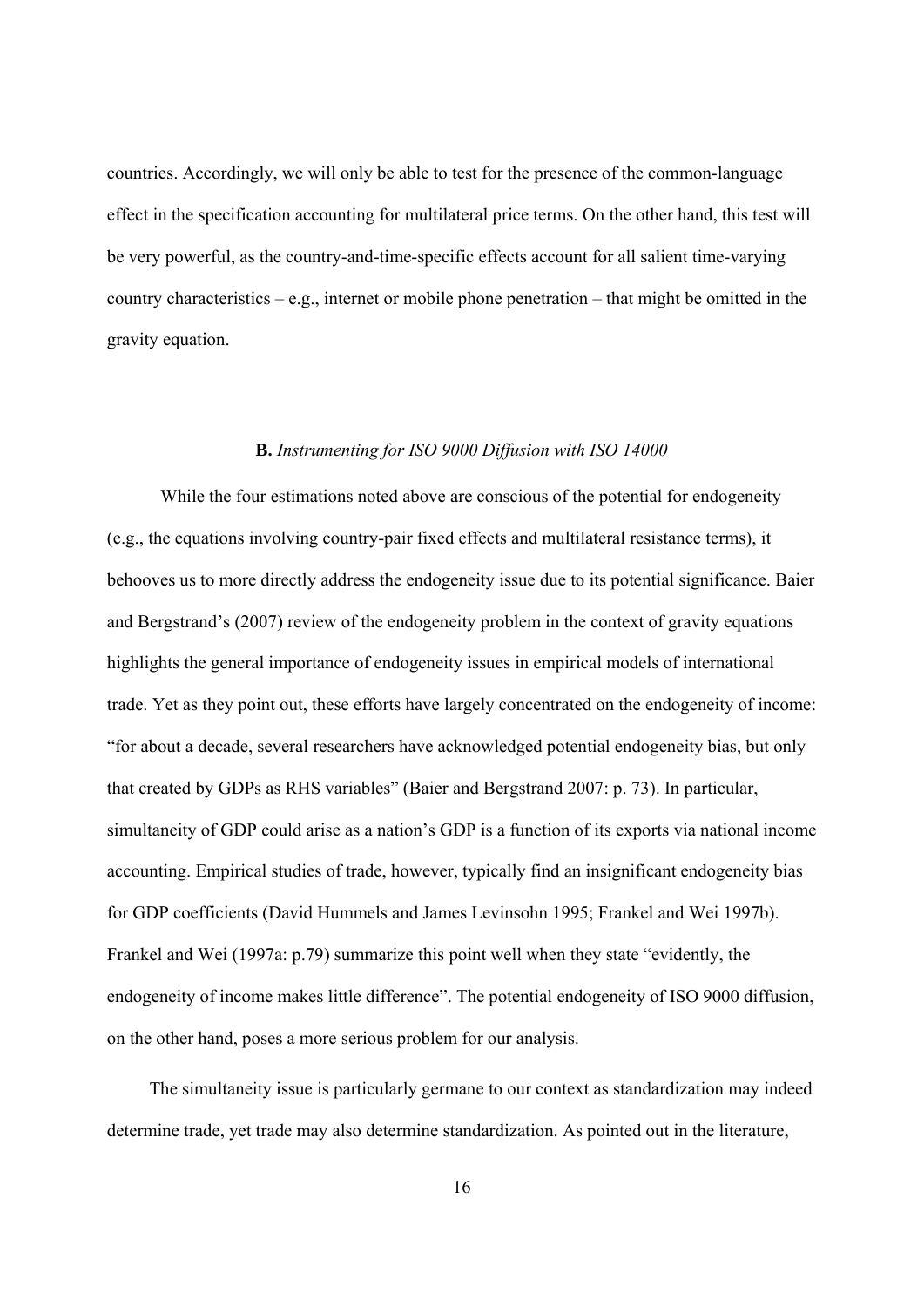higher trade levels indicate an economy's openness and can thus stimulate adoption of international standards (Casella 1996; Blind 2002). For instance, in an investigation of factors determining standardization in twenty industrial sectors for seven countries, Blind (2002) reports evidence supporting a positive relation between export-orientation (the ratio of exports to total production) and standardization-intensity (the stock of national and international standards). Recall also the work by Moenius (2004) supporting two-way causality between standards and trade. In our particular context, ISO 9000 adoption has been posited to be a function of trade volumes: for instance, Hanson (2005) notes that a virtual requirement for exporting to the EU is the obtainment of a CE marking – a mark that is based on the ISO 9000 system. Consequently, if one wants to elicit a robust relationship between ISO 9000 and trade, then one must account for possible simultaneity. Yet, the few empirical studies considering the impact of standards on trade do not tend to address the simultaneity issue.

Beyond the potential for simultaneity to create endogeneity bias, reside two additional common sources of endogeneity: omitted variables and measurement error (Wooldridge 2002: p. 51). The previously noted country-pair specific fixed effects and multilateral resistance terms estimations go a long way to addressing concerns owing to omitted variables; thus, we largely follow here the approach by Baier and Bergstrand (2007) to address endogeneity issues via the strengths of a panel-data approach. With regard to measurement error as a source of endogeneity, it bares noting that our key explanatory variables regarding ISO 9000 penetration represent continuous constructs and not the dichotomous constructs that are often more subject to endogeneity concerns. As Baier and Bergstrand (2007: p. 80) state "the best method for eliminating this bias [measurement error] is construction of a continuous variable that would more accurately measure".

17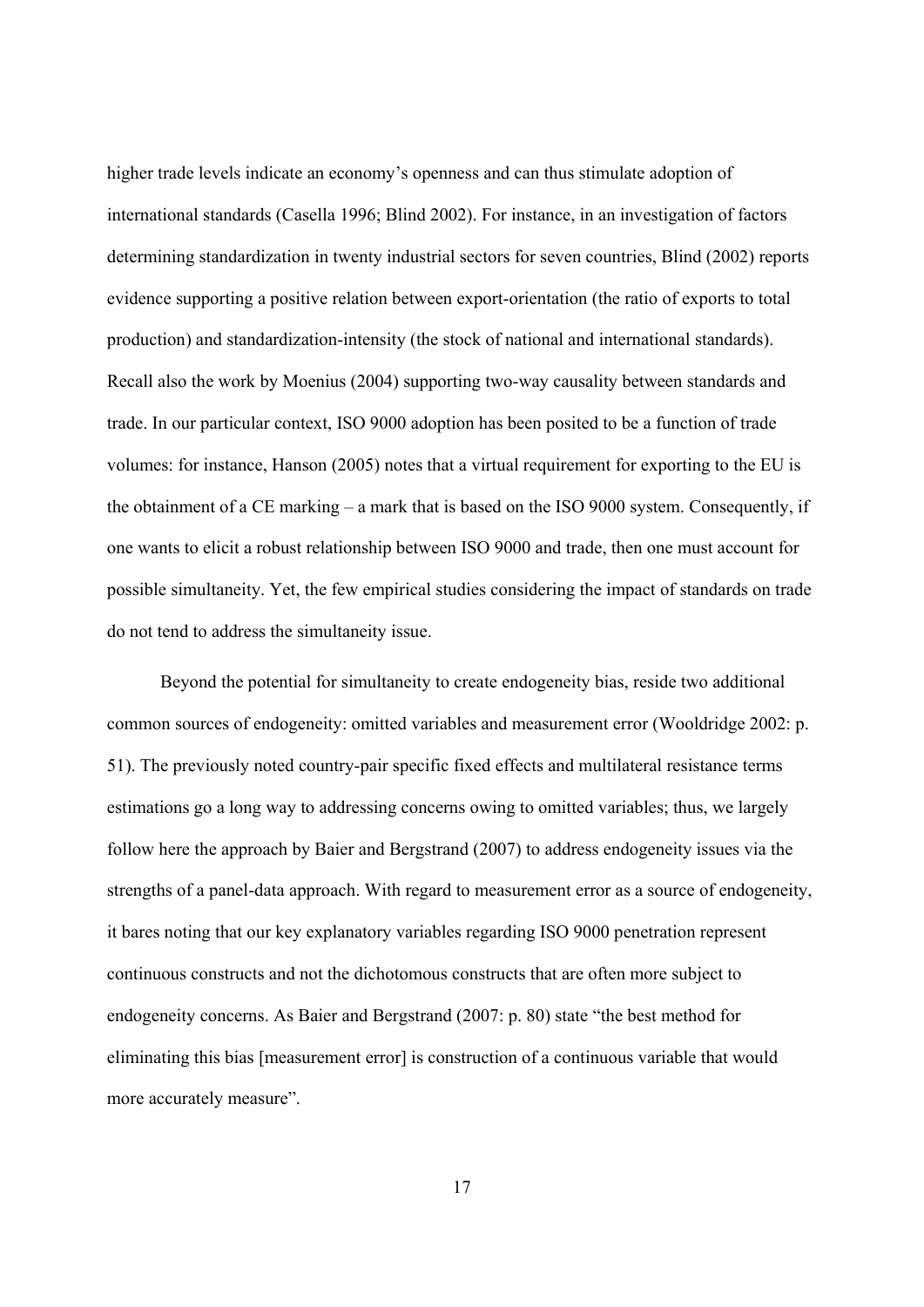While we carry these features – country-pair fixed effects and multilateral resistance terms – forward for our current empirical analysis, we can go deeper now in treating potential endogeneity by further addressing the issue of simultaneity between standards-intensity and trade flows, as this appears to be the most-relevant potential source of endogeneity in our gravity trade equations. In particular, we will improve upon the important panel-data enabled features of our analysis by layering on instrumental variable (IV) techniques. Hence, the combination of these approaches allows us to thoroughly control for endogeneity. While IV techniques have been previously employed in the trade literature to deal with endogeneity (e.g., Magee 2003; Baier and Bergstrand 2002), the impediment of identifying suitable instruments that are correlated with the explanatory variable but uncorrelated with the unobservables that impact bilateral trade has largely held up this approach (Baier and Bergstrand 2007). Yet we are fortunate to have an available and suitable instrument that allows tackling the simultaneity issue via the application of IV techniques in order to purify the ISO 9000 diffusion variables of the stochastic disturbance term and converge on a true coefficient estimate. In particular, we employ data on ISO 14000 diffusion to instrument for ISO 9000 diffusion.

ISO 14000 is a voluntary environmental standard covering management tools and systems aimed at monitoring and improving the environmental performance of a firm. What makes ISO 14000 such a good instrument for ISO 9000 are conditions of infrastructural convenience in terms of the common elements between the two standards. In fact, there exists empirical evidence that the number of ISO 14000 certifications is very positively related to the number of ISO 9000 certifications, consequently suggesting that the drivers behind the two have significant overlap (Charles J. Corbett and David A. Kirsch 2001; Gyula Vastag 2004). Further, Prakash and Potaski (2006, 2007) find that the number of national ISO 9000 certificates significantly impacts the number ISO 14000 certificates; but moreover, they also find that export orientation does not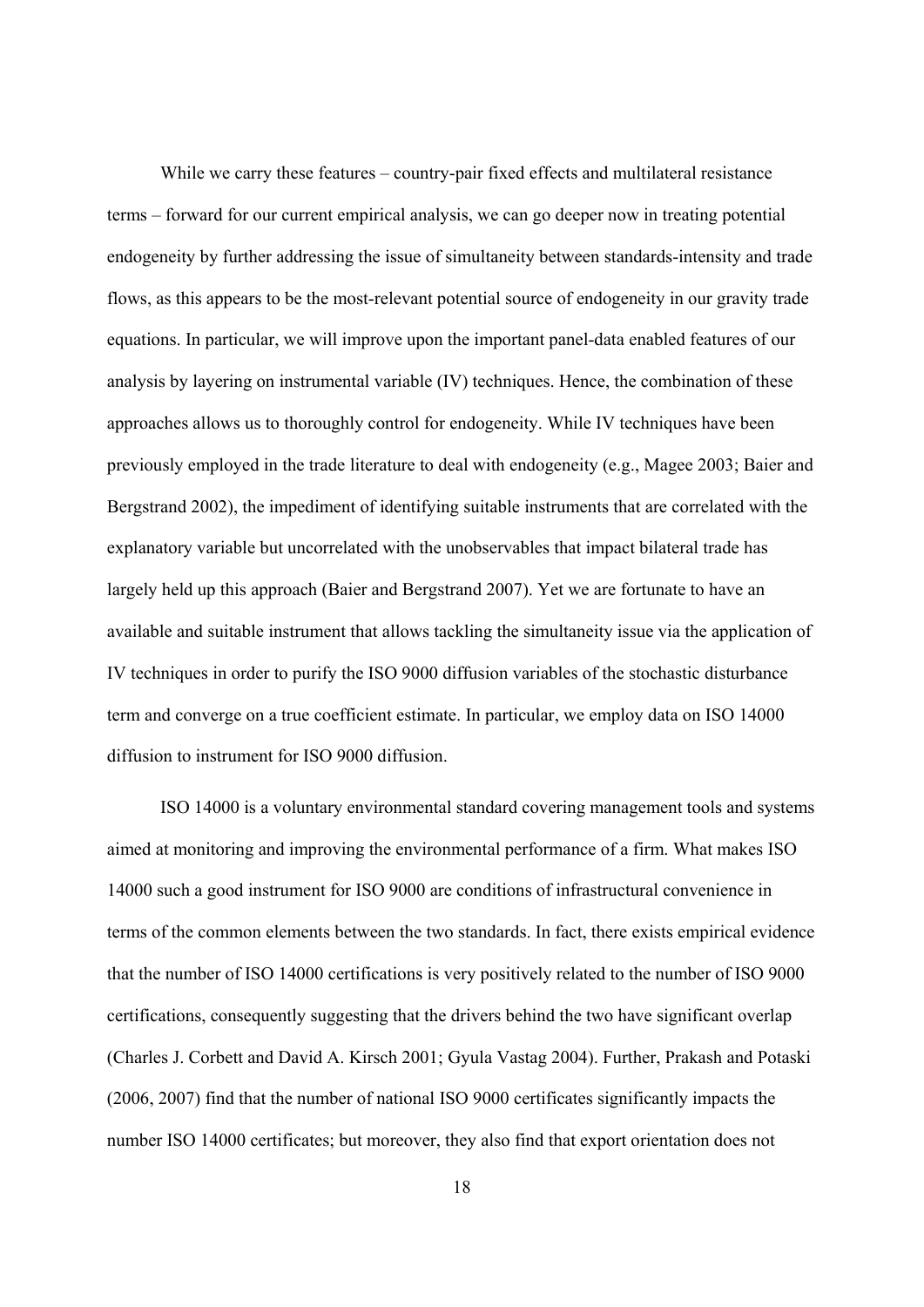impact the number of ISO 14000 certificates in a nation. Hence, high levels of trade per se do not appear to significantly affect ISO 14000 certifications, thus corroborating our prior that ISO 14000 represents a good instrument.

## **C.** *Discussion of the results*

Table 3 incorporates the econometric/modeling issues outlined above by reporting four different regression specifications. Regression 1 reports the results from the base gravity equation. Regression 2 reports the results for when the FTA variable is added as a regressor per the suggestion of Maskus, Wilson and Otsuki (2000). Regression 3 reports the results employing country-pair specific fixed-effects. Regression 4 reports the results employing multilateralresistance terms. These four different regression specifications will allow us to detect whether our main findings are generally robust. Furthermore – and in keeping with our efforts to layer IV techniques on top of panel-data features – Table 4 reports results where we replicate the four regression equations from Table 3 while employing IV estimation techniques for the three ISO variables: home-nation, host-nation, and home-host interaction.

 The results reported in Tables 3 and 4 are generally consistent with the pre-existing empirical trade literature; though of course, the results do provide some new insights with respect to the impact of standardization on trade. The coefficient estimates for the main drivers behind the gravity forces – home-nation GDP, host-nation GDP, and distance – in the pooled regressions (Regressions' 1 and 2) correspond well to the standard results in the literature (e.g. Frankel and Wei 1997b: Table 6.5a-b; Baier and Bergstrand 2007): i.e., the elasticity of exports with respect to GDP (both home and host) is close to 1, and the elasticity of exports with respect to distance is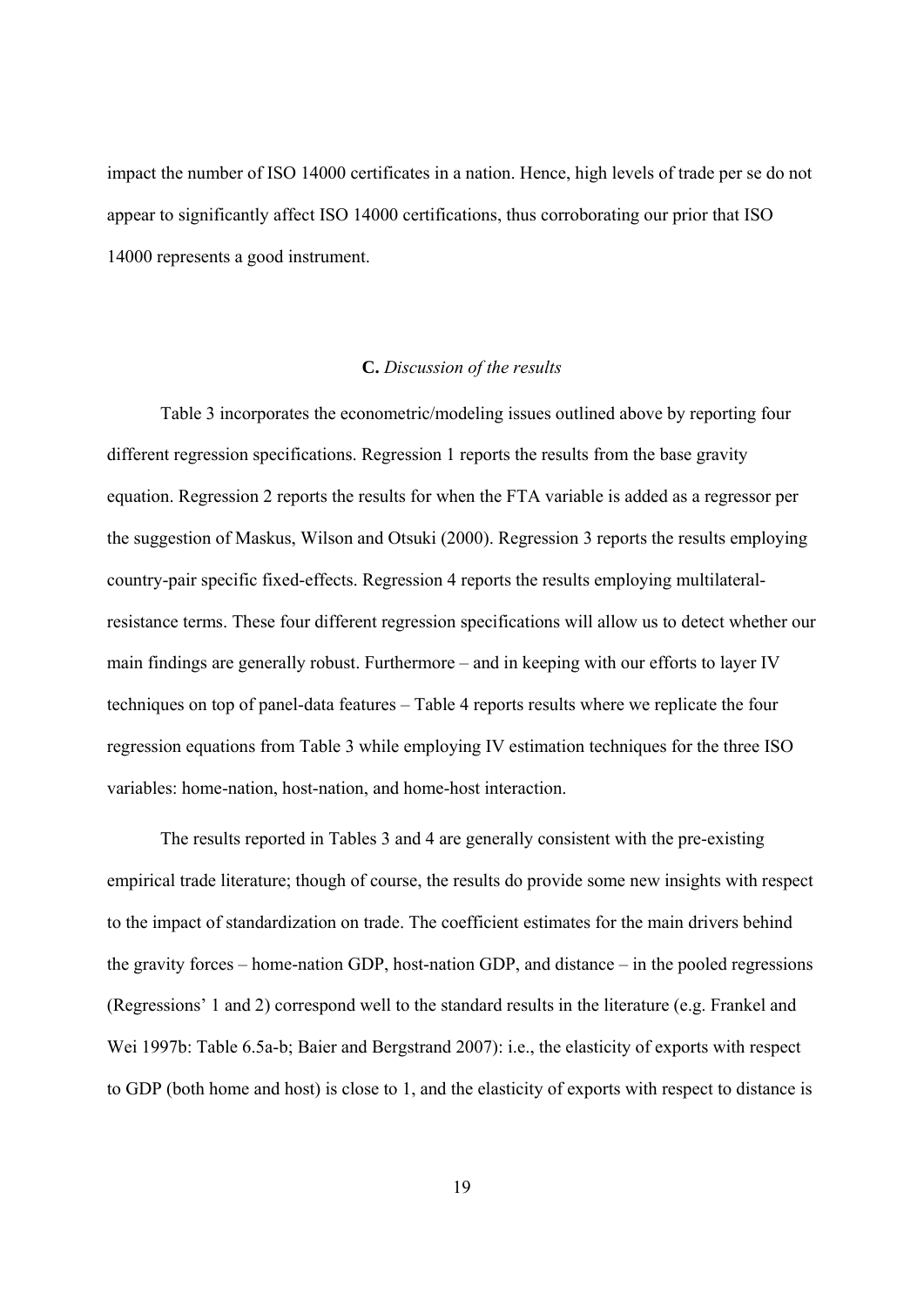close to -1.<sup>9</sup> Additionally, the home-nation and host-nation GDP coefficient estimates in regression #3 (the FE specification) are generally higher than the coefficient estimates in the pooled regressions (Regressions' 1 and 2)—a result which also conforms with previous work (e.g. Carrère 2006; Baier and Bergstrand 2007). Furthermore, the coefficient estimates on the population variables are mostly positive in the pooled regressions, and negative in the fixedeffects regression (Regression 3). While the coefficient estimates for population are generally expected to be positive, it is not uncommon to find the opposite sign in empirical estimations of gravity equations (e.g. Frankel and Wei 1997b: Tables 6.3 and 6.5a-b).<sup>10</sup>

 The results regarding the infrastructure variables – which codetermine trade costs – also conform to expectation, as the coefficient estimates are positive and generally significant across the different regressions in Tables 3 and 4. Moreover, the magnitude of these effects is quite significant, as the elasticity of exports with respect to both home and host infrastructure indices varies between 0.08 and 0.34 in the pooled regressions (Regression 1 and 2) and between -0.01 and 0.07 in the fixed-effects regression (Regression 3) – comparable levels to the results reported in Carrère (2006). Also the impact of FTAs (Regression 2) appears to be positive with respect to exports, as expected, though this is only significant in the Table 3 regression.

 Before turning to interpretations of our variables of principal interest – the trade effects of ISO 9000 penetration – we test for the endogeneity of international standardization. Recall that we have argued that endogeneity is a crucial analytical issue that has often been lacking in

-

<sup>&</sup>lt;sup>9</sup> Note that the population variables in a gravity equation influence the coefficients on the GDP variables and should be interpreted together (see Frankel and Wei 1997c: pages 57-59). For instance, the home-nation GDP elasticity of 0.82 and the home-nation population elasticity of 0.36 in Regression 1 (Table 3) can be interpreted as home-nation GDP elasticity of 1.18 along with a home-nation GDP per capita elasticity of -0.36. The two specifications (one with GDP and GDP per capita, and the other with GDP and population) are mathematically equivalent due to the use of logs.

 $10^{10}$  To be precise, Frankel and Wei (1997b) use the log of GDP per capita – not population variables – in their OLS regressions. Consequently, a positive coefficient on the GDP per capita variable is equivalent to a negative coefficient of the same magnitude on the population variable.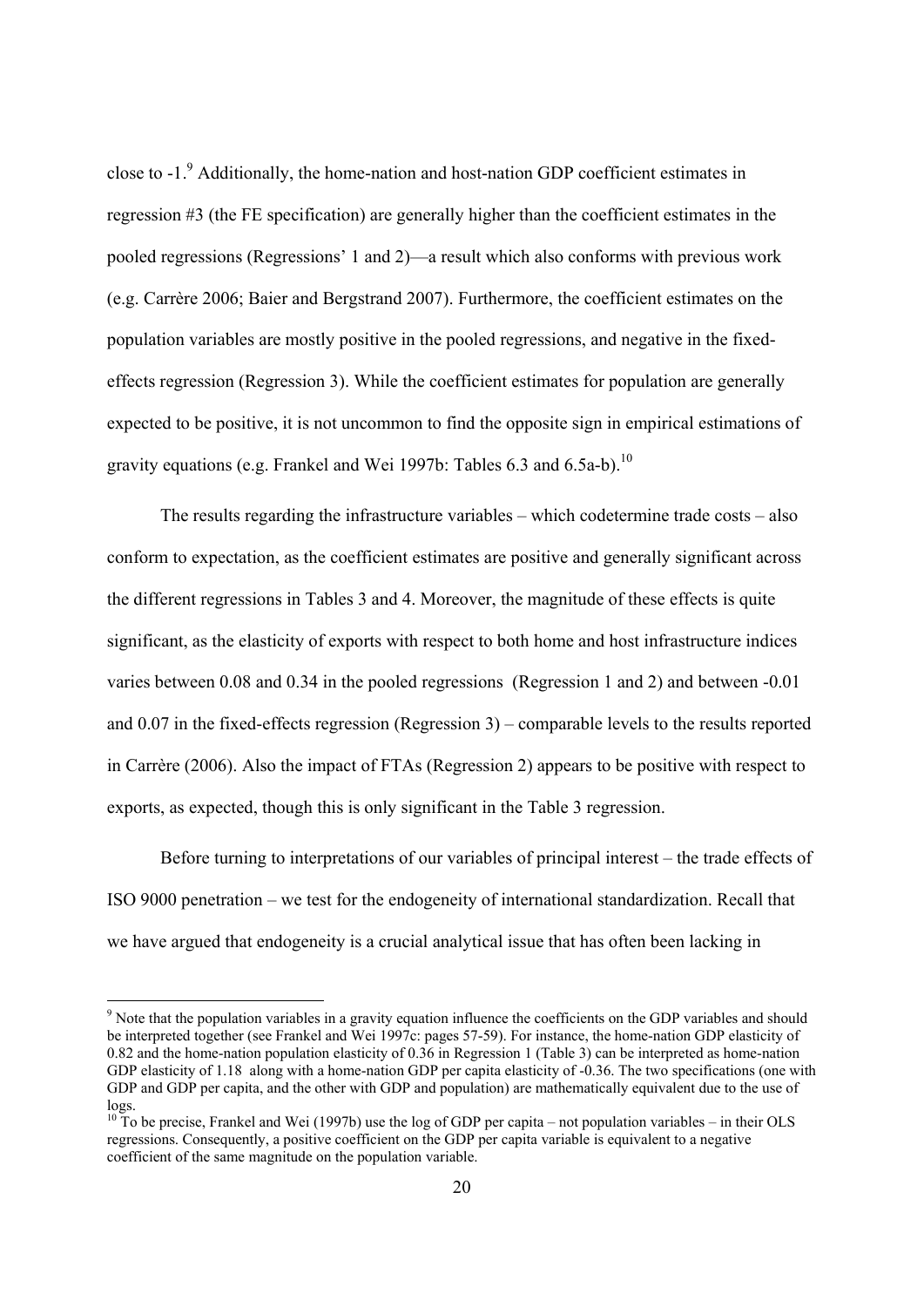previous trade studies. We can formally test for the presence of endogeneity by comparing the coefficient estimates from Table 3 (where the ISO variables act as their own instruments) with the coefficient estimates from Table 4 (where ISO 14000 adoption levels are used as instrumental variables for the ISO 9000 variables).<sup>11</sup> Significant differences in the coefficient estimates between Table 3 and 4 are discernable, and Hausman specification tests reject [at the 1% confidence level for Regressions' 1 and 3, the 5% confidence level for Regression 4, and the 10% confidence level for Regression 2] the null hypothesis regarding the difference in coefficient estimates being non-systematic. Accordingly, Hausman tests confirm our prior that endogeneity matters empirically in the context of international standards and international trade.

 In line with the presence of endogeneity, a visual comparison of Table 3 and 4 for the results concerning the three ISO variables indicates some significant differences concerning the impact of ISO 9000 diffusion on trade. First, the Table 3 results suggest a significant positive impact for home-nation ISO 9000 on exports. Yet interestingly, this positive push for homenation ISO diffusion is less evident (significant only in Regression 1 of Table 4) when we account for endogeneity in ISO 9000 adoption. While this result accords with the intuition that home-nation ISO diffusion is driven by the export orientation of an economy – e.g., export oriented nations tend to adopt ISO 9000 in order to conform with foreign buyer requirements – the fact that the home-nation push is less significant once endogeneity is accounted for does imply the non-robustness of the enhanced-competitiveness channel captured by home-nation standardization. Second, the Table 3 results indicate that host-nation ISO 9000 diffusion yields some positive impact on exports (i.e., significant 'pull' effects are present in Regressions' 1 and 2), while the Table 4 results – where endogeneity is accounted for – generally indicate a negative

-

<sup>&</sup>lt;sup>11</sup> The instrumental variables include home-nation adoption of ISO 14000, host-nation adoption of ISO 14000 and the interaction of the two. F-tests support the strength of ISO 14000 adoptions as instrumental variables at the 1% confidence level for all three ISO 9000 variables in all four regressions.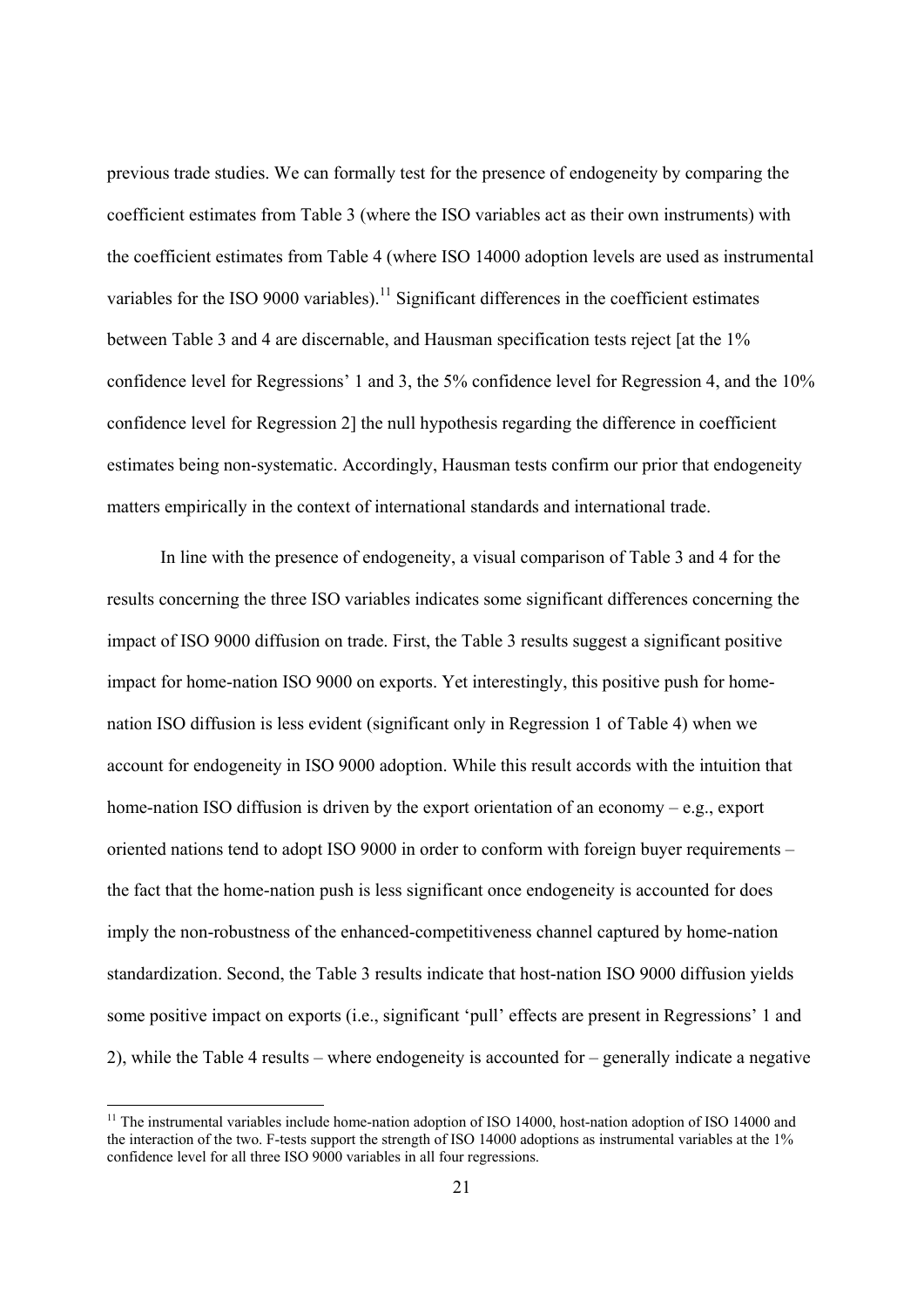impact on exports. Thus, the compliance-cost effect embedded in host-nation ISO 9000 diffusion becomes stronger/more-evident once the endogeneity of international standardization is taken into account. Third, the interaction of home-nation and host-nation standardization is generally stronger in the instrumented (Table 4) regressions as compared to the non-instrumented (Table 3) regressions; though, it is important to underscore that this interaction effect is positive and generally significant in both the instrumented and non-instrumented regressions—i.e., the common-language effect is the most robust channel via which standardization impacts international trade.

In short, ISO 9000 diffusion appears to be subject to significant endogeneity bias—a bias which needs to be accounted for in order to understand the relationship between international standardization and international trade. Accordingly, it behooves us to place more precedence on the coefficient estimates for the three ISO variables in Table 4 where instrumental variable techniques are employed to deal with the issue. Moreover, the Table 4 results yield some interesting implications with regard to the pre-existing literature on the relationship between international standards and international trade.

First, we find strong support for the common-language effect, as high levels of ISO 9000 adoption in both the home and host nation spur increased trade in the country-pair. While the ability of standards to reduce communication frictions between trading partners has been appreciated by many scholars (e.g., Casper and Hancké 1999; Bénézech et al. 2001; Blind, 2001), it has been difficult to empirically pin down these effects. Accordingly, common-language effects previously manifested via the home and host standardization measures. Capturing the commonlanguage effect via the interaction of home and host ISO penetration helps then disentangle these effects and suggests that the common-language effect is a very robust channel via which standardization affects trade.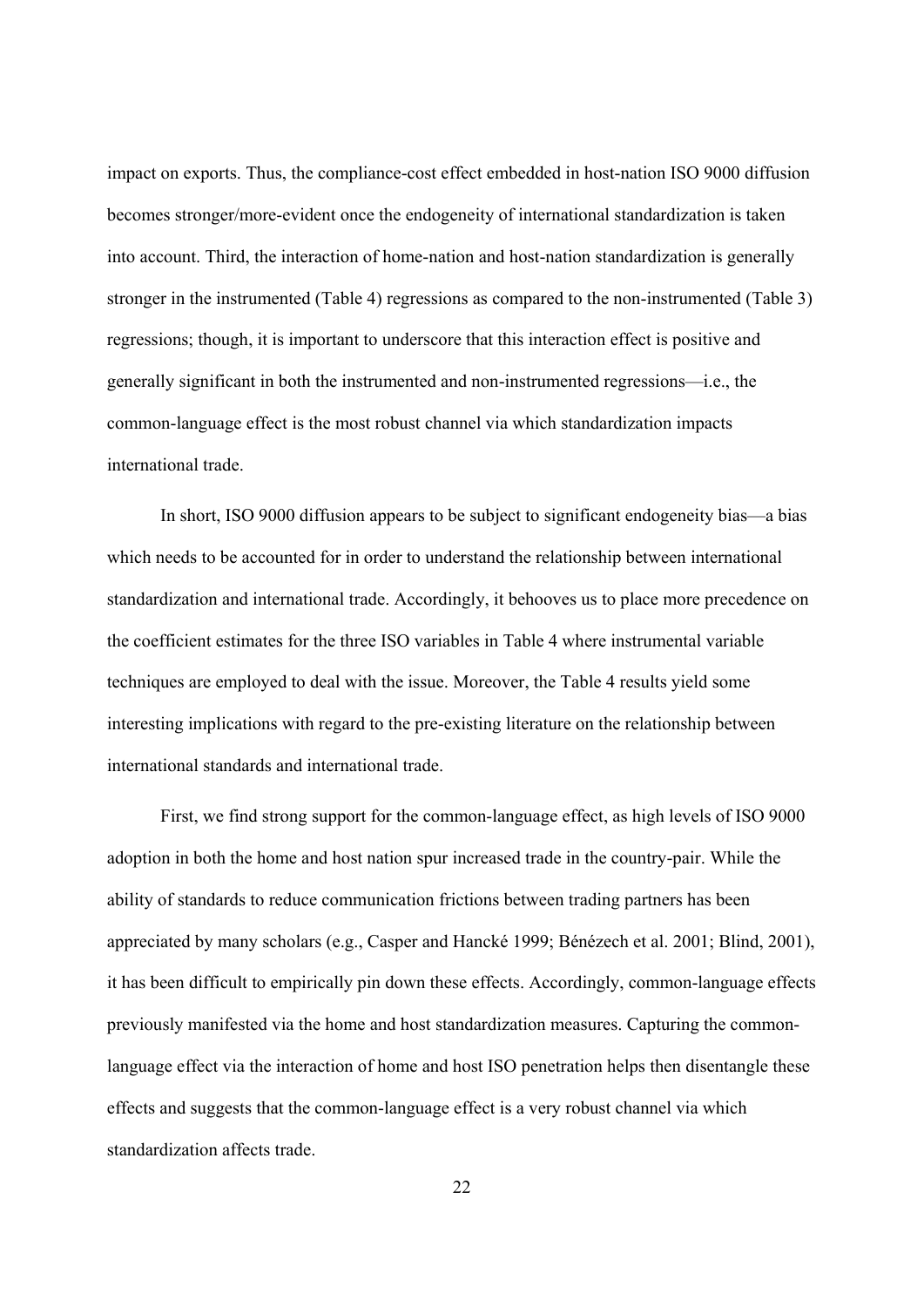Second, the enhanced-competitiveness effect captured by home-nation standardization becomes less robust once the endogeneity of standardization is taken into account. Accordingly, this result potentially calls into question the literature (e.g., Swann, Temple and Shurmer 1996; Blind 2001, 2004; Ganslandt and Markusen 2001) which finds home-nation standardization to enhance the competitiveness of exports. That positive push for home-nation standardization found in previous work may actually just be an artifact of not fully controlling for the simultaneity between exports and standardization.

Third, the relative strength of the compliance-cost effect – which is embedded in hostnation standardization – once endogeneity is taken into account highlights the validity of the concerns by Maskus, Wilson and Otsuki (2000) and others regarding the ability of international standards to hinder trade between nations. Furthermore, our finding the trade-hindering elements to outweigh the trade-fostering elements of host-nation ISO 9000 standardization is particularly important. As previously noted, international standards have been generally found to promote trade more than national standards (Christopher Barrett and Yi-Nung Yang 2001; Blind 2001; Moenius 2004; Czubala, Shepherd and Wilson 2007; Shepherd 2007); and moreover, ISO 9000 has generally been considered to be the standard least subject to protectionist rationales (Blind 2004; Moenius 2006). Accordingly, if we are able to detect trade dampening effects due to the adoption of ISO 9000 standards, then it stands to reason that many other – if not all – standards will also involve some trade-hindering elements.

### **IV. Fortress Europe: ISO 9000 as a Device to Form an EU Standardization Union?**

The empirical results highlight the fact that the worldwide diffusion of ISO 9000 involves some trade-hindering elements; in particular, ISO 9000 adoption in host-nations can lead to the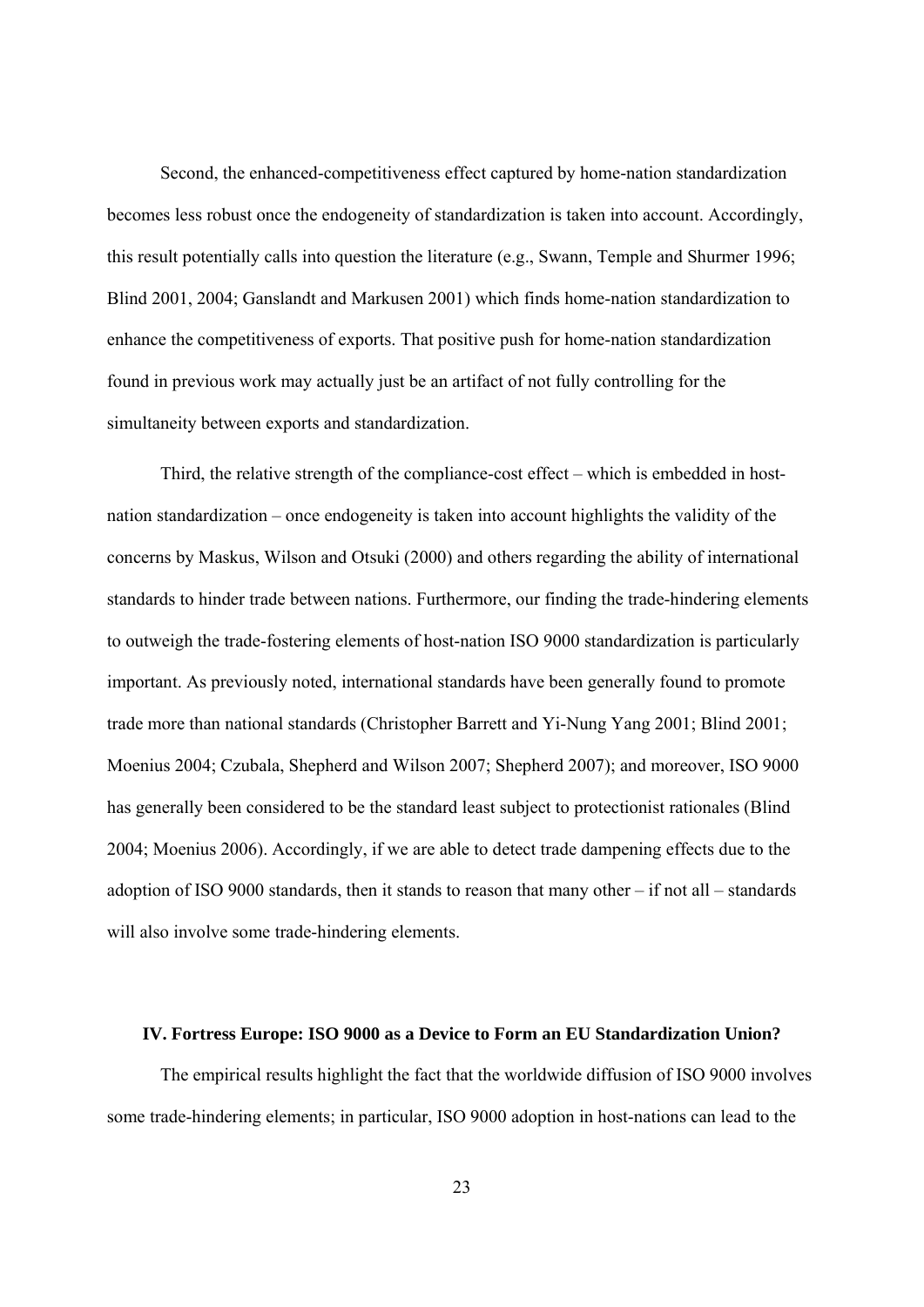curtailment of imports from other nations. In light of the presence of this trade-dampening effect, the obvious next question is which nations might experience reduced exports due to the adoption of ISO standards in a host-nation environment? Akin to the concerns addressed by Frankel and Wei (1997a) regarding the European integration process being used to create a 'Fortress Europe', Hanson (2005) notes that the worldwide diffusion of standards has been considered by some as a means by the EU to protect domestic competitors and reduce imports.<sup>12</sup> Gandal and Shy (2001) show that when conversion costs are relatively high and network effects are relatively minimal, then nations can increase welfare by creating a standardization union for the purpose of increasing trade for member countries at the expense of decreased trade from non-member countries. Two additional points highlight the potential for ISO 9000 to be employed by European nations as a barrier to market entry and a tariff on international trade.

First, ISO 9000 has been used in Europe as a standard against which to assess performance in government procurements and in setting minimum quality requirements for products that affect public safety. In particular, the 1992 Single Market Initiative initiated by the then European Community involved a significant public safety argument obliging firms to attain a uniquely designed EC Mark in order to gain access to certain European markets.<sup>13</sup> Furthermore, the majority of the conformity assessment modules necessary for the CE marking program were based on the ISO 9000 series; i.e., the ISO 9000 quality control systems were the foundation for the CE mark – see Hanson (2005) for more details on CE Marking.

Second, it bears pointing out that the effort toward worldwide diffusion of international standards has been led by the EU and confirmed by the expansion of international institutions like

-

<sup>&</sup>lt;sup>12</sup> It is healthy to point out here that Frankel and Wei (1997a) generally find – like most other studies – the EU integration process to be trade enhancing with respect to imports from non-EU nations (i.e., little trade-diversion takes place).

<sup>&</sup>lt;sup>13</sup> Depending on the product category, the EC Mark had to be attained by some time between 1992 and 1995.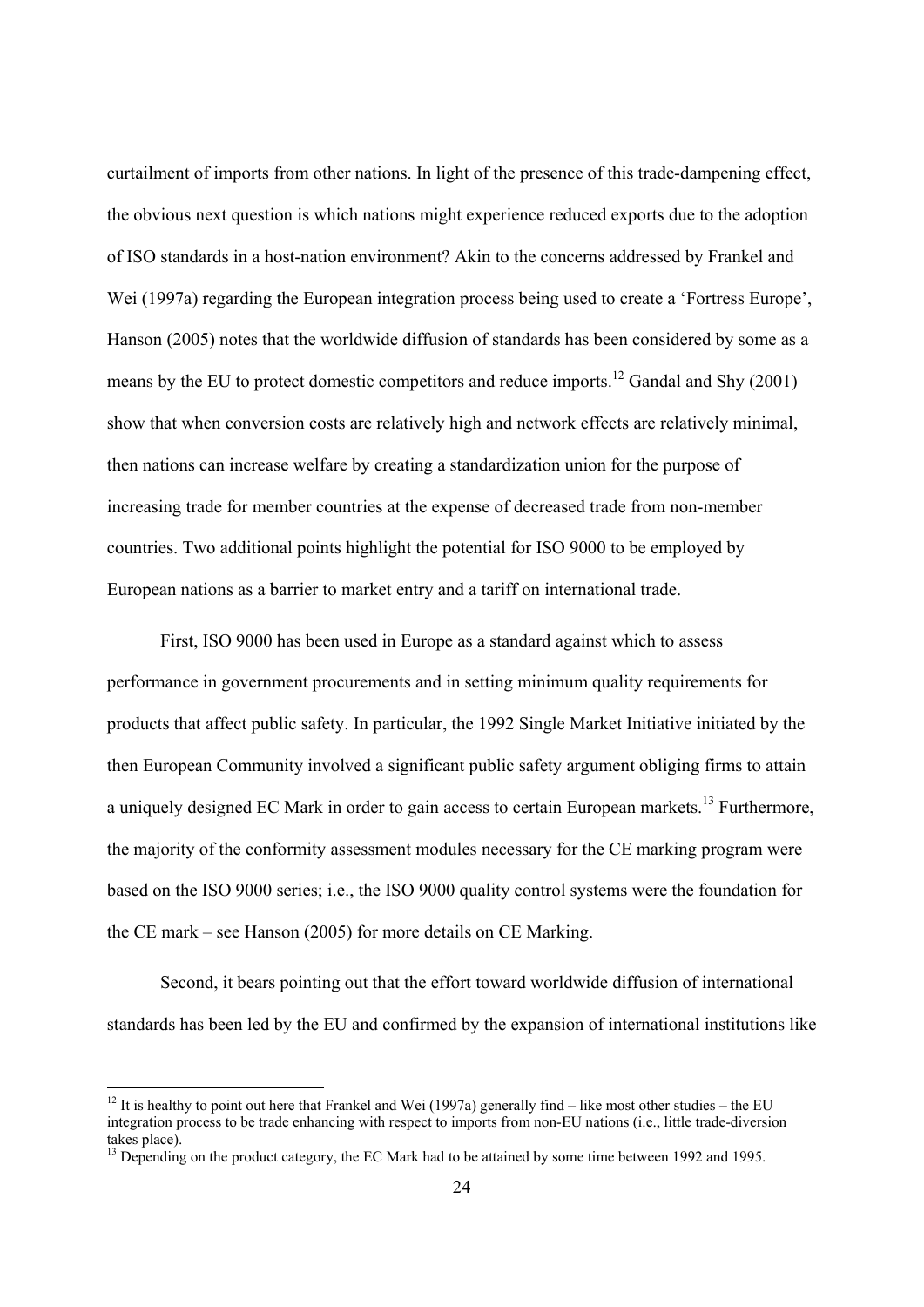the International Organization for Standardization (Casella 1996). Hanson (2005) points out that the EU has been far more unified in its participation in the International Organization for Standardization than have other nations: for instance, the EU embraces the International Organization for Standardization, receives one vote for every nation, and has strong representation (usually chairing) in the technical committees where the standards are designed and set; while the US is more interested in reciprocal recognition of national standards, receives only one vote as it is one nation, and often finds its comments ignored by the EU standard-setting process. It is no surprise then that standards developed by this process are considered by many to serve European interests (Hanson 2005).

Furthermore, quite a bit of policy-oriented literature exists concerning the impact of standard-counts and technical-regulations on intra-EU and extra-EU trade-flows – results which often conform to standardization-union properties by suggesting that EU standardization leads to trade-creation for intra-EU trade, and trade-diversion for EU imports from non-EU nations. In terms of EU standardization enhancing intra-EU trade: Brenton, Sheehy and Vancauteren (2001) find a substantial increase for Polish and Hungarian exports to EU-15 nations in industries where standards applied; and Vancauteren and Daniel Weiserbs (2005) support increased intra-EU trade from 1990 to 1998 due to efforts to harmonize European technical regulations. In terms of EU standardization decreasing EU imports from non-EU nations: Moenius (2006) finds EU importer standards to decrease agricultural imports from non-EU nations; Czubala, Sheperd and Wilson (2007) find that both the counts of ISO-harmonized and non-ISO-harmonized standards reduce EU imports from African nations, though ISO-harmonized standard counts are less trade restrictive; and Spencer Henson et al. (2000) found developing nations very constrained in their ability to export food to developed nations with standards being the highest barrier to enter the EU. Furthermore, Michael Gasiorek, Alasdair Smith and Anthony J. Venables (1992) and Jan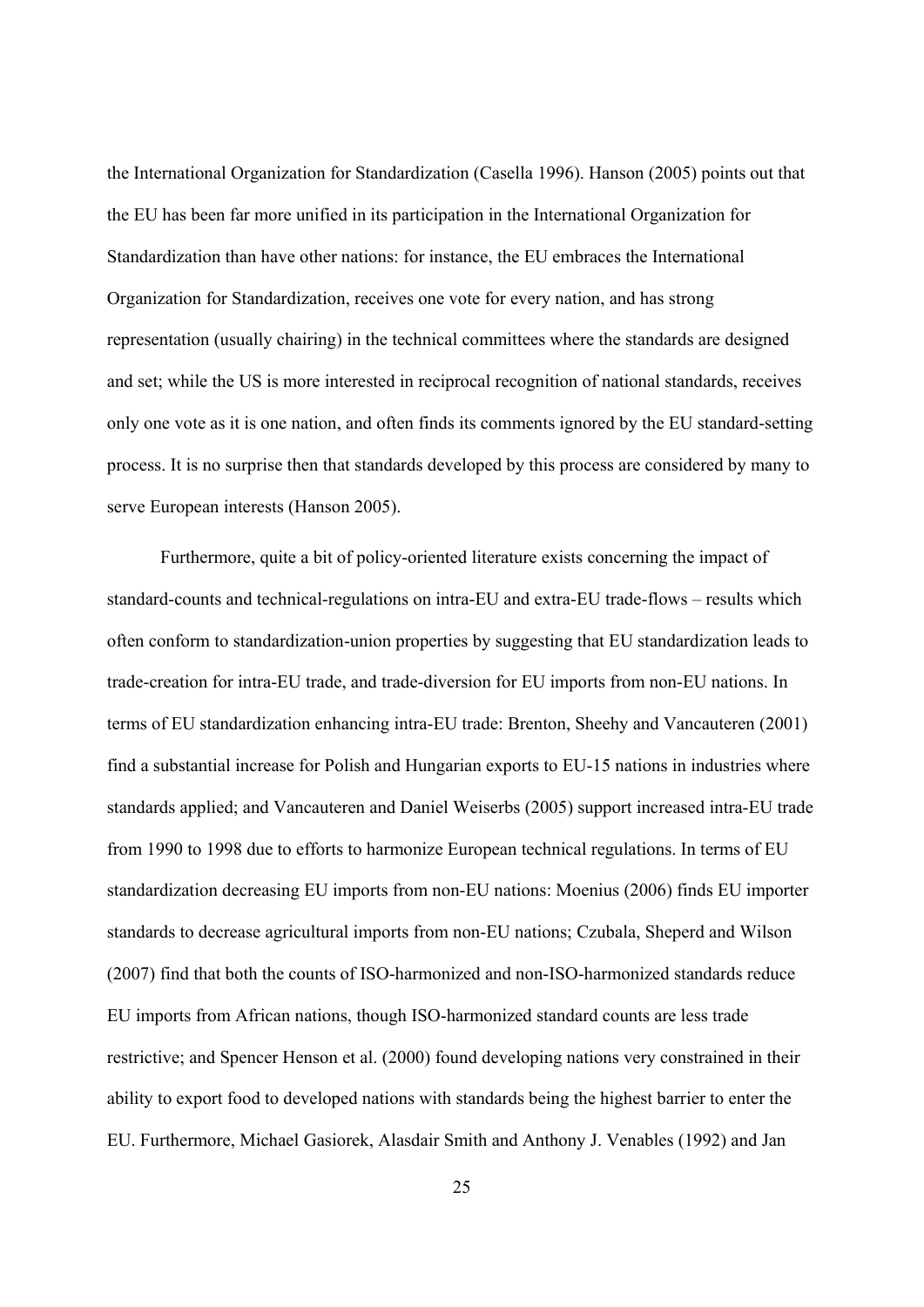Michalek et al. (2005) both found EU standardization to increase trade between EU members but impede imports from outside the EU.

In order to get a more complete picture of when additional home-nation and host-nation ISO 9000 adoptions enhance or hinder trade, Figure 1 uses the coefficient estimates for the three ISO variables from Regression 1 in Table 4 to illustrate the marginal effect on exports of additional ISO 9000 certification.<sup>14</sup> In particular, the left panel shows the elasticity of exports with respect to home-nation adoptions, while the right panel shows the elasticity of exports with respect to host-nation adoptions. Notice that the marginal impact of additional home-nation ISO 9000 adoptions is always positive; i.e., the impact of additional home-nation standardization is positive for all the relevant levels of host-nation penetration. Yet this positive home-nation effect becomes larger at higher levels of host-nation standardization. In the right panel, however, the marginal impact of additional host-nation ISO 9000 adoptions only becomes positive once homenation diffusion levels are above 230 per million inhabitants: (log(230)=5.44). Given the distribution of national certification levels in our sample (Table 2), home-nation ISO adoption boosts exports to all nations in the sample, whereas host-nation certifications pull exports from some nations (the ISO-rich counties) but deter exports from other nations (the ISO-poor countries). Accordingly, host-nation certifications act to hinder trade from exporter nations that have not significantly adopted ISO 9000; i.e., the compliance-cost effect dominates the information effect when home-nation ISO levels fall below the critical threshold of 230 per million inhabitants. Table 1 illustrates which nations generally benefit and which suffer from worldwide diffusion of ISO 9000, as the ordering of the nations is by descending adoption levels, thus clearly distinguishing the cut-off level.

-

<sup>&</sup>lt;sup>14</sup> Note that the maximum and minimum levels of ISO certifications in Figure 1 are chosen to reflect the distribution in the sample.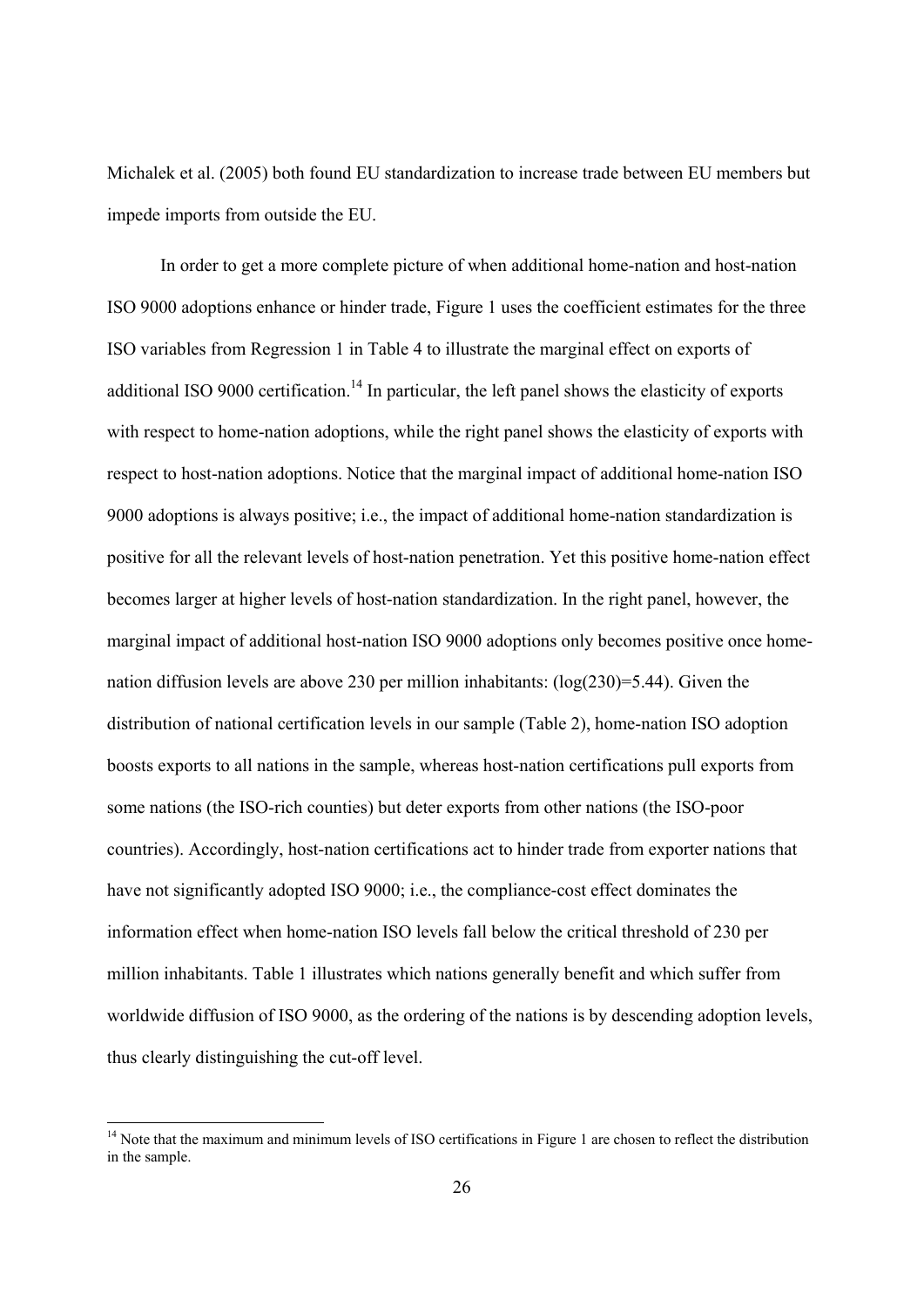The first point to note from Table 1 is that not one single developing nation is among the thirty-six nations with adoption levels above the cut-off level; therefore, none of the developing nations in our sample gain from ISO adoptions in other nations. In other words, developing nations never find the trade-enhancing information effects from host-nation standardization to outweigh the trade-hindering compliance-cost effects. This result is in line with the concerns by many scholars (e.g., Maskus, Wilson and Otsuki 2000; Blind 2001; Czubala, Shepherd and Wilson 2007) that firms from developing nations will be harmed by standardization, as they have no influence over the standardization process and find the compliance costs to be substantially high.

The second point to note from Table 1 is that the US (at 150 certificates per million inhabitants) also falls below the critical threshold for gaining from worldwide diffusion of standards. Hence, increased ISO 9000 standardization in other nations tends, in general, to reduce US exports to these nations. This result is in line with the thoughts of US-based critics who claimed that ISO 9000 was merely a barrier to market entry – a tariff on international trade – that represented a specific threat to US export interests (Hanson 2005).

The third point to note is that the nations above the critical threshold level are mostly European (only eight of the thirty-six are non-European), and only two European nations (Denmark and Lithuania) fall below the critical threshold level. In addition, Denmark and Lithuania have respective levels of 225 and 173 certificates per million inhabitants, thus they have the first and third highest adoption levels of all the nations falling below the critical threshold level  $-$  i.e., they just miss the cut-off. This result is in line with the idea that the worldwide diffusion of ISO 9000 standards sponsored by the International Organization for Standardization principally benefited European nations. It should be reiterated that eight non-European developed nations (Singapore, Israel, Australia, New Zealand, Hong Kong, Japan,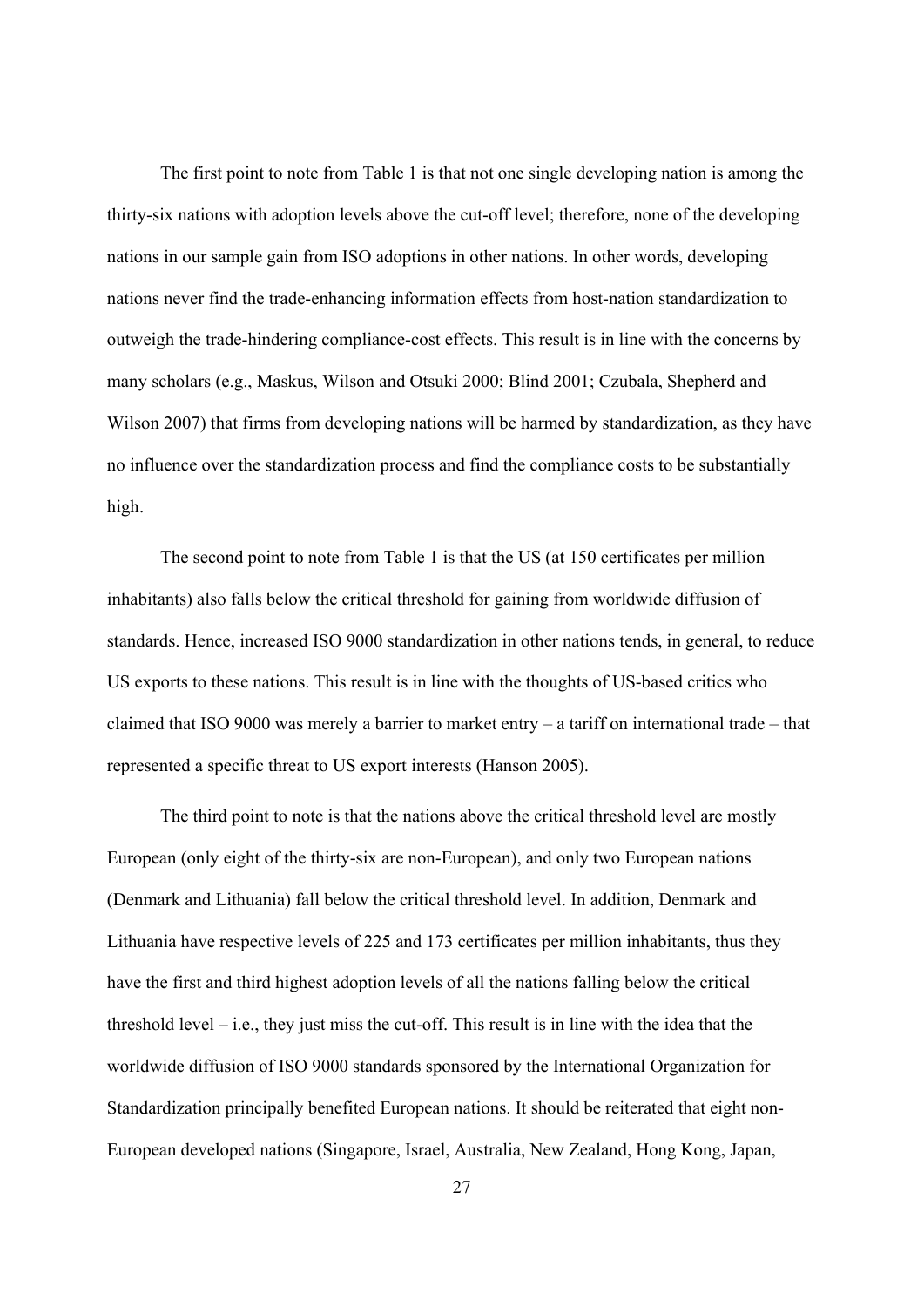Canada, and Korea) have sufficiently adopted ISO 9000 at high levels, and accordingly gain from worldwide diffusion of standardization; i.e., they have essentially joined the ISO club.

In order to provide a more intuitive grasp on the economic significance of the above findings (based on the coefficient estimates from Table 4's Regression 1), we can take some representative nations (Germany, Mexico, UK, and US) and consider what potentially happens to trade between these nations at higher levels of ISO adoption. For instance, when Germany increases ISO 9000 adoptions by 10%, Germany's exports to the UK, the US and Mexico respectively increase by 3.8%, 3.3% and 2.9%. These calibrations illustrate the above point regarding the impact of additional home-nation adoptions always being positive regardless of the different host-nation adoption levels. However, when we consider the impact on exports to Germany from the UK, the US and Mexico due to that same 10% increase in German standardization, then imports respectively change by 0.3%, -0.1% and -0.5%. These calibrations illustrate the above points regarding European nations (e.g., the UK) gaining from the standardization process, while the US and developing nations like Mexico tend to lose exports due to worldwide standardization.

Furthermore, we can also get some perspective on how increased standardization outside of Europe can principally advantage European nations. For instance, a 10% increase in ISO 9000 adoptions in the US respectively boosts exports to the UK, Germany and Mexico by 3.8%, 3.7% and 2.9%; however, exports to the US from the UK, Germany and Mexico respectively change by 0.3%, 0.2% and -0.5%. Therefore, it is the ISO-rich European nations that principally gain from increased standardization in a nation like the US, while developing nations like Mexico find this diffusion of standards to be trade-hindering.

28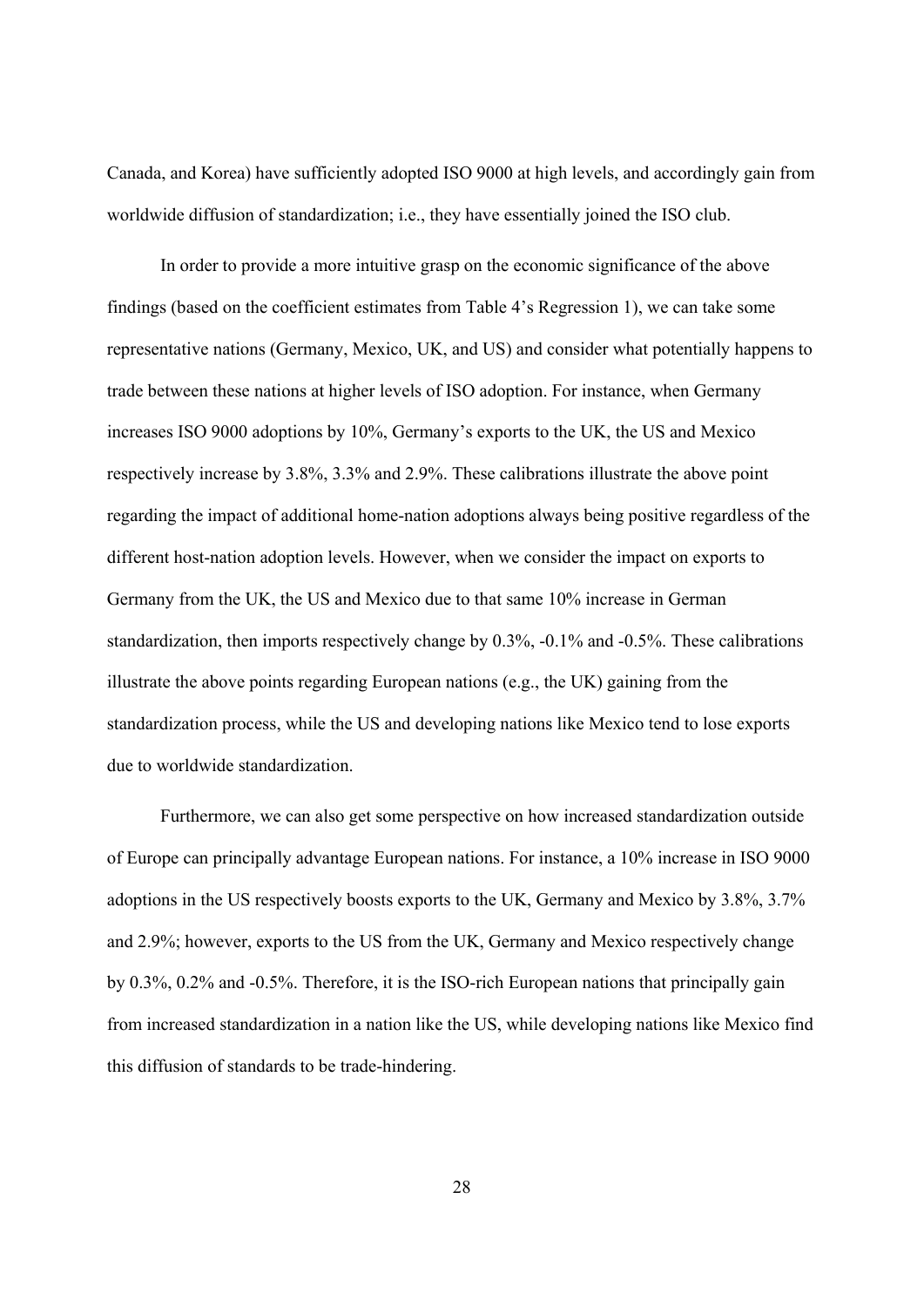Overall, our findings suggest that ISO 9000 spurs trade between ISO-rich nations and hampers trade between ISO-poor nations. The cut-off level illustrated in Figure 1 indicates that thirty-six nations in our sample benefit the most from ISO adoptions (i.e., the effective 'standardization union' members). Moreover, twenty-eight out of these thirty-six nations are European. Interestingly, the US and all developing nations do not belong to this ISO-rich set of nations. Furthermore, increased adoption within the standardization union strengthens intra-union trade, enhances union exports to the outside world, and protects the union from imports from the outside world. Accordingly, the above calibrations illustrate that international standards can become *de facto* trade barriers even though they are not necessarily *de jure* trade barriers.

## **V. Conclusion**

Motivated by the need to better understand the implications of worldwide diffusion of standardization on trade, this paper empirically assesses the link between international standards and international trade. Empirical scholarship on the standards/trade relationship has, however, been held up by three particular methodological challenges: measurement problems, varied effects, and endogeneity concerns. By investigating the impact of ISO 9000 – by far the most successful international standard implanted in the cross-national environment – on the bilateral trade flows between 91 nations over the 1995-2005 period, we are able to surmount some of these methodological challenges that have encumbered previous scholarship. First, we consider the penetration of ISO 9000 standards in a specific national environment, thus employing a continuous measure of standardization as opposed to the commonly-used inventory approach to capture standardization. Second, we allow ISO 9000 to manifest via multiple channels: an enhanced-competitiveness effect captured by home-nation standardization; a combined information/compliance-cost effect captured by host-nation standardization; and a common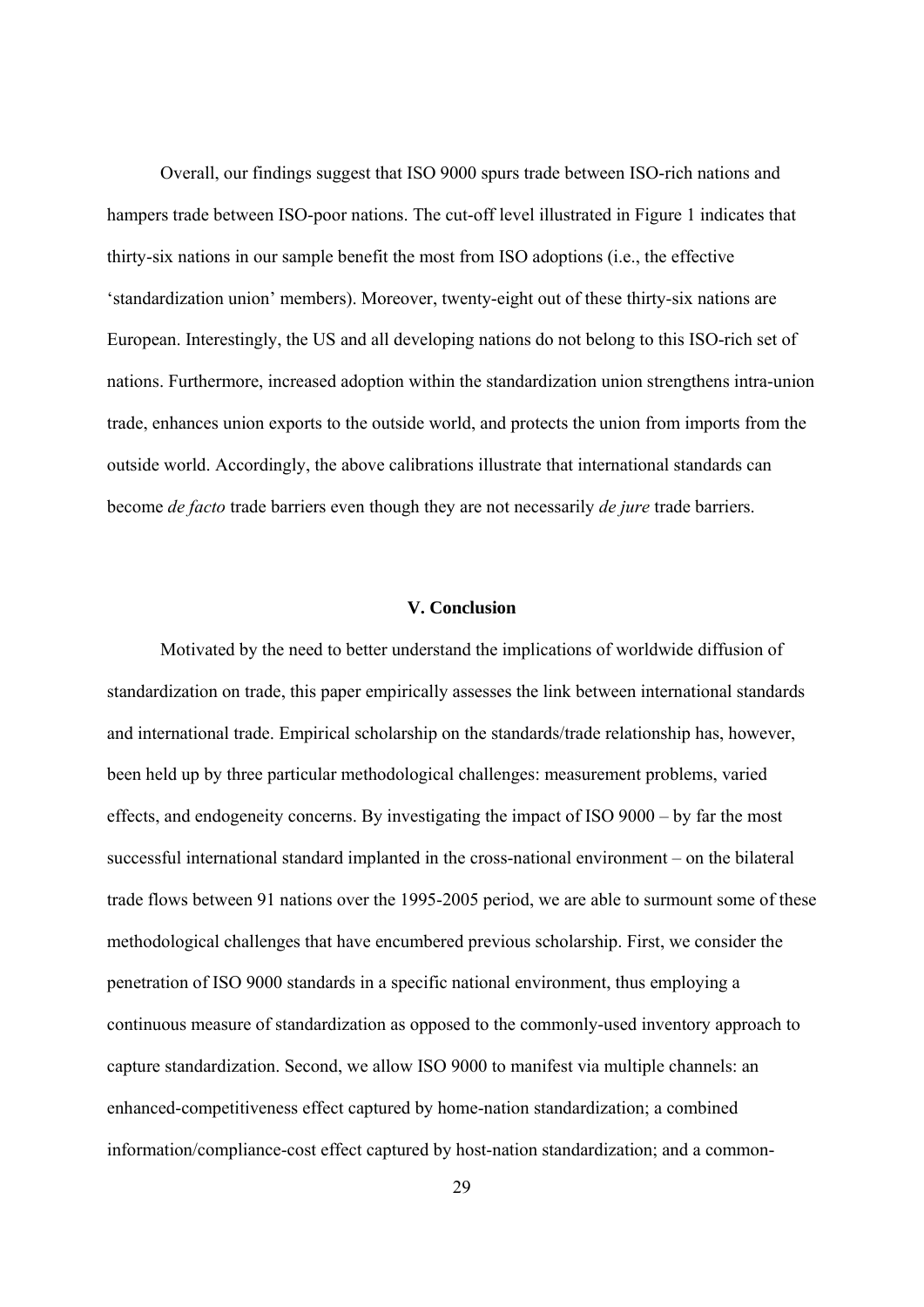language effect captured by the interaction of home and host standardization. Third, we employ modern panel data (fixed effects and multilateral resistance terms) and instrumental variable (IV) techniques in order to control for the potential endogeneity of ISO 9000.

The empirical results from our gravity trade equations yield three main findings concerning the standards/trade relationship. First, we find strong support for the commonlanguage aspect of ISO 9000, as combining high certification levels in both home and host nations robustly promotes trade. In other words, the positive effects of additional adoptions in one nation are enhanced by higher levels of ISO 9000 adoptions in the corresponding partner nation from a country-pair. Thus, ISO 9000 appears to lower information asymmetries between firms hailing from different nations and allows more efficient organization of vertical relations in a bilateral trade relationship. Second, the enhanced-competitiveness effect captured by homenation standardization becomes far less robust once the endogeneity of ISO 9000 standardization is more fully taken into account via instrumental variable techniques. This finding is important in that previous literature on the standards/trade relationship generally found the quality-signaling elements of standardization to involve a robust positive effect on home-nation exports. Yet this previous literature did not comprehensively tackle the endogeneity problem, thus our results cast some doubt on these previous findings and suggest that such trade-promotion effects may be due to untreated endogeneity. Third, we find the compliance-cost effect – which is embedded along with an information effect in host-nation standardization – to be relatively strong in the estimations employing instrumental variable techniques. This result confirms the concerns by many scholars that host-nation standardization can increase adaptation costs for home-nation exporter firms and lead to fewer host-nation imports.

In sum, the empirical results strongly support the common language aspects of ISO 9000, cast doubt on the robustness of the enhanced-competitiveness effect due to home-nation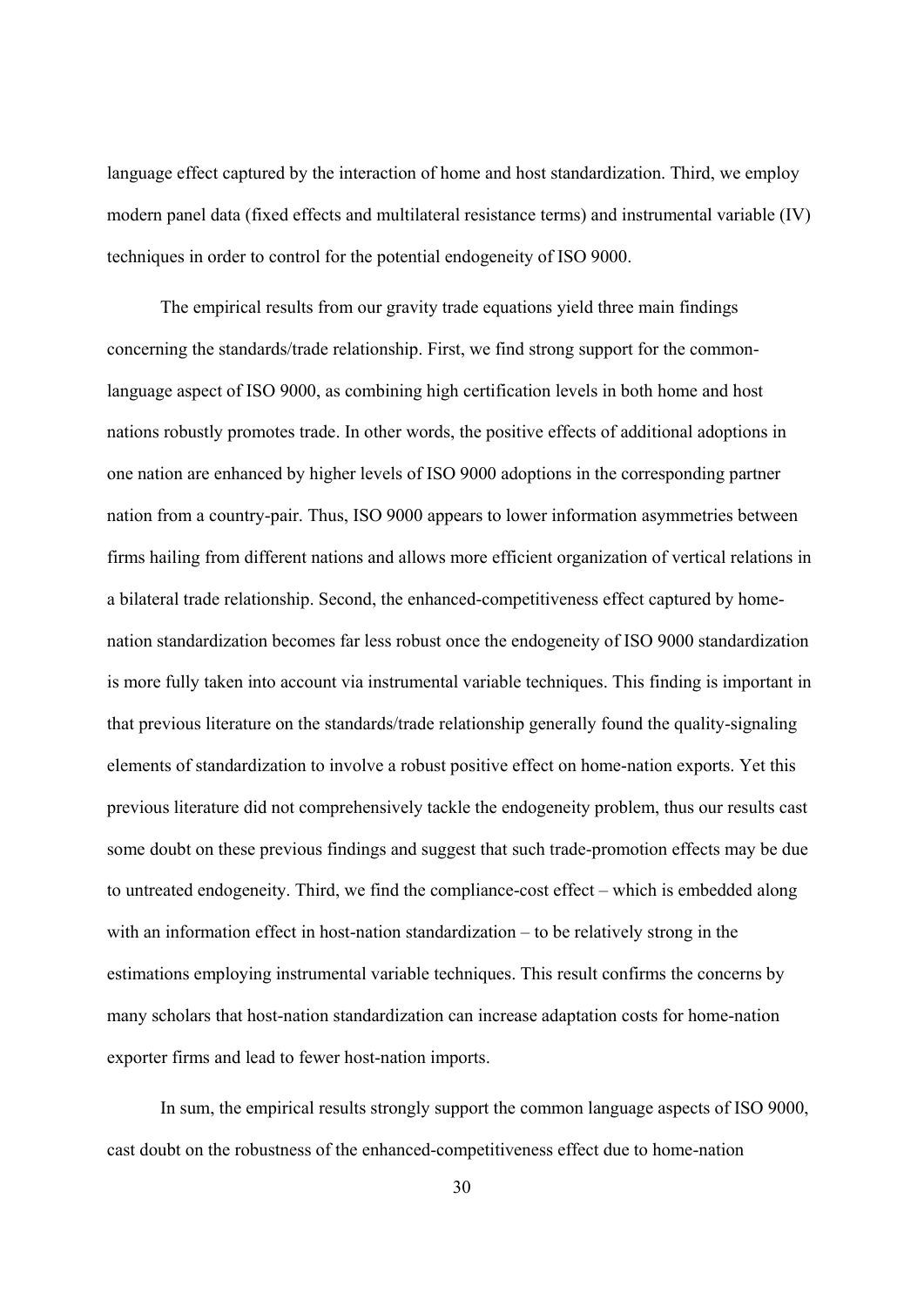standardization, and exhibit evidence that ISO 9000 involves trade-hindering elements via hostnation adoption raising the compliance costs of exporters from other nations. It bears stating that ISO 9000 represents the quintessential international standard: by far the most successful implantation of any international standard, and generally considered to be the standard least subject to trade-dampening effects. Therefore, if we find ISO 9000 – the most international of standards – to have protectionist elements, then virtually all standards in existence will seemingly involve some trade-hindering effects. This point underscores the statement by Maskus, Wilson and Otsuki (2000: 6) that there is "no standards analogue to the claim that free trade in goods is globally optimal".

 The natural next question concerns which types of nations tend to benefit and which tend to lose from the worldwide diffusion of ISO 9000 standardization. In light of the significant role played by the EU in the International Organization for Standardization (where ISO 9000 was designed) and the fact that European nations obliged firms to certify with ISO 9000 in order to gain access to certain markets, the obvious initial suspicion is that ISO 9000 was used as a means to spur intra-European trade at the expense of imports from other nations. When we calibrate the empirical results with actual ISO 9000 adoption levels from our sample of nations, we find support for the "Fortress Europe" hypothesis. First, none of the developing nations in our sample manifest ISO 9000 adoption levels above the critical cut-off level indicating when a nation's exports are enhanced by ISO adoptions in other nations. In other words, developing nations never find the trade-promoting information effects to outweigh the trade-dampening compliance-cost effects from host-nation standardization. This result is consistent with the concerns by Maskus, Wilson and Otsuki (2000), Shepherd (2007) and others regarding firms in developing nations lacking the necessary information, technology, managerial capacity and finances to adopt production processes quickly in order to meet developed-world standards.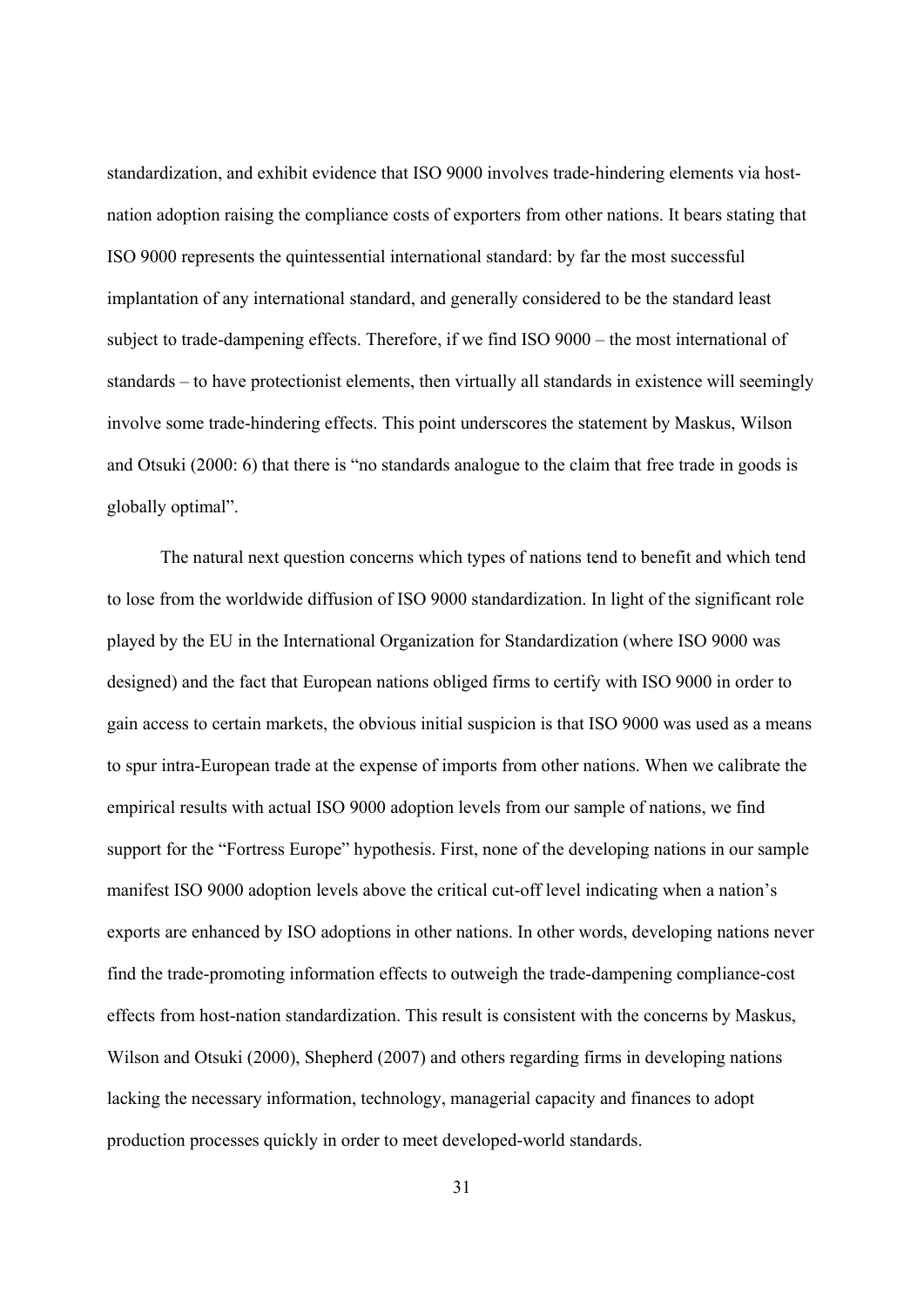In addition to the developing nations not exhibiting sufficient levels of ISO 9000 adoption, the US also falls below the critical cut-off level for gaining from worldwide diffusion of ISO standardization. Moreover, the nations above the critical threshold level are mostly European (28 out of 36), and only two European nations fall below the cut-off level. Accordingly, our results suggest that ISO 9000 represents a de facto trade barrier for the nations lagging behind in terms of adoption (overwhelmingly non-European), whereas ISO-rich nations (mostly European) benefit the most from the worldwide standardization process. Thus, the "Fortress Europe" hypothesis does find some empirical support here, as the worldwide diffusion of ISO 9000 standards appears to involve characteristics consistent with the fundamentals – enhanced intra-union trade and union exports at the expense of imports from outside the union – of a standardization union.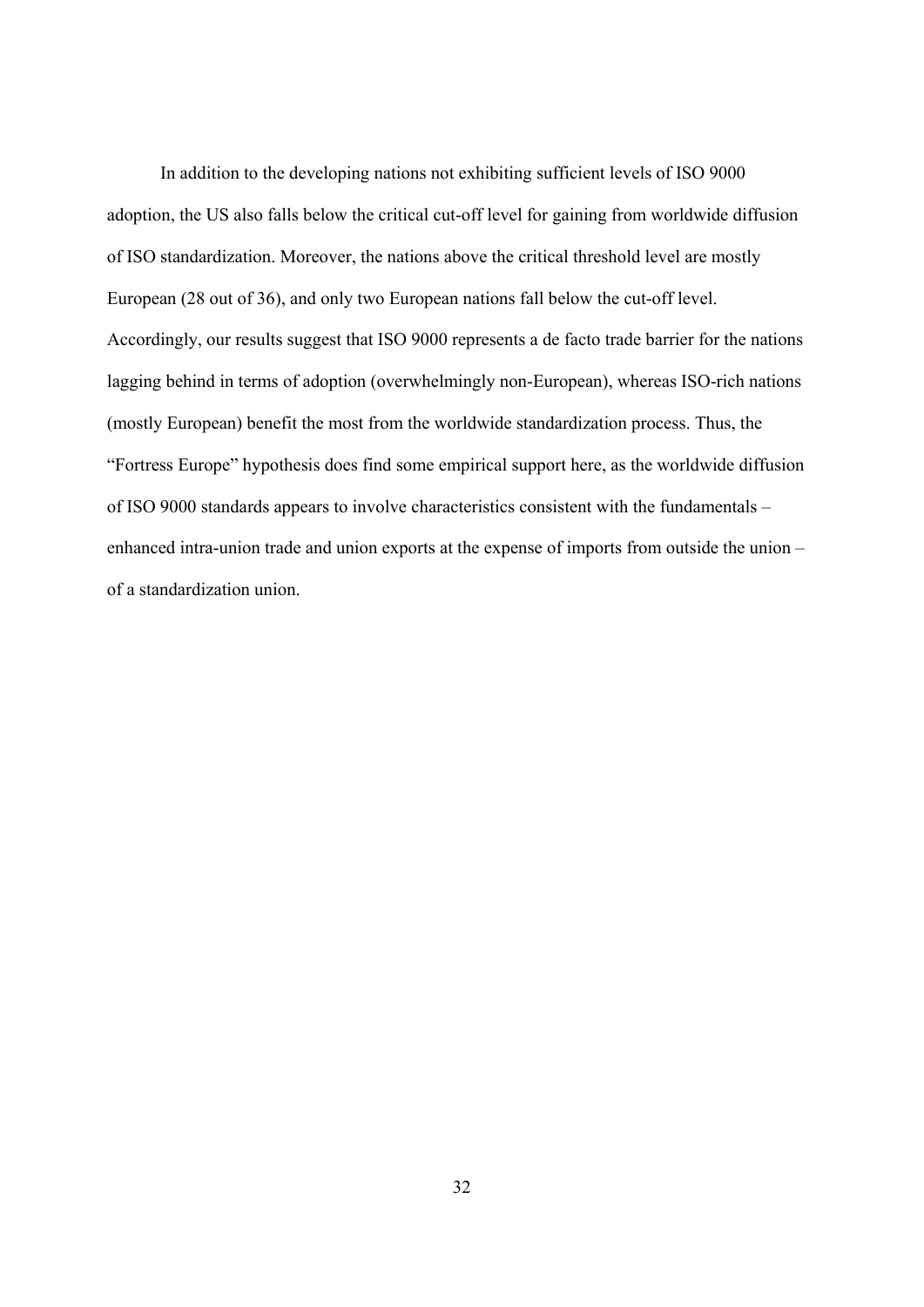#### **References**

- **Anderson, Shannon W., J. Daniel Daly, and Marilyn F. Johnson.** (1995). "The Value of Management Control Systems: Evidence on the Market Reaction to ISO 9000 Quality Assurance Certificates." University of Michigan Business School Working Paper 9501-16.
- **Anderson, Shannon W., J. Daniel Daly, and Marilyn F. Johnson.** (1999). "Why Firms seek ISO 9000 Certification: Regulatory Compliance or Competitive Advantage?" *Production and Operations Management*, 8:1, 28-43.
- **Anderson, James E.** (1979). "A Theoretical Foundation for the Gravity Equation."*American Economic Review*, 69:1, 106-116.
- **Anderson, James E, and Douglas Marcouiller.** (2002). "Insecurity and the Pattern of Trade: An empirical Investigation." *Review of Economics and Statistics*, 84:2, 342-252.
- **Anderson, James E., and Eric van Wincoop.** (2003). "Gravity with Gravitas: A Solution to the Border Puzzle." *American Economic Review*.93:1, 170-192.
- **Baier, Scott L., and Jeffrey H. Bergstrand.** (2002). "On the Endogeneity of International Trade Flows and Free Trade Agreements." mimeo.
- **Baier, Scott L., and Jeffrey H. Bergstrand.** (2007). "Do Free Trade Agreements Actually Increase Members' International Trade?" *Journal of International Economics*, 71:1, 72-95.
- **Baldwin, Richard.** (2000). "Regulatory Protectionism, Developing Nations and a Two-tier World Trade System." CEPR Discussion Paper 2574.
- **Barrett, Christopher B., and Yi-Nung Yang.** (2001). "Rational incompatibility with international product standards" *Journal of International Economics*, 54:1, 171-191.
- **Bénézech, Danièle, Gilles Lambert, Blandine Lanoux, Christophe Lerch, and Jocelyne Loos-Baroin.** (2001). "Completion of knowledge codification: an illustration through the ISO 9000 standards implementation process." *Research Policy*, 30(9): 1395-1407.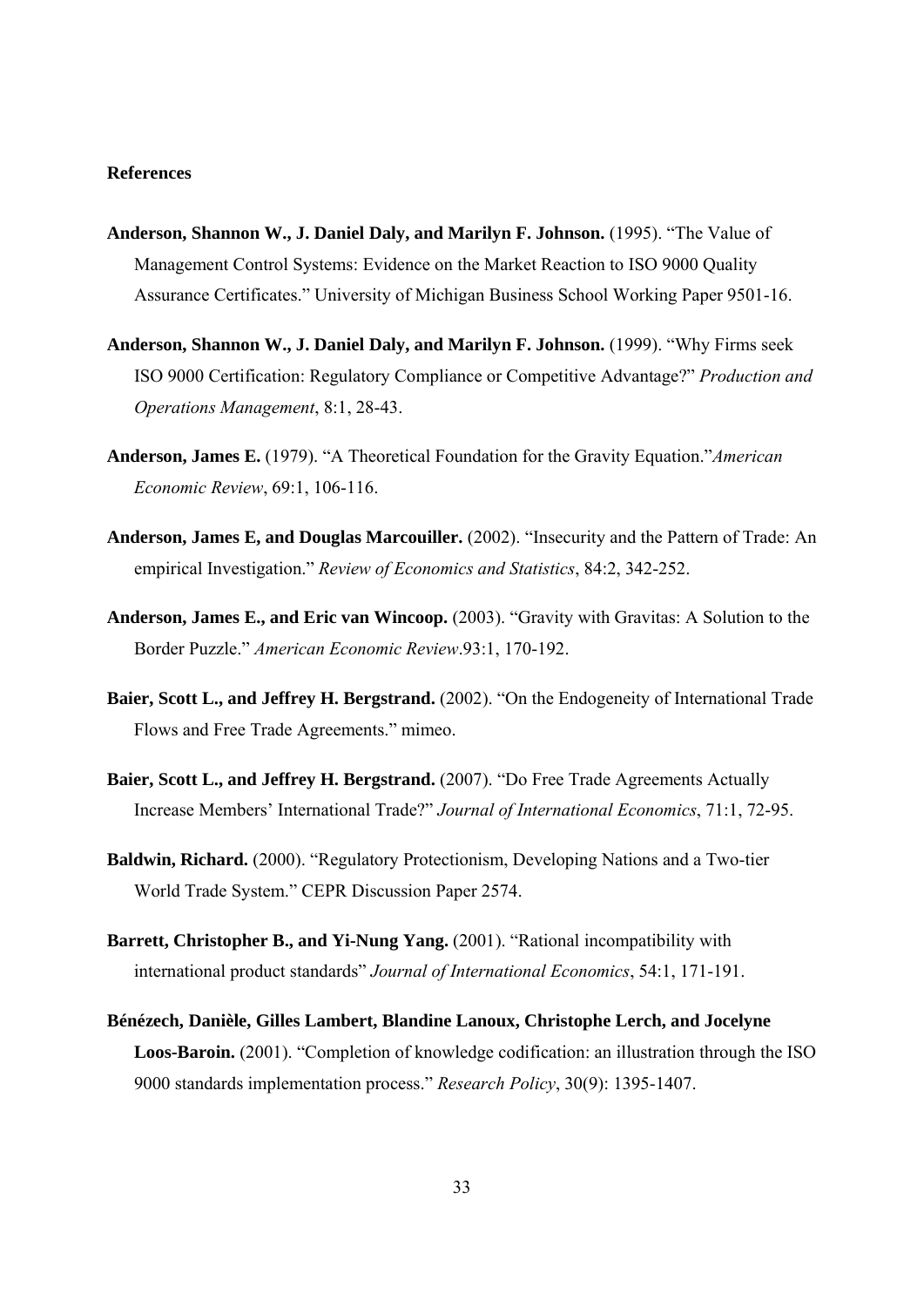- **Bergstrand, Jeffrey H.** (1985). "The Gravity Equation in International Trade: Some Microeconomic Foundations and Empirical Evidence." *Review of Economics and Statistics*, 67(3): 474-481.
- **Blind, Knut.** (2001). "The Impact of Innovations and Standards on Trade of Measurement and Testing Products: Empirical Results of Switzerland's Bilateral Trade Flows with Germany, France and the UK." *Information Economics and Policy*, 13(4): 439-460.
- **Blind, Knut.** (2002). "Driving Forces for Standardization at Development Organizations." *Applied Economics*, 34(16): 1985-1998.
- **Blind, Knut.** (2004). *The Economics of Standards: Theory, Evidence, Policy*. Northampton, MA: Edward Elgar.
- **Boom, Anette.** (1995). "Asymmetric International Minimum Quality Standards and Vertical Differentiation." *Journal of Industrial Economics*, 43(1): 101-119.
- **Brenton, Paul, John Sheehy, and Marc Vancauteren.** (2001). "Technical Barriers to Trade in the European Union: Importance for Accession Countries." *Journal of Common Market Studies*, 39(2): 265-284.
- **Casella, Alessandra.** (1996). "Free Trade and Evolving Standards." In *Fair Trade and Harmonization: Prerequisites for Free Trade?*, Vol. 1, ed. Bhagwati Jagdish and Robert Hudec, 119-156. Cambridge, MA: MIT Press.
- **Carrère, Cèline.** (2006). "Revisiting the Effects of Regional Trade Agreements on Trade Flows with Proper Specification of the Gravity Model." *European Economic Review*, 50(2): 223- 247.
- **Casper, Steve, and Bob Hancké.** (1999). "Global Quality Norms with National Production Regimes: ISO 9000 Standards in the French and German Car Industries." *Organization Studies*, 20(6): 961-985.
- **Clougherty, Joseph A., and Michal Grajek.** (2008). **"**The Impact of ISO 9000 Diffusion on Trade and FDI: A New Institutional Analysis." *Journal of International Business Studies*, 39(4): 613-633.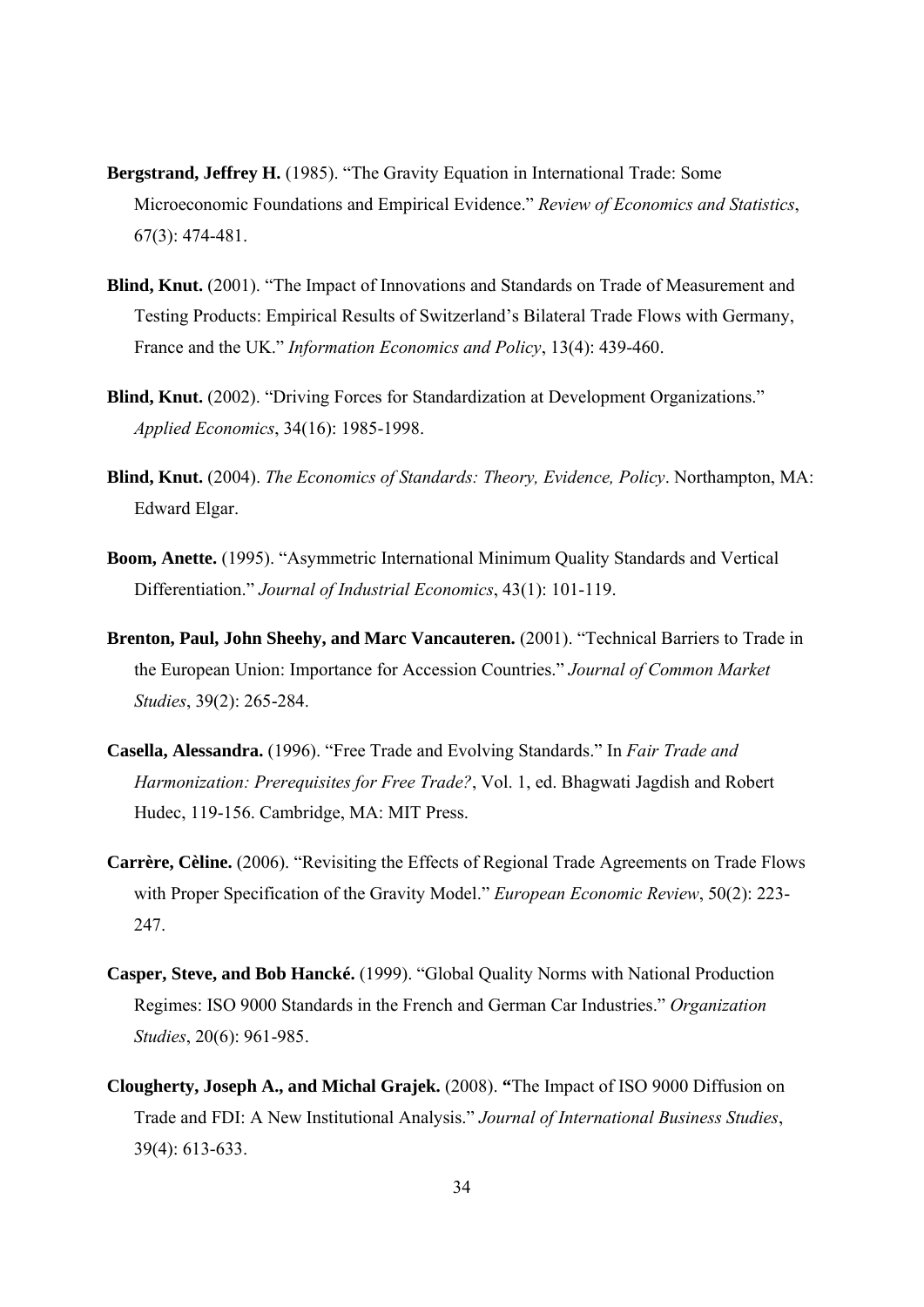- **Corbett, Charles J. and David A. Kirsch.** (2001). "International Diffusion of ISO 14000 Certification." *Production and Operations Management*, 10(3): 327-342.
- **Czubala, Witold, Ben Shepherd, and John S. Wilson.** (2007). "Help or Hindrance?: The Impact of Harmonized Standards on African Exports." World Bank – Policy Research Working Paper 4400.
- **Deardorff, Alan V.** (1998). "Determinants of Bilateral Trade: Does Gravity Work in a Neoclassical World?" In *The regionalization of the world economy*, ed. Jeffrey A. Frankel, 7- 22. Chicago, IL: University of Chicago Press.
- **Deardorff, Alan V., and Robert M. Stern.** (1998). *Measurement of Nontariff Barriers.* Ann Arbor:University of Michigan Press.
- **Delmas, Magali A.** (2002). "The diffusion of environmental management standards in Europe and in the United States," *Policy Sciences*, 35: 91-119.
- **Dissanayaka, Sunil M., Mohan M. Kumarsawamy, Khalid Karim, and Marton Marosszeky.**  (2001). "Evaluating Outcomes from ISO 9000-certified Quality Systems of Hong Kong Constructors." *Total Quality Management*, 12(1): 29-40.
- **Eaton, Jonathan, and Samuel Kortum.** (2002). "Technology, Geography, and Trade." *Econometrica*, 70(5): 1741-1779.
- **Feenstra, Robert.** (2004). *Advanced International Trade: Theory and Evidence*. Princeton, NJ: Princeton University Press.
- **Frankel, Jeffrey A, and Shang-Jin Wei.** (1997a). "Estimated Effects of Trading Blocs." In *Regional Trading Blocks in the World Economic System*, ed. Frankel, Jeffrey A, 77-113. Washington, DC: Institute for International Economics.
- **Frankel, Jeffrey A, and Shang-Jin Wei.** (1997b). "Extensions of the Empirical Analysis." In *Regional Trading Blocks in the World Economic System*, ed. Frankel, Jeffrey A, 115-148. Washington, DC: Institute for International Economics.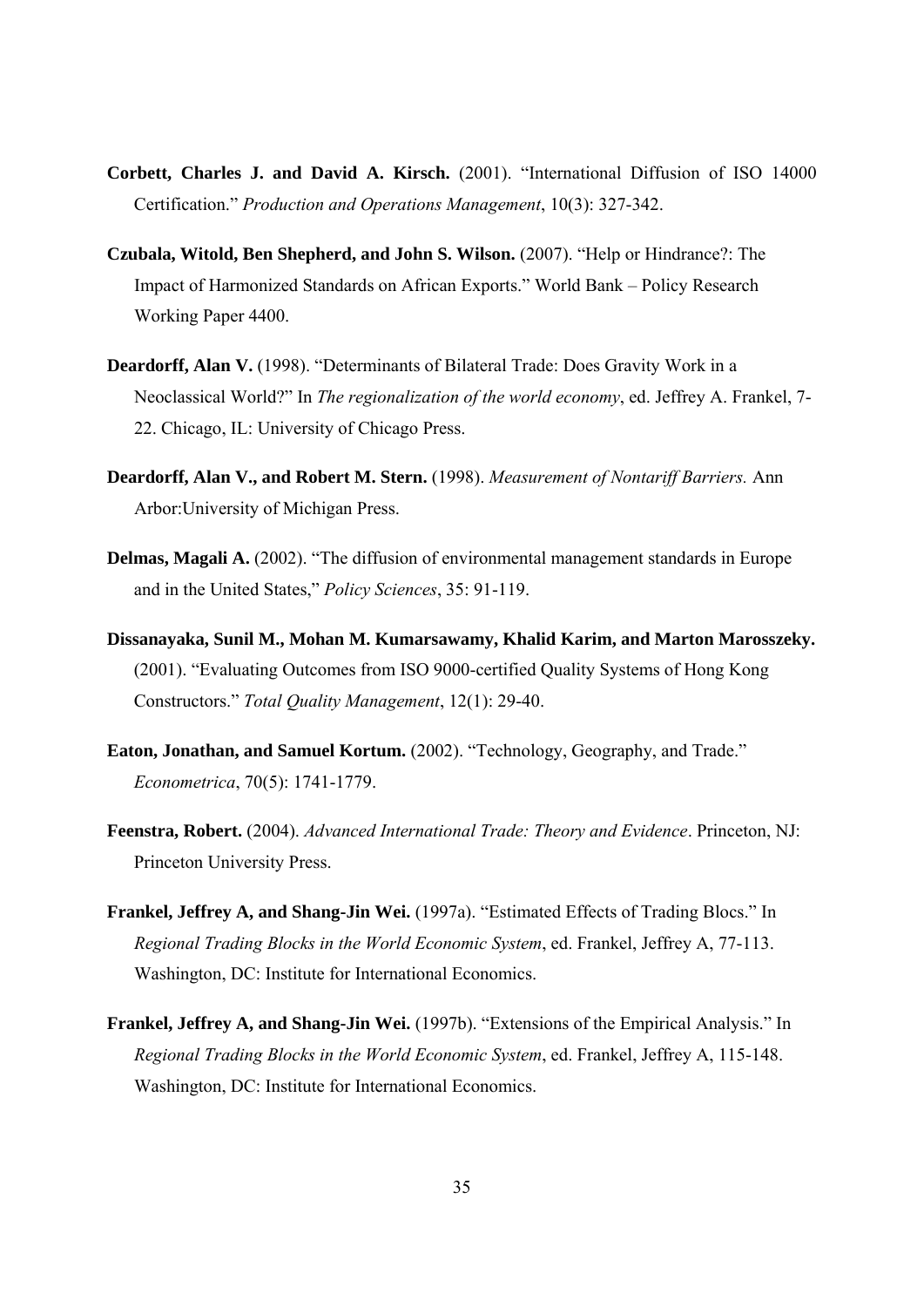- **Frankel, Jeffrey A, and Shang-Jin Wei.** (1997c). "The Gravity Model of Bilateral Trade." In *Regional Trading Blocks in the World Economic System*, ed. Frankel, Jeffrey A, 49-76. Washington, DC: Institute for International Economics.
- **Freund, Caroline L., and Diana Weinhold.** (2004). "The effect of the Internet on international trade.", *Journal of International Economics*, 62: 171-189.
- **Gandal, Neil, and Oz Shy.** (2001). "Standardization policy and international trade." *Journal of International Economics*, 53(2): 363-383.
- **Ganslandt, Mattias, and James R. Markusen.** (2001). "National Standards and International Trade." Research Institute of Industrial Economics Working Paper 547.
- **Gasiorek, Michael, Alasdair Smith and Anthony J. Venables.** (1992). "1992: Trade and Welfare – A General Equilibrium Model.", In *Trade Flows and Trade Policy after 1992*, ed. L.A. Winters. Cambridge, MA: Cambridge University Press.
- **Guler, Isin, Guillén, Mauro, F. and Macpherson, John Muir.** (2002). "Global Competition, Institutions, and the Diffusion of ISO 9000 Quality Certificates." *Administrative Science Quarterly*, 47: 207-232.
- **Hanson, David.** (2005). *CE Marking, Product Standards and World Trade*. Northampton, MA: Edward Elgar.
- **Harrigan, James.** (1993). "OECD Imports and Trade Barriers in 1983." *Journal of International Economics*, 35: 91-111.
- **Helpman, Elhanan, and Paul Krugman.** (1985). *Market Structure and Foreign Trade*. Cambridge, MA: MIT Press.
- **Henson, Spencer, Rupert Loader, Alan Swinbank, Maury Bredahl, and Nicole Lux.** (2000). "Impact of Sanitary and Phytosanitary Measures on Developing Countries." Reading, UK: Center for Food Economics Research. http://www.cepea.esalq.usp.br/pdfs/134.pdf
- **Hudson, John, and Philip Jones.** (2003). "International Trade in 'Quality Goods': Signalling Problems for Developing Countries." *Journal of International Development*, 15: 999-1013.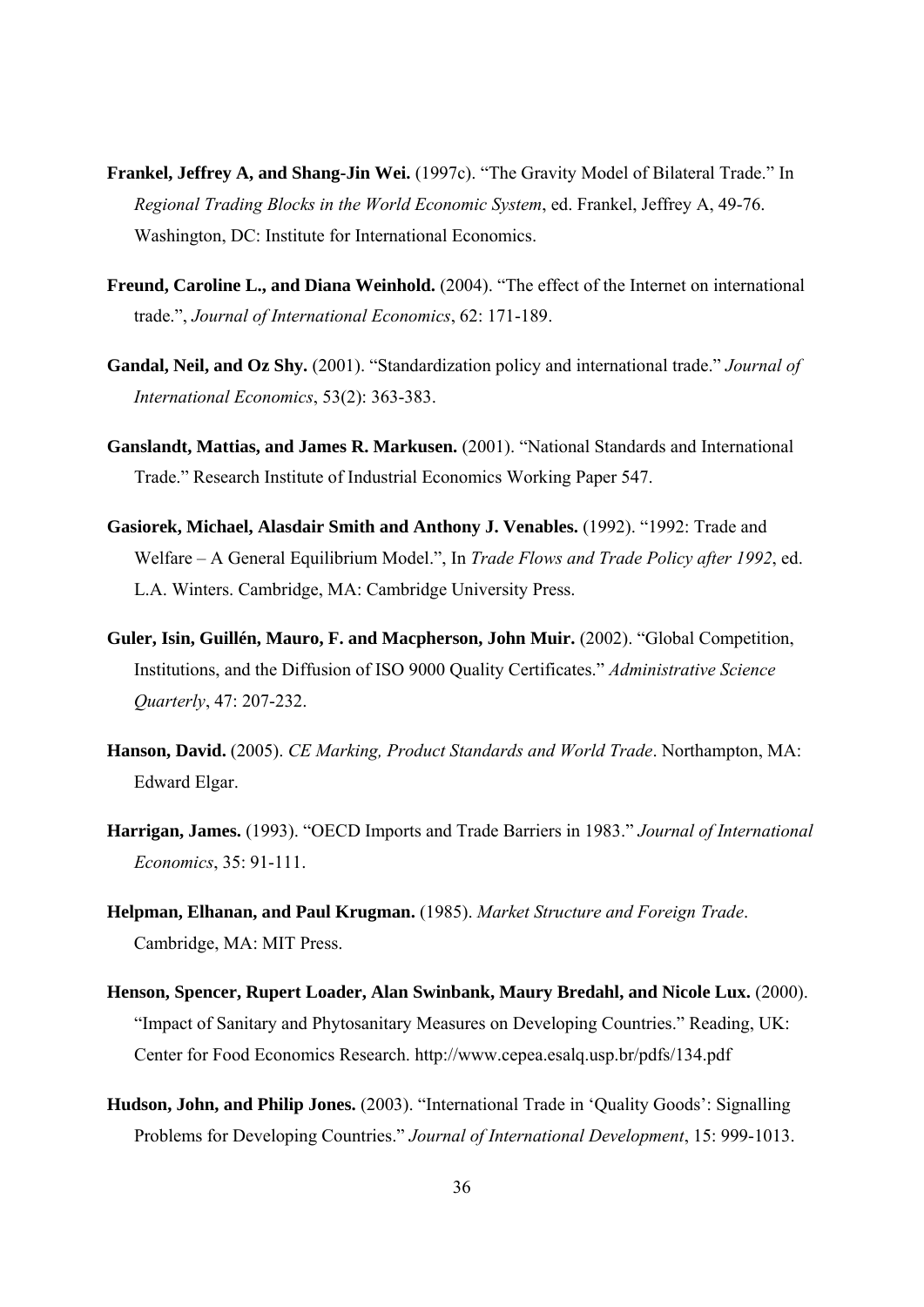- **Hummels, David, and James Levinsohn.** (1995). "Monopolistic Competition and International Trade: Reconsidering the Evidence." *Quarterly Journal of Economics*, 110(3): 799-836.
- **ISO.** (2002). *The ISO Survey of ISO 9000 and ISO 14000 Certificates*, Eleventh cycle 2001, Geneva: ISO Central Secretariat.
- **ISO.** (2005). *ISO/TC 176 Business Plan N847*. mimeograph.
- **ISO.** (2006). *The ISO Survey 2005*, Geneva: ISO Central Secretariat.
- **Laird, Sam, and Alexander Yeats.** (1990). *Quantitative Methods for Trade-Barrier Analysis*. New York, NY: New York University Press.
- **Lee, Jong-Wha, and Phillip Swagel.** (1997). "Trade barriers and trade flows across countries and industries." *Review of Economics and Statistics*, 79: 372-382.
- **Linnemann, Hans.** (1966). *An Econometric Study of International Trade Flows*. Amsterdam: North-Holland.
- **Magee, Chris.** (2003). "Endogenous Preferential Trade Agreements: An Empirical Analysis." *Contributions to Economic Analysis and Policy*, 2(1): Berkeley Electronic Press.
- **Maskus, Keith E., John S. Wilson, and Tsunehiro Otsuki.** (2000). "Quantifying the Impact of Technical Barriers to Trade: A Framework for Analysis." World Bank Policy Research Working Paper 2512.
- **Maskus, Keith E., Tsunehiro Otsuki, and John S. Wilson.** (2004). "The Costs of Complying with Foreign Product Standards for Firms in Developing Countries: An Econometric Study." Institute of Behavioral Science Working Paper 2004-0004.
- **Matutes, Carmen, and Pierre Regibeau.** (1996). "A Selective Review of the Economics of Standardization, Entry Deterrence, Technological Progress and International Competition.", *European Journal of Political Economy*, 12: 183-209.
- **Michalek, Jan, Jan Hagemejer, Victoria Roshal, Jacek Rothert, Alfred Tovias, Agnieszka Pugacewicz, and Mark Vancauteren.** (2005). "Comparative analysis of importance of technicial barriers to trade (TBT) for Central and Eastern European Countries and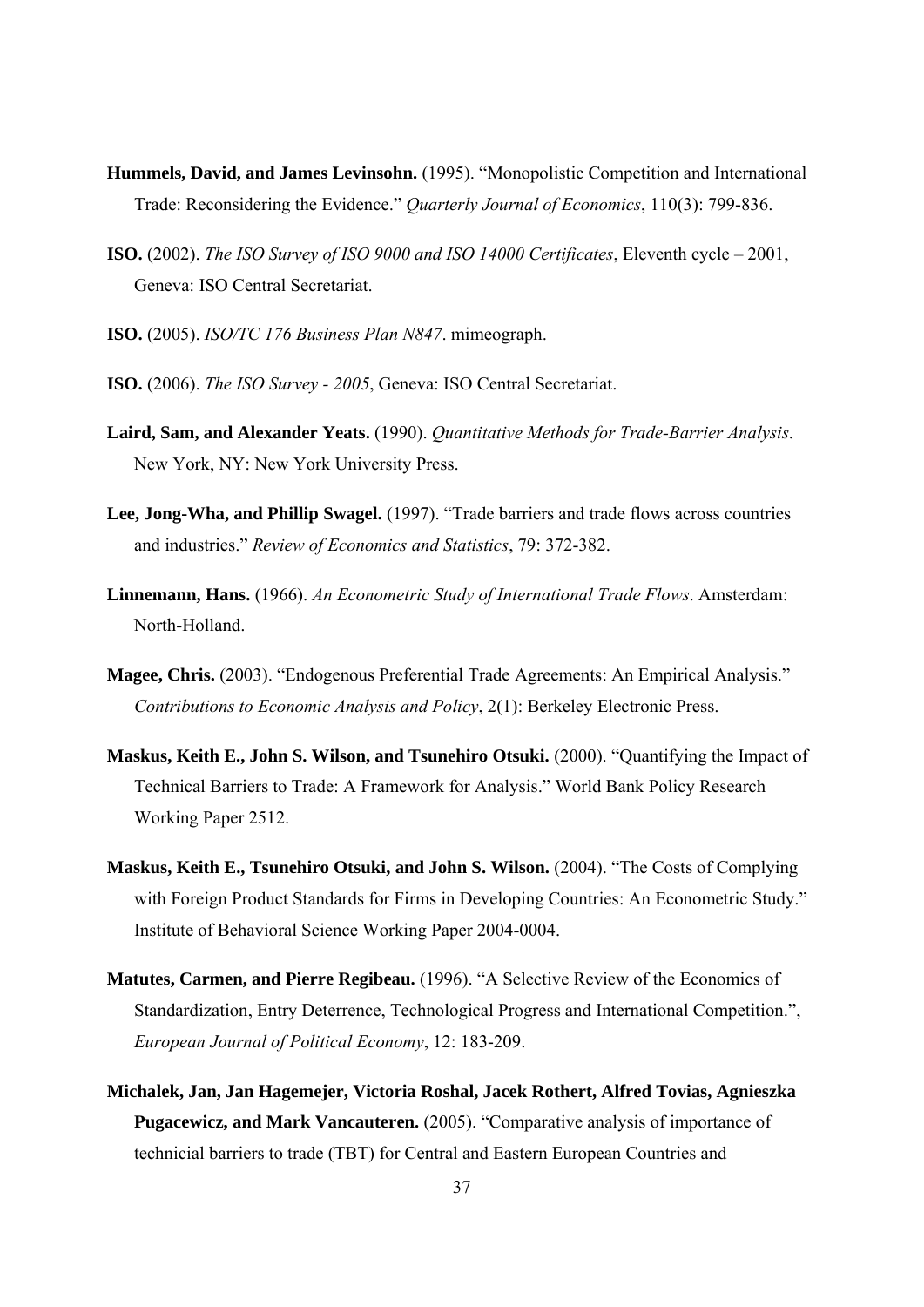Mediterranean Partner Countries exports to the EU." FEMISE Research Programme – FEMISE Research No. 22-03.

- **Moenius, Johannes.** (2004). "Information versus Product Adaptation: The Role of Standards in Trade." Northwestern University, mimeograph.
- **Moenius, Johannes.** (2006). "International Standardization as a Strategic Tool: Do National Standards Hinder or Promote Trade in Electrical Products.", IEC – Geneva, Switzerland, mimeograph.
- **Prakash, Aseem, and Matthew Potoski.** (2006). "Racing to the Bottom? Trade, Environmental Governance, and ISO 14001." *American Journal of Political Science*, 50(2): 350-364.
- **Prakash, Aseem, and Matthew Potoski.** (2007). "Investing Up: FDI and the Cross-Country Diffusion of ISO 14001 Management Systems." *International Studies Quarterly*, 51(3): 723- 744.
- **Preeg, Ernest H.** (1998). *From Here to Free Trade*. Chicago, IL: University of Chicago Press.
- **Rauch, James E.** (1999). "Networks versus markets in international trade." *Journal of International Economics*, 48(1): 7-35.
- **Rauch, James E., and Victor Trindade.** (2002). "Ethnic Chinese Networks in International Trade." *Review of Economics and Statistics*, 84(1): 116-130.
- **Rose, Andrew X.** (2004). "Do We Really Know That the WTO Increases Trade?" *The American Economic Review*, 94(1): 98-114.
- **Shepherd, Ben.** (2007). "Product Standards, Harmonization, and Trade: Evidence from the Extensive Margin." World Bank Policy Research Working Paper 4390.
- **Swann, Peter, Paul Temple, and Mark Shurmer.** (1996). "Standards and Trade Performance: The UK Experience." *Economic Journal*, 106(438): 1297-1313.
- **Terlaak, Ann, and Andrew A. King.** (2006). "The effect of certification with the ISO 9000 quality management standard: A signaling approach." *Journal of Economic Behavior and Organization*, 60(4): 579-602.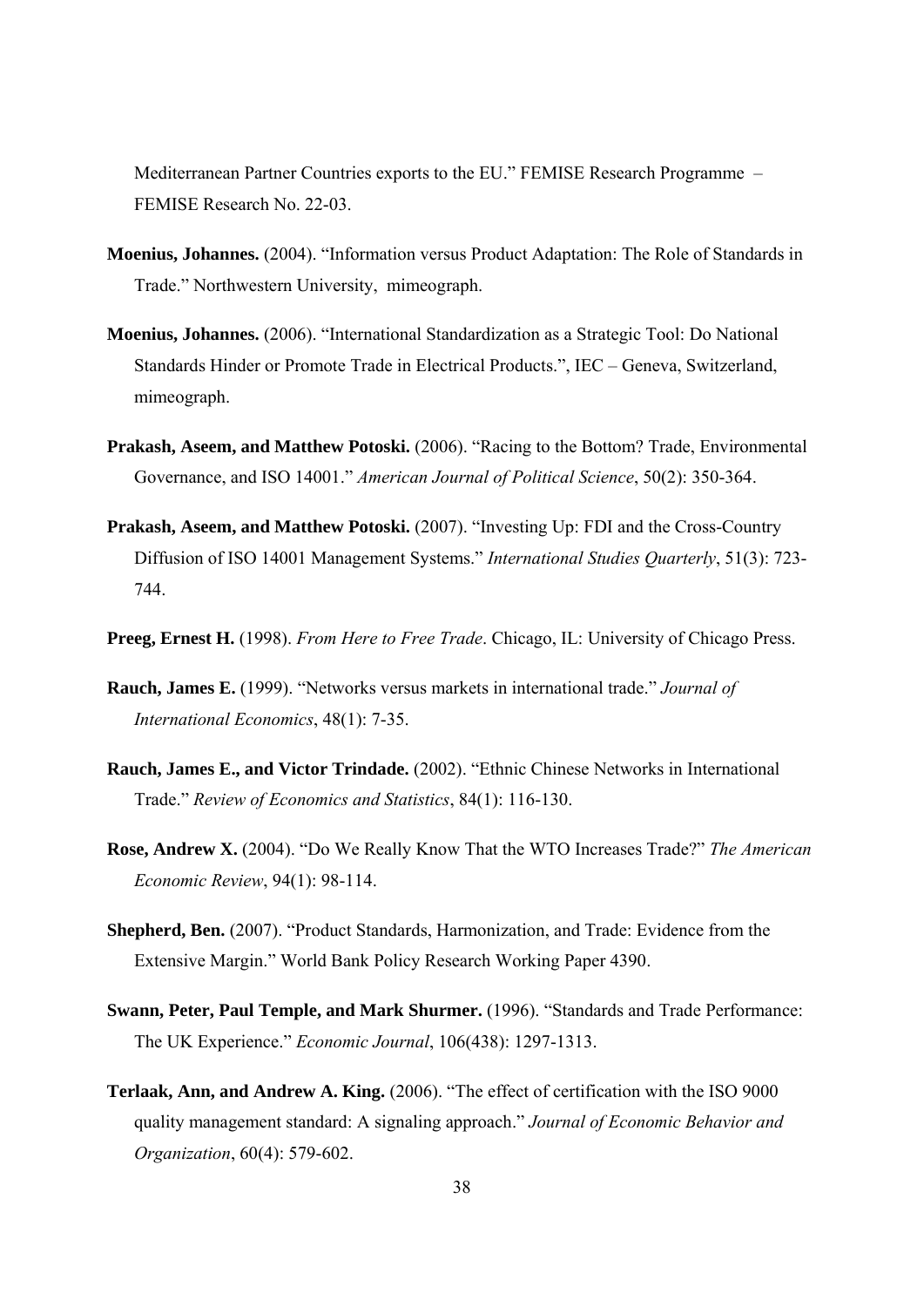- **Terziovski, Milé, Damien Power, and Amrik S. Sohal.** (2003). "The longitudinal effects of the ISO 9000 certification process on business performance." *Production, Manufacturing and Logistics*, 146: 580-595.
- **Tinbergen, Jan.** (1962). *Shaping the World Economy*. New York: The Twentieth Century Fund.
- **Trefler, Daniel.** (1993). "Trade liberalization and the theory of endogenous protection: an econometric study of U.S. import policy." *Journal of Political Economy*, 101(1): 138-160.
- **Vancauteren, Marc, and Daniel Weiserbs.** (2005). "Intra-European trade of Manufacturing Goods: an Extension of the Gravity Model." Université Catholique de Louvain – Discussion Paper 26.
- **Vastag, Gyula.** (2004). "Revisiting ISO 14000 Diffusion: A New 'Look' at the Drivers of Certification." *Production and Operations Management*, 13(3): 260-267.
- **Wooldridge Jeffrey M.** (2002). *Econometric Analysis of Cross Section and Panel Data*. Cambridge and London: the MIT Press.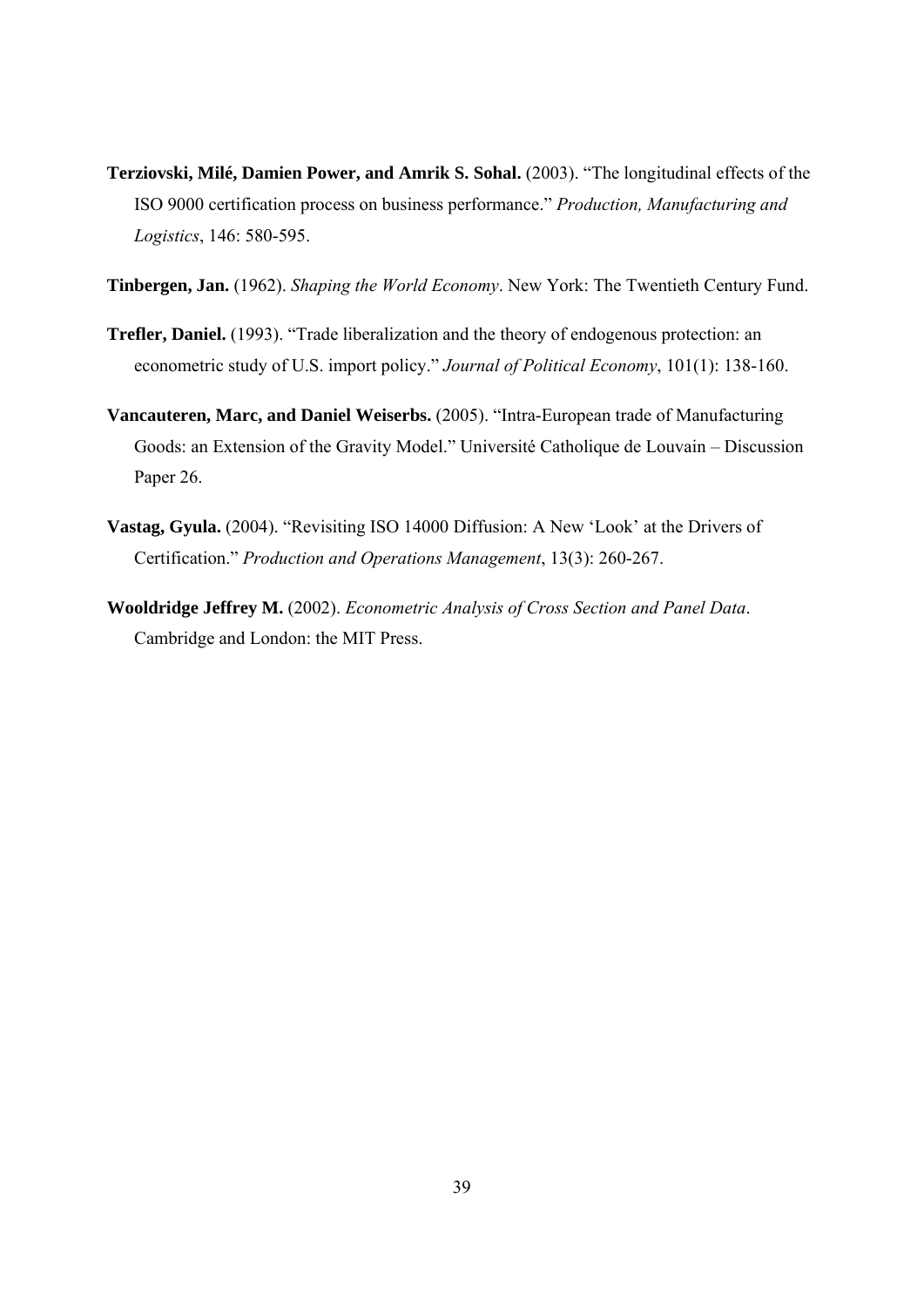| Country/Region | ISO 9000 certifications |       |                      | ISO 9000 certifications |                |  |
|----------------|-------------------------|-------|----------------------|-------------------------|----------------|--|
|                | per mln inhab.          | count | Country/Region       | per mln inhab.          | count          |  |
| Italy          | 1672.65                 | 98028 | Denmark              | 225.26                  | 1219           |  |
| Switzerland    | 1669.20                 | 12413 | Malaysia             | 222.04                  | 5695           |  |
| Hungary        | 1533.15                 | 15464 | Lithuania            | 173.39                  | 591            |  |
| Singapore      | 1447.10                 | 6282  | Mauritius            | 163.28                  | 202            |  |
| Czech Republic | 1245.25                 | 12743 | Turkey               | 151.67                  | 10929          |  |
| Israel         | 1106.07                 | 7657  | <b>United States</b> | 149.31                  | 44270          |  |
| Spain          | 1093.27                 | 47445 | Bahrain              | 149.01                  | 107            |  |
| Slovenia       | 1057.24                 | 2114  | Iceland              | 148.27                  | 43             |  |
| Australia      | 829.57                  | 16922 | Uruguay              | 144.90                  | 478            |  |
| UK             | 757.36                  | 45612 | Argentina            | 143.42                  | 5556           |  |
| Malta          | 750.93                  | 302   | China                | 110.21                  | 143823         |  |
| Cyprus         | 700.71                  | 530   | Colombia             | 109.62                  | 4926           |  |
| Netherlands    | 561.34                  | 9160  | Oman                 | 106.90                  | 267            |  |
| Portugal       | 551.78                  | 5820  | Chile                | 69.04                   | 1124           |  |
| Sweden         | 525.82                  | 4744  | <b>Belarus</b>       | 67.41                   | 658            |  |
| New Zealand    | 525.17                  | 2170  | South Africa         | 66.54                   | 3119           |  |
| Hong Kong      | 506.37                  | 3449  | Jordan               | 54.33                   | 293            |  |
| Ireland        | 494.34                  | 2055  | Thailand             | 51.30                   | 3231           |  |
| Germany        | 482.81                  | 39816 | Trinidad & Tob.      | 49.10                   | 64             |  |
| Belgium        | 459.12                  | 4810  | <b>Brazil</b>        | 45.69                   | 8533           |  |
| Japan          | 420.75                  | 53771 | Iran                 | 44.74                   | 3090           |  |
| Austria        | 409.19                  | 3368  | <b>Barbados</b>      | 41.11                   | 11             |  |
| Canada         | 386.98                  | 12503 | Tunisia              | 37.99                   | 380            |  |
| Slovak Rep.    | 380.73                  | 2050  | Russian Feder.       | 34.11                   | 4883           |  |
| Finland        | 365.03                  | 1914  | Costa Rica           | 31.66                   | 136            |  |
| Estonia        | 364.01                  | 489   | St. Lucia            | 30.34                   | $\overline{4}$ |  |
| France         | 356.50                  | 24441 | Mexico               | 28.04                   | 2890           |  |
| Luxembourg     | 324.06                  | 147   | Panama               | 25.07                   | 80             |  |
| Norway         | 305.19                  | 1410  | Paraguay             | 24.92                   | 146            |  |
| Greece         | 293.23                  | 3255  | India                | 22.52                   | 24660          |  |
| Korea          | 290.59                  | 14033 | Kazakhstan           | 21.19                   | 320            |  |
| Bulgaria       | 286.95                  | 2220  | Indonesia            | 18.45                   | 4068           |  |
| Croatia        | 286.72                  | 1273  | Egypt                | 18.22                   | 1326           |  |
| Romania        | 281.87                  | 6097  | Philippines          | 16.73                   | 1414           |  |
| Poland         | 254.65                  | 9718  | Venezuela            | 16.48                   | 437            |  |
| Latvia         | 244.29                  | 561   | Belize               | 13.71                   | 3              |  |

Table 1. List of countries in our sample and number of ISO 9000 certifications

*Notes:* The ISO certifications as of December 2005

*Sources:* ISO (2006) and World Bank's WDI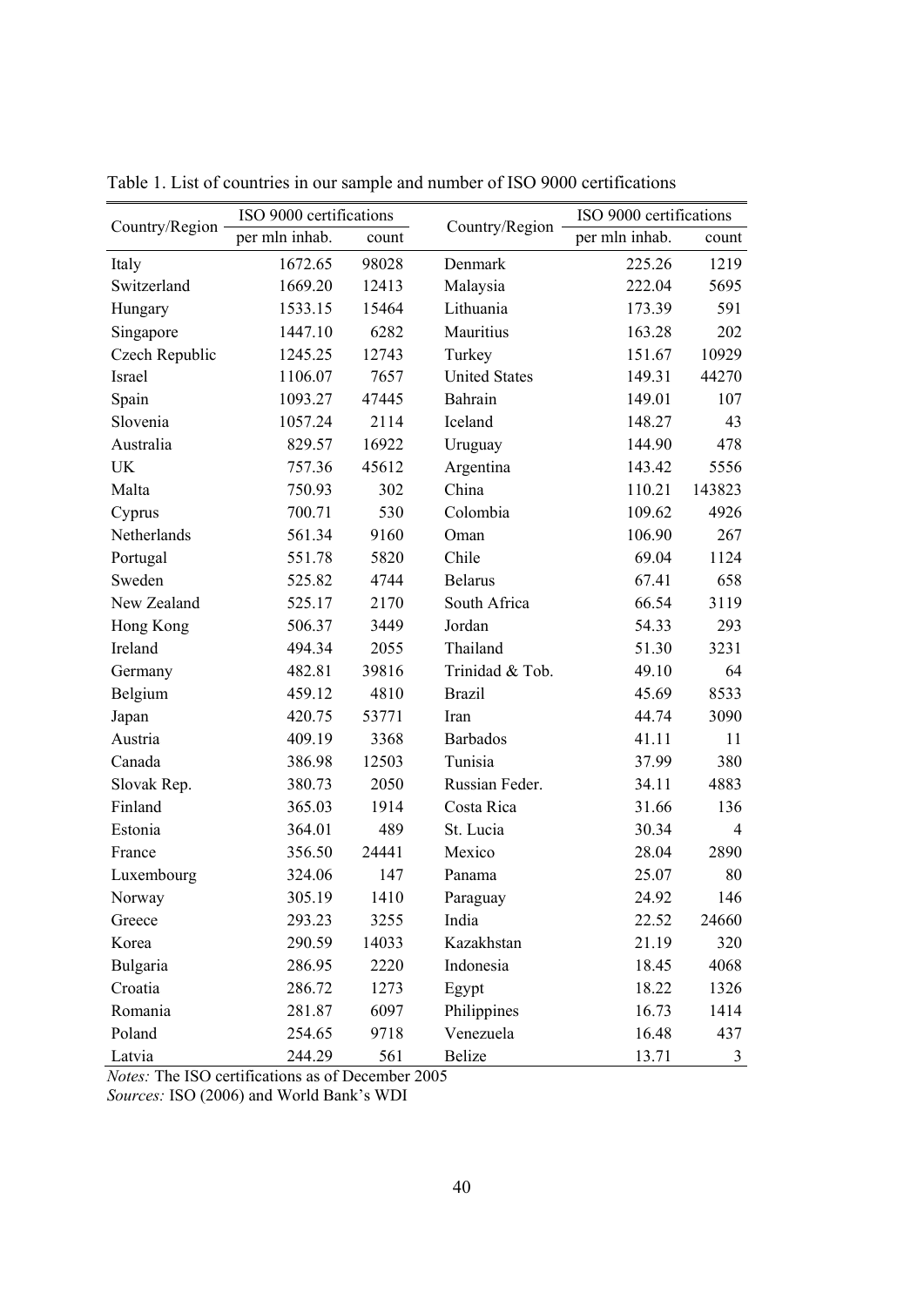| Country/Region  | ISO 9000 certifications |       |                | ISO 9000 certifications |       |  |
|-----------------|-------------------------|-------|----------------|-------------------------|-------|--|
|                 | per mln inhab.          | count | Country/Region | per mln inhab.          | count |  |
| Morocco         | 13.40                   | 403   | Bangladesh     | 3.72                    | 570   |  |
| Pakistan        | 12.93                   | 2013  | Senegal        | 3.48                    | 40    |  |
| <b>Botswana</b> | 12.53                   | 22    | Honduras       | 3.37                    | 22    |  |
| Sri Lanka       | 12.46                   | 244   | Guatemala      | 2.44                    | 30    |  |
| Guyana          | 12.17                   | 8     | Dominican Rep. | 2.43                    | 22    |  |
| <b>Bolivia</b>  | 11.44                   | 104   | <b>Zambia</b>  | 1.92                    | 21    |  |
| Namibia         | 11.39                   | 22    | Sudan          | 0.89                    | 32    |  |
| Ecuador         | 10.80                   | 140   | Cameroon       | 0.79                    | 13    |  |
| Zimbabwe        | 9.91                    | 129   | Malawi         | 0.68                    | 8     |  |
| Peru            | 7.11                    | 193   |                |                         |       |  |

Table 1 (cont.). List of countries in our sample and number of ISO 9000 certifications

*Notes:* The ISO certifications as of December 2005

*Sources:* ISO (2006) and World Bank's WDI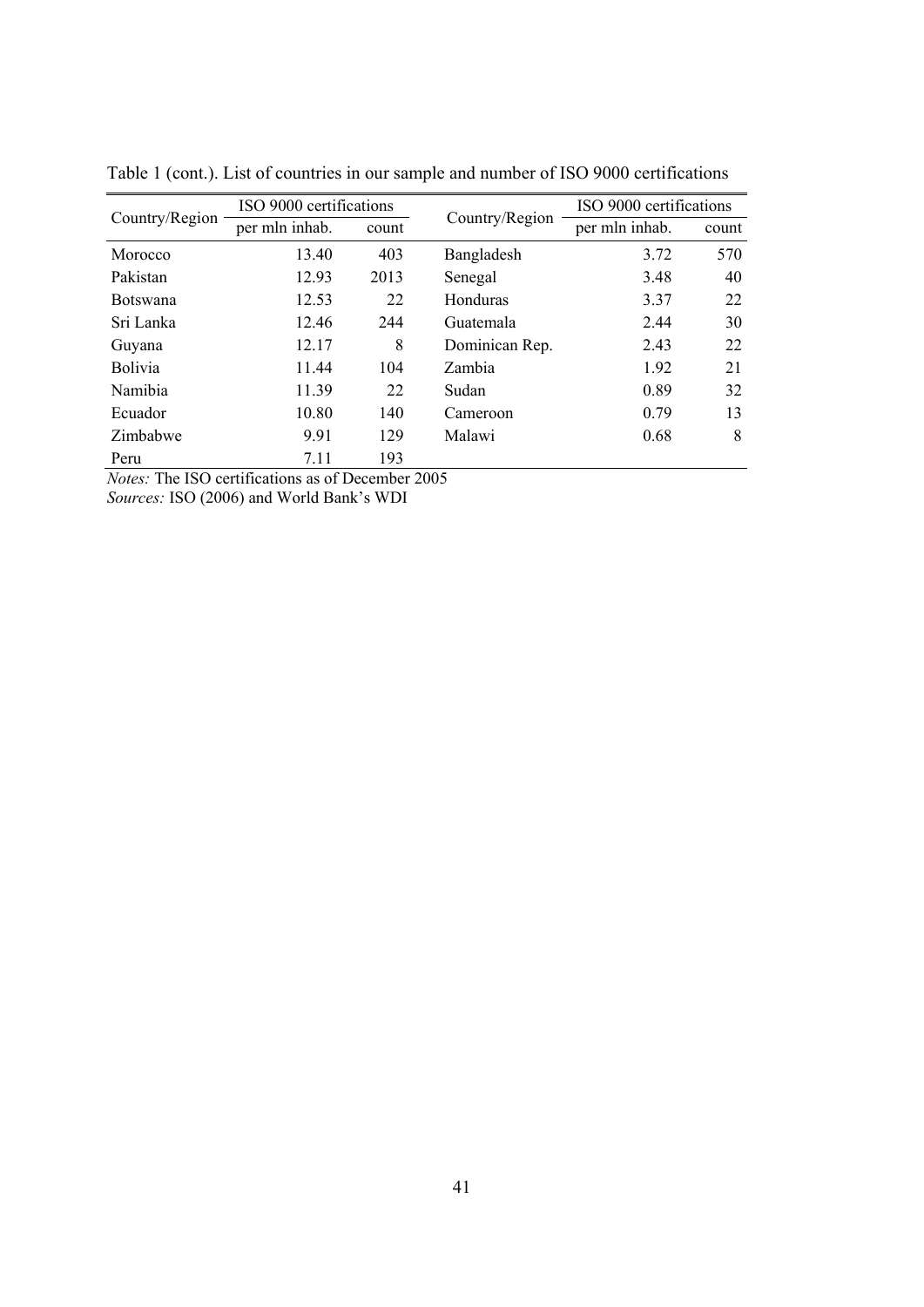| Variable           | Definition and Source                                                                                                      | Obs.  | Mean   | Std. dev. | Min              | Max     |
|--------------------|----------------------------------------------------------------------------------------------------------------------------|-------|--------|-----------|------------------|---------|
| $Exp_{ijt}$        | Exports from country i to country j<br>in billions of 2000 US\$ (UN's<br>Comtrade)                                         | 17085 | 7.559  | 49.04     | 0.000            | 2399    |
| $GDP_{it}$         | GDP of country $i$ in billions of 2000<br>US\$ (World Bank's WDI)                                                          | 17085 | 356.45 | 1073.10   | 0.57             | 9760    |
| $GDP_{it}$         | GDP of country $j$ in billions of 2000<br>US\$ (World Bank's WDI)                                                          | 17085 | 345.42 | 1038.42   | 0.57             | 9760    |
| $POP_{it}$         | Population of country $i$ in millions<br>(World Bank's WDI)                                                                | 17085 | 58.67  | 173.83    | 0.14             | 1263    |
| $POP_{it}$         | Population of country $j$ in millions<br>(World Bank's WDI)                                                                | 17085 | 57.18  | 167.16    | 0.14             | 1263    |
| $Dist_{ii}$        | Great-circle distance between<br>country <i>i</i> and country <i>j</i> (Rose 2004)                                         | 17085 | 4639.9 | 2890.6    | 62.3             | 12351.2 |
| $ISO9000_{it}$     | Number of ISO 9000 certifications<br>in country $i$ per mln. inhabitants<br>(ISO 2002, 2006)                               | 17085 | 214.97 | 327.74    | 0.008            | 1672.7  |
| $ISO9000_{it}$     | Number of ISO 9000 certifications<br>in country $j$ per mln. inhabitants<br>(ISO 2002, 2006)                               | 17085 | 202.89 | 323.61    | 0.008            | 1672.7  |
| $Infr_{it}$        | Index of country <i>i</i> 's infrastructure<br>(World Bank's WDI)                                                          | 17085 | 0.622  | 0.697     | 0.006            | 5.40    |
| $Infr_{it}$        | Index of country $j$ 's infrastructure<br>(World Bank's WDI)                                                               | 17085 | 0.610  | 0.709     | 0.006            | 5.40    |
| $FTA_{\text{ijt}}$ | Existence of free trade agreement<br>between home and host nation<br>(Baier & Bergstrand 2007 and<br>sources listed there) | 6038  | 0.119  | 0.324     | $\boldsymbol{0}$ | 1       |
| $ISO14000_{it}$    | Number of ISO 14000 certifications<br>in country $i$ per mln. inhabitants<br>(ISO 2002, 2006)                              | 16938 | 22.25  | 48.67     | 0.001            | 408.1   |
| $ISO14000_{it}$    | Number of ISO 14000 certifications<br>in country $i$ per mln. inhabitants<br>(ISO 2002, 2006)                              | 16917 | 21.39  | 48.09     | 0.001            | 408.1   |

Table 2. Variable description and summary statistics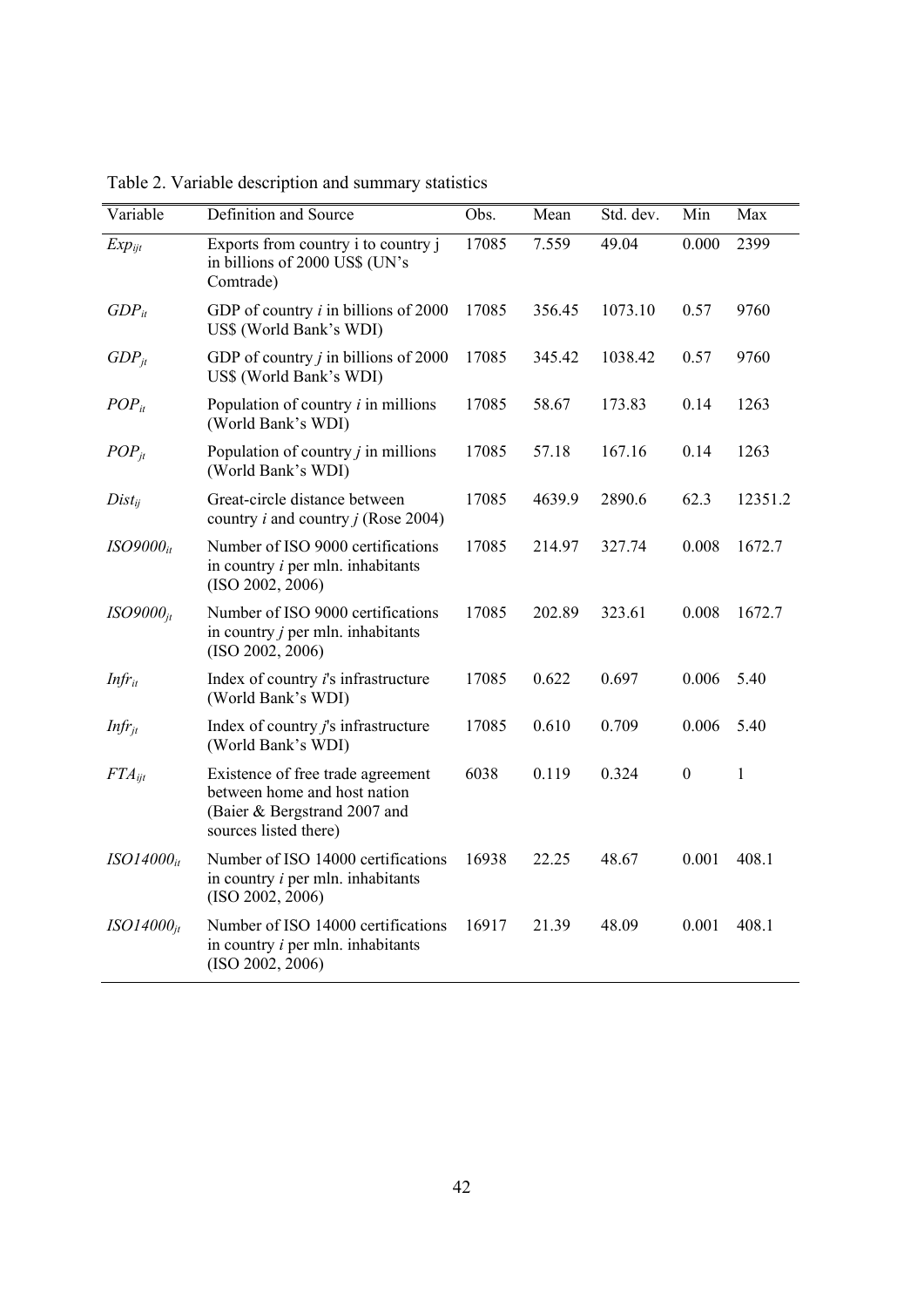| $D$ C $D$ C $n$ uc $n$ , variably. In $L$ A $D$ U $\omega$ <sub>llt</sub> |            |            |            |            |
|---------------------------------------------------------------------------|------------|------------|------------|------------|
| Independent variables                                                     | (1)        | (2)        | (3)        | (4)        |
| <i>Base gravity:</i>                                                      |            |            |            |            |
| Home-Nation $GDP_{it}$                                                    | $0.82***$  | $0.68***$  | $1.79***$  |            |
|                                                                           | (0.03)     | (0.04)     | (0.16)     |            |
| Host-Nation $GDP_{it}$                                                    | $0.81***$  | $0.77***$  | $1.82***$  |            |
|                                                                           | (0.03)     | (0.05)     | (0.13)     |            |
| Home-Nation $POP_{it}$                                                    | $0.36***$  | $0.45***$  | $-1.48***$ |            |
|                                                                           | (0.03)     | (0.04)     | (0.29)     |            |
| Host-Nation $POP_{it}$                                                    | $0.13***$  | $0.11**$   | $-0.89***$ |            |
|                                                                           | (0.03)     | (0.05)     | (0.29)     |            |
| $Dist_{ijt}$                                                              | $-1.29***$ | $-1.12***$ |            | $-1.71***$ |
|                                                                           | (0.02)     | (0.04)     |            | (0.03)     |
| ISO 9000:                                                                 |            |            |            |            |
| Home-Nation $ISO9000it$                                                   | $0.21***$  | $0.27***$  | $0.07***$  |            |
|                                                                           | (0.02)     | (0.03)     | (0.01)     |            |
| Host-Nation ISO9000 $_{it}$                                               | $0.03*$    | $0.06**$   | 0.01       |            |
|                                                                           | (0.02)     | (0.03)     | (0.01)     |            |
| $ISO9000_{it} * ISO9000_{it}$                                             | $0.01***$  | $0.01***$  | 0.001      | 0.001      |
|                                                                           | (0.002)    | (0.003)    | (0.002)    | (0.003)    |
| Other controls:                                                           |            |            |            |            |
| Home-Nation Infr $r_{it}$                                                 | $0.15***$  | $0.08*$    | $0.04*$    |            |
|                                                                           | (0.03)     | (0.04)     | (0.02)     |            |
| Host-Nation Infr $_{it}$                                                  | $0.14***$  | 0.08       | $-0.01$    |            |
|                                                                           | (0.03)     | (0.05)     | (0.02)     |            |
| $FTA_{\text{iit}}$                                                        |            | $0.22**$   |            |            |
|                                                                           |            | (0.09)     |            |            |
| Year dummy                                                                | Yes        | Yes        | Yes        | Yes        |
| Country-pair fixed effects                                                |            |            | Yes        |            |
| Multilateral resistance                                                   |            |            |            | Yes        |
| terms                                                                     |            |            |            |            |
| Observations                                                              | 17085      | 6038       | 16285      | 17546      |
|                                                                           |            |            |            |            |

Table 3. Gravity equation for exports: OLS Estimation results Dependent variable: In Exports...

*Notes*: All variables except dummy variables are in logarithms.<br>\*\*\* denotes significance at 1% level, \*\* at 5% level, \* at 10% level; cluster-robust standard errors in parentheses.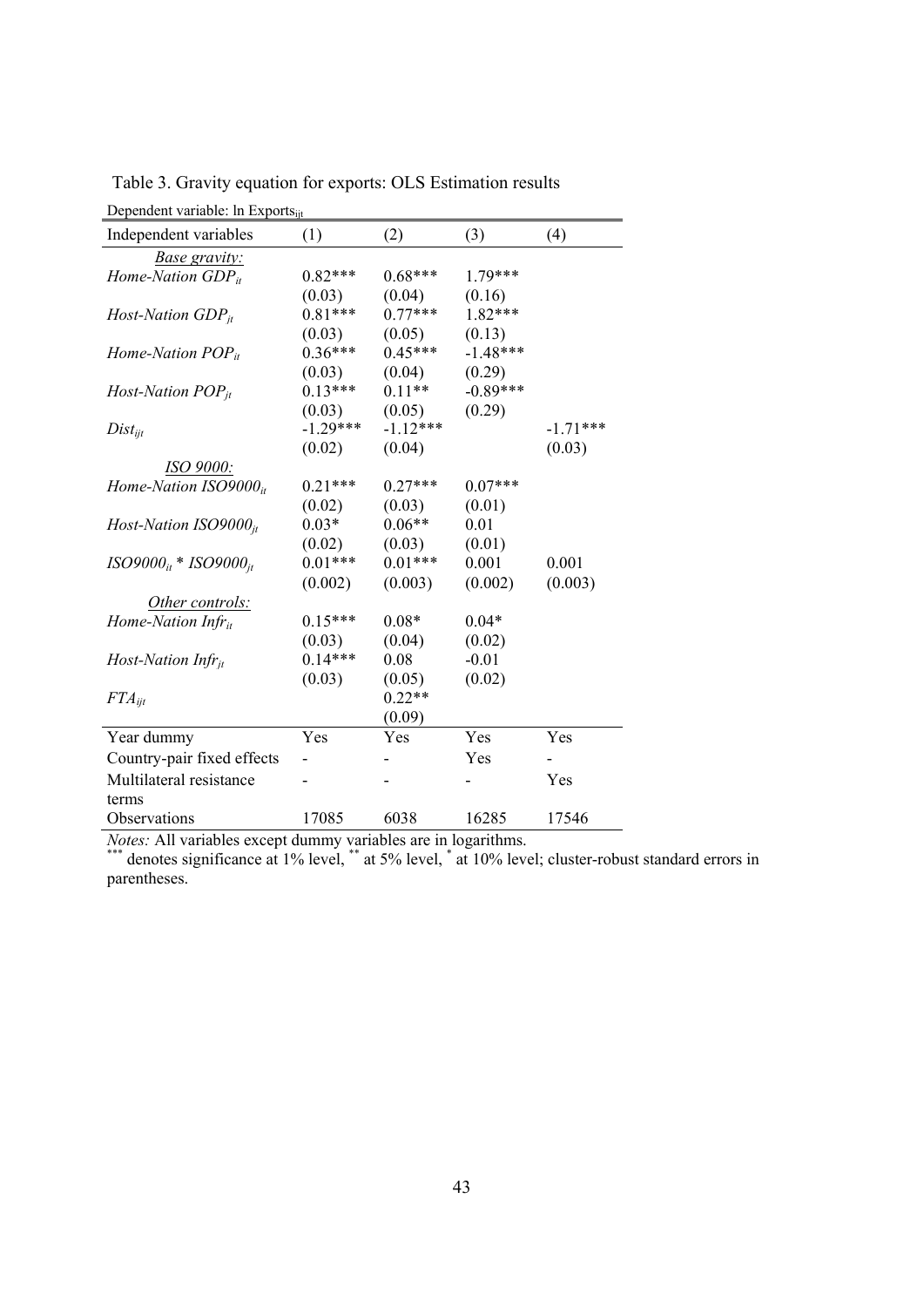| Dependent variable: In Exports <sub>iit</sub> |            |            |           |            |  |  |  |
|-----------------------------------------------|------------|------------|-----------|------------|--|--|--|
| Independent variables                         | (1)        | (2)        | (3)       | (4)        |  |  |  |
| <b>Base gravity:</b>                          |            |            |           |            |  |  |  |
| Home-Nation GDP <sub>it</sub>                 | $0.79***$  | $0.76*$    | 2.38***   |            |  |  |  |
|                                               | (0.07)     | (0.45)     | (0.41)    |            |  |  |  |
| Host-Nation $GDP_{it}$                        | $0.94***$  | $1.37***$  | $1.14***$ |            |  |  |  |
|                                               | (0.06)     | (0.32)     | (0.40)    |            |  |  |  |
| Home-Nation $POP_{it}$                        | $0.38***$  | 0.36       | $-1.35**$ |            |  |  |  |
|                                               | (0.06)     | (0.46)     | (0.59)    |            |  |  |  |
| Host-Nation $POP_{it}$                        | 0.01       | $-0.51$    | 0.37      |            |  |  |  |
|                                               | (0.06)     | (0.33)     | (0.79)    |            |  |  |  |
| $Dist_{iit}$                                  | $-1.26***$ | $-1.14***$ |           | $-1.69***$ |  |  |  |
|                                               | (0.02)     | (0.04)     |           | (0.03)     |  |  |  |
| <i>ISO 9000:</i>                              |            |            |           |            |  |  |  |
| Home-Nation $ISO9000it$                       | $0.20***$  | 0.17       | $-0.32$   |            |  |  |  |
|                                               | (0.07)     | (0.41)     | (0.23)    |            |  |  |  |
| Host-Nation ISO9000 $_{it}$                   | $-0.15***$ | $-0.45*$   | 0.29      |            |  |  |  |
|                                               | (0.05)     | (0.26)     | (0.18)    |            |  |  |  |
| $ISO9000_{it} * ISO9000_{it}$                 | $0.03***$  | $0.02***$  | $0.02**$  | $0.01*$    |  |  |  |
|                                               | (0.004)    | (0.01)     | (0.01)    | (0.01)     |  |  |  |
| Other controls:                               |            |            |           |            |  |  |  |
| Home-Nation Infr $r_{it}$                     | $0.10*$    | 0.11       | 0.07      |            |  |  |  |
|                                               | (0.05)     | (0.31)     | (0.04)    |            |  |  |  |
| Host-Nation Infr $_{it}$                      | $0.20***$  | $0.34**$   | 0.02      |            |  |  |  |
|                                               | (0.04)     | (0.15)     | (0.03)    |            |  |  |  |
| $FTA_{ijt}$                                   |            | 0.08       |           |            |  |  |  |
|                                               |            | (0.10)     |           |            |  |  |  |
| Year dummy                                    | Yes        | Yes        | Yes       | Yes        |  |  |  |
| Country-pair fixed effects                    |            |            | Yes       |            |  |  |  |
| Multilateral resistance                       |            |            |           | Yes        |  |  |  |
| terms                                         |            |            |           |            |  |  |  |
| Observations                                  | 16771      | 6038       | 15917     | 17223      |  |  |  |

Table 4. Gravity equation for exports: IV Estimation results

*Notes*: All variables except dummy variables are in logarithms.<br>\*\*\* denotes significance at 1% level, \*\* at 5% level, \* at 10% level; cluster-robust standard errors in parentheses.